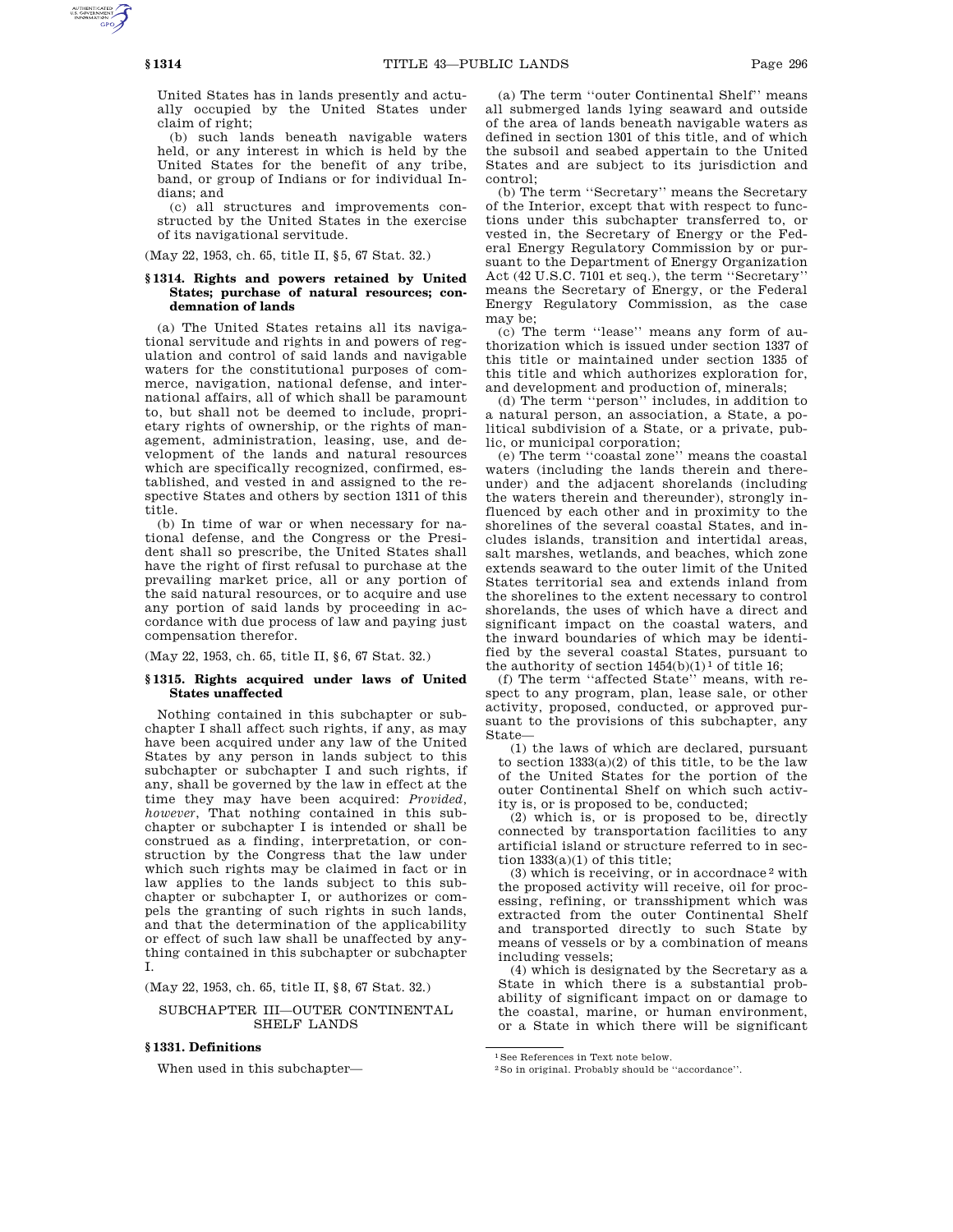changes in the social, governmental, or economic infrastructure, resulting from the exploration, development, and production of oil and gas anywhere on the outer Continental Shelf; or

(5) in which the Secretary finds that because of such activity there is, or will be, a significant risk of serious damage, due to factors such as prevailing winds and currents, to the marine or coastal environment in the event of any oilspill, blowout, or release of oil or gas from vessels, pipelines, or other transshipment facilities;

(g) The term ''marine environment'' means the physical, atmospheric, and biological components, conditions, and factors which interactively determine the productivity, state, condition, and quality of the marine ecosystem, including the waters of the high seas, the contiguous zone, transitional and intertidal areas, salt marshes, and wetlands within the coastal zone and on the outer Continental Shelf;

(h) The term ''coastal environment'' means the physical atmospheric, and biological components, conditions, and factors which interactively determine the productivity, state, condition, and quality of the terrestrial ecosystem from the shoreline inward to the boundaries of the coastal zone;

(i) The term ''human environment'' means the physical, social, and economic components, conditions, and factors which interactively determine the state, condition, and quality of living conditions, employment, and health of those affected, directly or indirectly, by activities occurring on the outer Continental Shelf;

(j) The term ''Governor'' means the Governor of a State, or the person or entity designated by, or pursuant to, State law to exercise the powers granted to such Governor pursuant to this subchapter;

(k) The term ''exploration'' means the process of searching for minerals, including (1) geophysical surveys where magnetic, gravity, seismic, or other systems are used to detect or imply the presence of such minerals, and (2) any drilling, whether on or off known geological structures, including the drilling of a well in which a discovery of oil or natural gas in paying quantities is made and the drilling of any additional delineation well after such discovery which is needed to delineate any reservoir and to enable the lessee to determine whether to proceed with development and production;

(*l*) The term ''development'' means those activities which take place following discovery of minerals in paying quantities, including geophysical activity, drilling, platform construction, and operation of all onshore support facilities, and which are for the purpose of ultimately producing the minerals discovered;

(m) The term ''production'' means those activities which take place after the successful completion of any means for the removal of minerals, including such removal, field operations, transfer of minerals to shore, operation monitoring, maintenance, and work-over drilling;

(n) The term ''antitrust law'' means—

(1) the Sherman Act (15 U.S.C. 1 et seq.);

(2) the Clayton Act (15 U.S.C. 12 et seq.);

(3) the Federal Trade Commission Act (15 U.S.C. 41 et seq.);

(4) the Wilson Tariff Act (15 U.S.C. 8 et seq.); or

(5) the Act of June 19, 1936, chapter 592 (15 U.S.C. 13, 13a, 13b, and 21a);

(*o*) The term ''fair market value'' means the value of any mineral (1) computed at a unit price equivalent to the average unit price at which such mineral was sold pursuant to a lease during the period for which any royalty or net profit share is accrued or reserved to the United States pursuant to such lease, or (2) if there were no such sales, or if the Secretary finds that there were an insufficient number of such sales to equitably determine such value, computed at the average unit price at which such mineral was sold pursuant to other leases in the same region of the outer Continental Shelf during such period, or (3) if there were no sales of such mineral from such region during such period, or if the Secretary finds that there are an insufficient number of such sales to equitably determine such value, at an appropriate price determined by the Secretary;

(p) The term ''major Federal action'' means any action or proposal by the Secretary which is subject to the provisions of section  $4332(2)(C)$  of title 42; and

(q) The term ''minerals'' includes oil, gas, sulphur, geopressured-geothermal and associated resources, and all other minerals which are authorized by an Act of Congress to be produced from ''public lands'' as defined in section 1702 of this title.

(Aug. 7, 1953, ch. 345, §2, 67 Stat. 462; Pub. L. 95–372, title II, §201, Sept. 18, 1978, 92 Stat. 632.)

#### REFERENCES IN TEXT

The Department of Energy Organization Act, referred to in subsec. (b), is Pub. L. 95–91, Aug. 4, 1977, 91 Stat. 565, as amended, which is classified principally to chapter 84 (§7101 et seq.) of Title 42, The Public Health and Welfare. For complete classification of this Act to the Code, see Short Title note set out under section 7101 of Title 42 and Tables.

Section 1454(b) of title 16, referred to in subsec. (e), was amended generally by Pub. L. 101–508, title VI, §6205, Nov. 5, 1990, 104 Stat. 1388–302, and, as so amended, does not contain a par. (1).

The Sherman Act, referred to in subsec. (n)(1), is act July 2, 1890, ch. 647, 26 Stat. 209, as amended, which enacted sections 1 to 7 of Title 15, Commerce and Trade. For complete classification of this Act to the Code, see Short Title note set out under section 1 of Title 15 and Tables.

The Clayton Act, referred to in subsec. (n)(2), is act Oct. 15, 1914, ch. 323, 38 Stat. 730, as amended, which is classified generally to sections 12, 13, 14 to 19, 21, and 22 to 27 of Title 15, and sections 52 and 53 of Title 29, Labor. For further details and complete classification of this Act to the Code, see References in Text note set out under section 12 of Title 15 and Tables.

The Federal Trade Commission Act, referred to in subsec. (n)(3), is act Sept. 26, 1914, ch. 311, 38 Stat. 717, as amended, which is classified generally to subchapter I (§41 et seq.) of chapter 2 of Title 15. For complete classification of this Act to the Code, see section 58 of Title 15 and Tables.

The Wilson Tariff Act, referred to in subsec. (n)(4), is act Aug. 27, 1894, ch. 349, §§73 to 77, 28 Stat. 570, as amended. Sections 73 to 76 enacted sections 8 to 11 of Title 15. Section 77 is not classified to the Code. For complete classification of this Act to the Code, see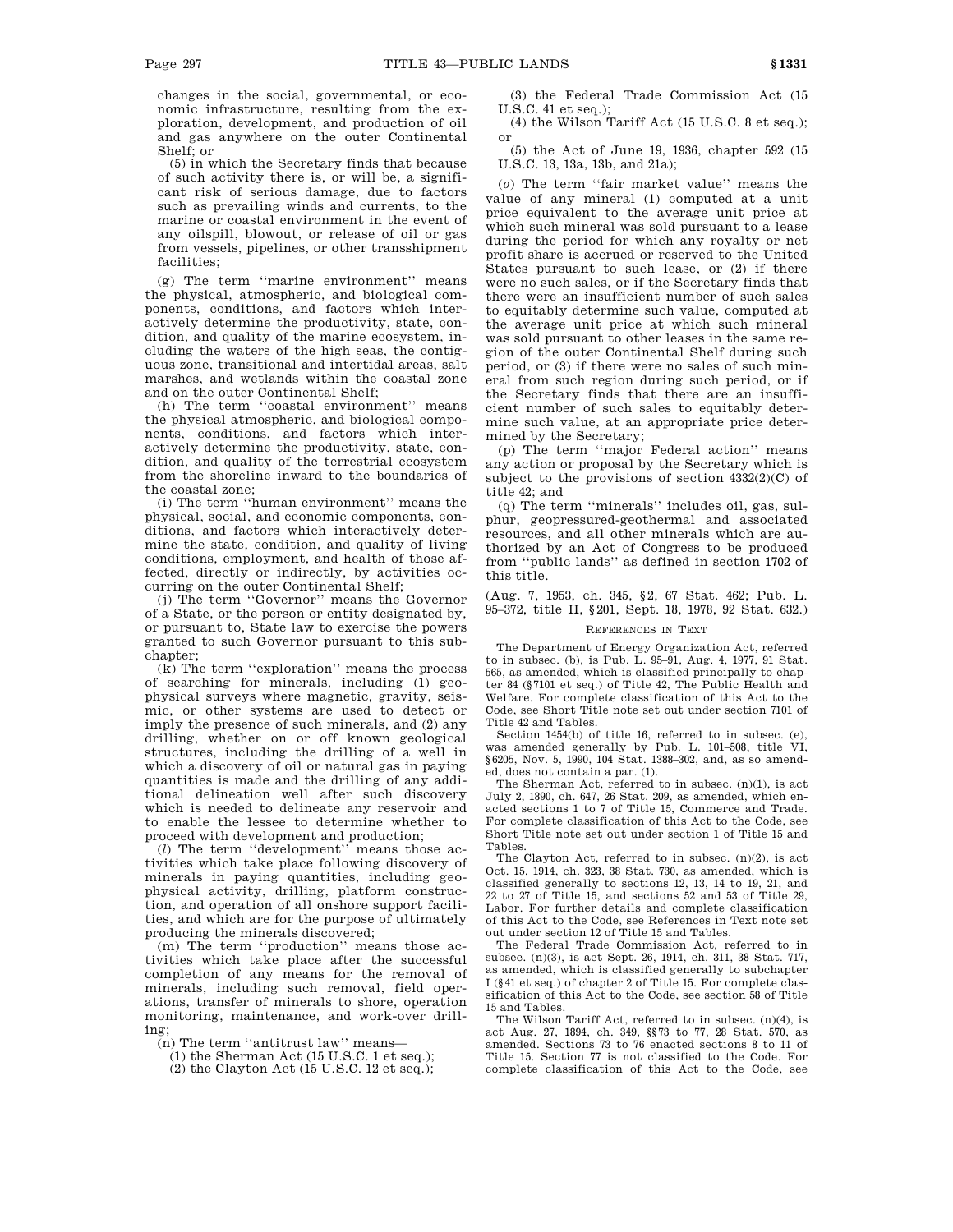Short Title note set out under section 8 of Title 15 and Tables.

Act of June 19, 1936, referred to in subsec. (n)(5), is act June 19, 1936, ch. 592, 49 Stat. 1526, popularly known as the Robinson-Patman Act, the Robinson-Patman Antidiscrimination Act, and the Robinson-Patman Price Discrimination Act, which enacted sections 13a, 13b, and 21a of Title 15, Commerce and Trade, and amended section 13 of Title 15. For complete classification of this Act to the Code, see Short Title note set out under section 13 of Title 15 and Tables.

#### AMENDMENTS

1978—Subsec. (b). Pub. L. 95–372, §201(a), inserted provision that, with respect to functions under this subchapter transferred to, or vested in, the Secretary of Energy or the Federal Energy Regulatory Commission by or pursuant to the Department of Energy Organization Act, ''Secretary'' means the Secretary of Energy or the Federal Energy Regulatory Commission, as the case may be.

Subsec. (c). Pub. L. 95–372, §201(a), substituted ''lease'' for ''mineral lease'' as term defined and in definition of that term substituted ''any form of authorization which is issued under section 1337 of this title or maintained under section 1335 of this title and which authorizes exploration for, and development and production of, minerals;'' for ''any form of authorization for the exploration for, or development or removal of deposits of, oil, gas, or other minerals; and''.

Subsec. (d). Pub. L. 95–372, §201(b)(1), substituted semicolon for period at end.

Subsecs. (e) to (q). Pub. L. 95–372, §201(b)(2), added subsecs. (e) to (q).

#### SHORT TITLE OF 1978 AMENDMENT

For short title of Pub. L. 95–372 as the ''Outer Continental Shelf Lands Act Amendments of 1978'', see section 1 of Pub. L. 95–372, set out as a Short Title note under section 1801 of this title.

#### SHORT TITLE

For short title of act Aug. 7, 1953, which enacted this subchapter, as the ''Outer Continental Shelf Lands Act", see section 1 of act Aug. 7, 1953, set out as a note under section 1301 of this chapter.

#### SEPARABILITY

Act Aug. 7, 1953, ch. 345, §17, 67 Stat. 471, provided that: ''If any provision of this Act [enacting this subchapter], or any section, subsection, sentence, clause, phrase or individual word, or the application thereof to any person or circumstance is held invalid, the validity of the remainder of the Act and of the application of any such provision, section, subsection, sentence, clause, phrase or individual word to other persons and circumstances shall not be affected thereby.

#### TRANSFER OF FUNCTIONS

Functions of Secretary of the Interior to promulgate regulations under this subchapter which relate to fostering of competition for Federal leases, implementation of alternative bidding systems authorized for award of Federal leases, establishment of diligence requirements for operations conducted on Federal leases, setting of rates for production of Federal leases, and specifying of procedures, terms, and conditions for acquisition and disposition of Federal royalty interests taken in kind, transferred to Secretary of Energy by section 7152(b) of Title 42, The Public Health and Welfare. Section 7152(b) of Title 42 was repealed by Pub. L. 97–100, title II, §201, Dec. 23, 1981, 95 Stat. 1407, and functions of Secretary of Energy returned to Secretary of the Interior. See House Report No. 97–315, pp. 25, 26, Nov. 5, 1981.

#### GULF OF MEXICO ENERGY SECURITY

Pub. L. 109–432, div. C, title I, Dec. 20, 2006, 120 Stat. 3000, as amended by Pub. L. 113–287, §5(*l*)(2), Dec. 19, 2014, 128 Stat. 3270; Pub. L. 115–97, title II, §20002, Dec. 22, 2017, 131 Stat. 2237, provided that:

''SEC. 101. SHORT TITLE.

''This title may be cited as the 'Gulf of Mexico Energy Security Act of 2006'.

'SEC. 102. DEFINITIONS.

''In this title:

''(1) 181 AREA.—The term '181 Area' means the area identified in map 15, page 58, of the Proposed Final Outer Continental Shelf Oil and Gas Leasing Program for 1997–2002, dated August 1996, of the Minerals Management Service, available in the Office of the Director of the Minerals Management Service, excluding the area offered in OCS Lease Sale 181, held on December 5, 2001.

''(2) 181 SOUTH AREA.—The term '181 South Area' means any area—

''(A) located—

''(i) south of the 181 Area;

''(ii) west of the Military Mission Line; and

''(iii) in the Central Planning Area;

''(B) excluded from the Proposed Final Outer Continental Shelf Oil and Gas Leasing Program for 1997–2002, dated August 1996, of the Minerals Management Service; and

''(C) included in the areas considered for oil and gas leasing, as identified in map 8, page 37 of the document entitled 'Draft Proposed Program Outer Continental Shelf Oil and Gas Leasing Program 2007–2012', dated February 2006.

''(3) BONUS OR ROYALTY CREDIT.—The term 'bonus or royalty credit' means a legal instrument or other written documentation, or an entry in an account managed by the Secretary, that may be used in lieu of any other monetary payment for—

''(A) a bonus bid for a lease on the outer Continental Shelf; or

''(B) a royalty due on oil or gas production from any lease located on the outer Continental Shelf.

''(4) CENTRAL PLANNING AREA.—The term 'Central Planning Area' means the Central Gulf of Mexico Planning Area of the outer Continental Shelf, as designated in the document entitled 'Draft Proposed Program Outer Continental Shelf Oil and Gas Leasing Program 2007–2012', dated February 2006.

''(5) EASTERN PLANNING AREA.—The term 'Eastern Planning Area' means the Eastern Gulf of Mexico Planning Area of the outer Continental Shelf, as designated in the document entitled 'Draft Proposed Program Outer Continental Shelf Oil and Gas Leasing Program 2007–2012', dated February 2006.

''(6) 2002–2007 PLANNING AREA.—The term '2002–2007 planning area' means any area—

''(A) located in—

''(i) the Eastern Planning Area, as designated in the Proposed Final Outer Continental Shelf Oil and Gas Leasing Program 2002–2007, dated April 2002, of the Minerals Management Service;

''(ii) the Central Planning Area, as designated in the Proposed Final Outer Continental Shelf Oil and Gas Leasing Program 2002–2007, dated April 2002, of the Minerals Management Service; or

''(iii) the Western Planning Area, as designated in the Proposed Final Outer Continental Shelf Oil and Gas Leasing Program 2002–2007, dated April 2002, of the Minerals Management Service; and ''(B) not located in—

''(i) an area in which no funds may be expended to conduct offshore preleasing, leasing, and related activities under sections 104 through 106 of the Department of the Interior, Environment, and Related Agencies Appropriations Act, 2006 (Public Law 109–54; 119 Stat. 521) (as in effect on August 2, 2005);

''(ii) an area withdrawn from leasing under the 'Memorandum on Withdrawal of Certain Areas of the United States Outer Continental Shelf from Leasing Disposition', from 34 Weekly Comp. Pres. Doc. 1111, dated June 12, 1998; or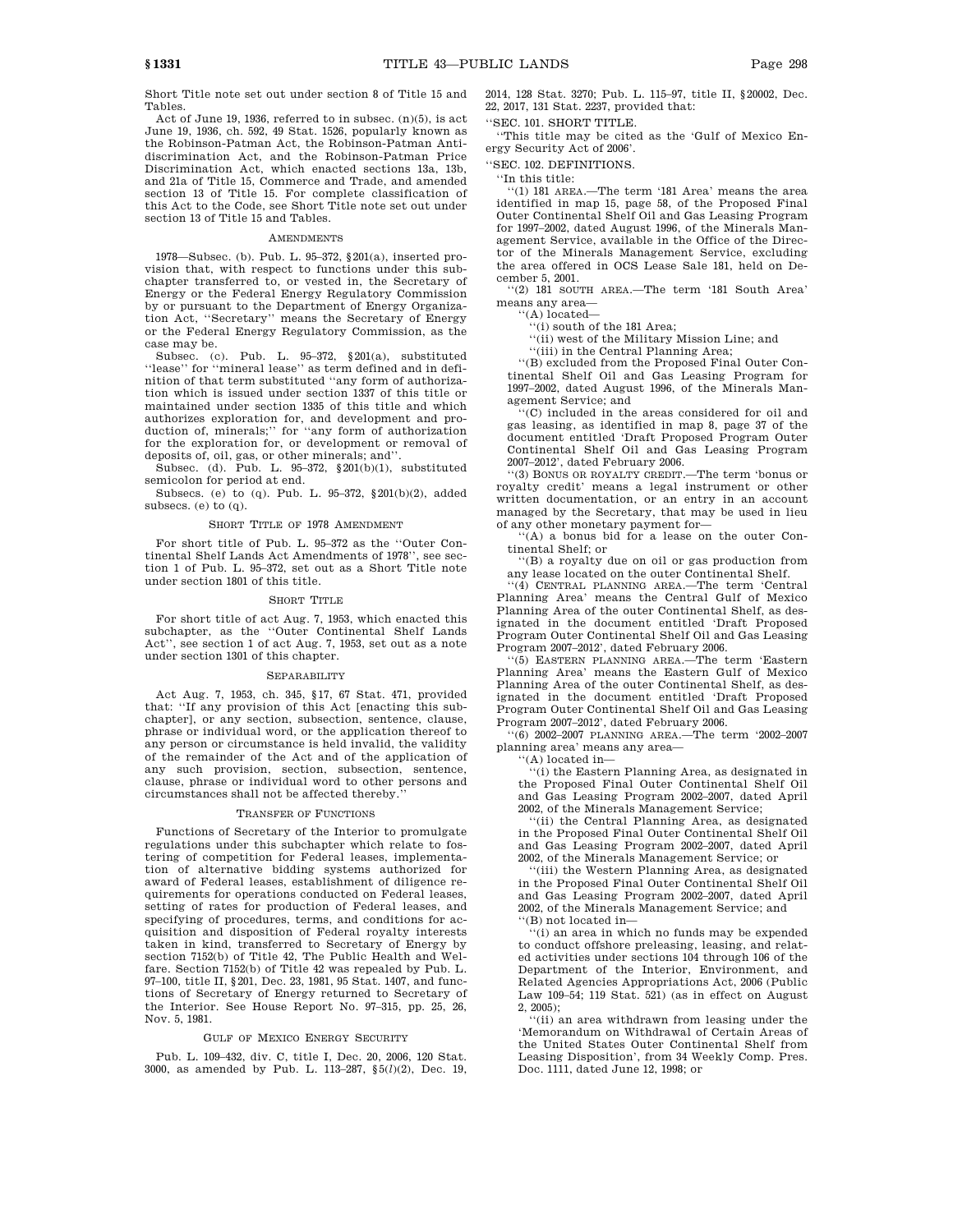''(iii) the 181 Area or 181 South Area.

''(7) GULF PRODUCING STATE.—The term 'Gulf producing State' means each of the States of Alabama, Louisiana, Mississippi, and Texas.

''(8) MILITARY MISSION LINE.—The term 'Military Mission Line' means the north-south line at 86°41′ W. longitude.

''(9) QUALIFIED OUTER CONTINENTAL SHELF REVE-NUES.—

''(A) IN GENERAL.—The term 'qualified outer Continental Shelf revenues' means—

''(i) in the case of each of fiscal years 2007 through 2016, all rentals, royalties, bonus bids, and other sums due and payable to the United States from leases entered into on or after the date of enactment of this Act [Dec. 20, 2006] for—

''(I) areas in the 181 Area located in the East-

ern Planning Area; and ''(II) the 181 South Area; and

''(ii) in the case of fiscal year 2017 and each fiscal year thereafter, all rentals, royalties, bonus bids, and other sums due and payable to the

United States received on or after October 1, 2016, from leases entered into on or after the date of enactment of this Act for—

(I) the 181 Area;

''(II) the 181 South Area; and

''(III) the 2002–2007 planning area.

''(B) EXCLUSIONS.—The term 'qualified outer Continental Shelf revenues' does not include—

''(i) revenues from the forfeiture of a bond or other surety securing obligations other than royalties, civil penalties, or royalties taken by the Secretary in-kind and not sold; or

''(ii) revenues generated from leases subject to section 8(g) of the Outer Continental Shelf Lands Act (43 U.S.C. 1337(g)).

''(10) COASTAL POLITICAL SUBDIVISION.—The term 'coastal political subdivision' means a political subdivision of a Gulf producing State any part of which political subdivision is—

 $f(A)$  within the coastal zone (as defined in section 304 of the Coastal Zone Management Act of 1972 (16 U.S.C. 1453)) of the Gulf producing State as of the date of enactment of this Act [Dec. 20, 2006]; and

''(B) not more than 200 nautical miles from the geographic center of any leased tract.

 $(11)$  SECRETARY.—The term 'Secretary' means the Secretary of the Interior.

''SEC. 103. OFFSHORE OIL AND GAS LEASING IN 181 AREA AND 181 SOUTH AREA OF GULF OF MEX-ICO.

''(a) 181 AREA LEASE SALE.—Except as provided in section 104, the Secretary shall offer the 181 Area for oil and gas leasing pursuant to the Outer Continental Shelf Lands Act (43 U.S.C. 1331 et seq.) as soon as practicable, but not later than 1 year, after the date of enactment of this Act [Dec. 20, 2006].

''(b) 181 SOUTH AREA LEASE SALE.—The Secretary shall offer the 181 South Area for oil and gas leasing pursuant to the Outer Continental Shelf Lands Act (43 U.S.C. 1331 et seq.) as soon as practicable after the date of enactment of this Act [Dec. 20, 2006].

''(c) LEASING PROGRAM.—The 181 Area and 181 South Area shall be offered for lease under this section notwithstanding the omission of the 181 Area or the 181 South Area from any outer Continental Shelf leasing program under section 18 of the Outer Continental Shelf Lands Act (43 U.S.C. 1344).

''(d) CONFORMING AMENDMENT.—[Amended section 105 of Pub. L. 109–54, 119 Stat. 522.]

''SEC. 104. MORATORIUM ON OIL AND GAS LEASING IN CERTAIN AREAS OF GULF OF MEXICO.

''(a) IN GENERAL.—Effective during the period beginning on the date of enactment of this Act [Dec. 20, 2006] and ending on June 30, 2022, the Secretary shall not offer for leasing, preleasing, or any related activity—

''(1) any area east of the Military Mission Line in the Gulf of Mexico;

''(2) any area in the Eastern Planning Area that is within 125 miles of the coastline of the State of Florida; or

''(3) any area in the Central Planning Area that is—  $($ A) within-

''(i) the 181 Area; and

''(ii) 100 miles of the coastline of the State of Florida; or

''(B)(i) outside the 181 Area;

''(ii) east of the western edge of the Pensacola Official Protraction Diagram (UTM X coordinate 1,393,920 (NAD 27 feet)); and

''(iii) within 100 miles of the coastline of the State of Florida.

''(b) MILITARY MISSION LINE.—Notwithstanding subsection (a), the United States reserves the right to designate by and through the Secretary of Defense, with the approval of the President, national defense areas on the outer Continental Shelf pursuant to section 12(d) of the Outer Continental Shelf Lands Act (43 U.S.C. 1341(d)).

'(c) EXCHANGE OF CERTAIN LEASES.-

''(1) IN GENERAL.—The Secretary shall permit any person that, as of the date of enactment of this Act [Dec. 20, 2006], has entered into an oil or gas lease with the Secretary in any area described in paragraph (2) or (3) of subsection (a) to exchange the lease for a bonus or royalty credit that may only be used in the Gulf of Mexico.

''(2) VALUATION OF EXISTING LEASE.—The amount of the bonus or royalty credit for a lease to be exchanged shall be equal to—

''(A) the amount of the bonus bid; and

''(B) any rental paid for the lease as of the date the lessee notifies the Secretary of the decision to exchange the lease.

''(3) REVENUE DISTRIBUTION.—No bonus or royalty credit may be used under this subsection in lieu of any payment due under, or to acquire any interest in, a lease subject to the revenue distribution provisions of section 8(g) of the Outer Continental Shelf Lands Act (43 U.S.C. 1337(g)).

''(4) REGULATIONS.—Not later than 1 year after the date of enactment of this Act, the Secretary shall promulgate regulations that shall provide a process for—

''(A) notification to the Secretary of a decision to exchange an eligible lease;

''(B) issuance of bonus or royalty credits in exchange for relinquishment of the existing lease;

''(C) transfer of the bonus or royalty credit to any other person; and

''(D) determining the proper allocation of bonus or royalty credits to each lease interest owner.

''SEC. 105. DISPOSITION OF QUALIFIED OUTER CON-TINENTAL SHELF REVENUES FROM 181 AREA, 181 SOUTH AREA, AND 2002–2007 PLANNING AREAS OF GULF OF MEXICO.

''(a) IN GENERAL.—Notwithstanding section 9 of the Outer Continental Shelf Lands Act (43 U.S.C. 1338) and subject to the other provisions of this section, for each applicable fiscal year, the Secretary of the Treasury shall deposit—

''(1) 50 percent of qualified outer Continental Shelf revenues in the general fund of the Treasury; and

''(2) 50 percent of qualified outer Continental Shelf revenues in a special account in the Treasury from which the Secretary shall disburse—

''(A) 75 percent to Gulf producing States in accordance with subsection (b); and

''(B) 25 percent to provide financial assistance to States in accordance with section 200305 of title 54, United States Code, which shall be considered income to the Land and Water Conservation Fund for purposes of section 200302 of that title.

''(b) ALLOCATION AMONG GULF PRODUCING STATES AND COASTAL POLITICAL SUBDIVISIONS.—

''(1) ALLOCATION AMONG GULF PRODUCING STATES FOR FISCAL YEARS 2007 THROUGH 2016.—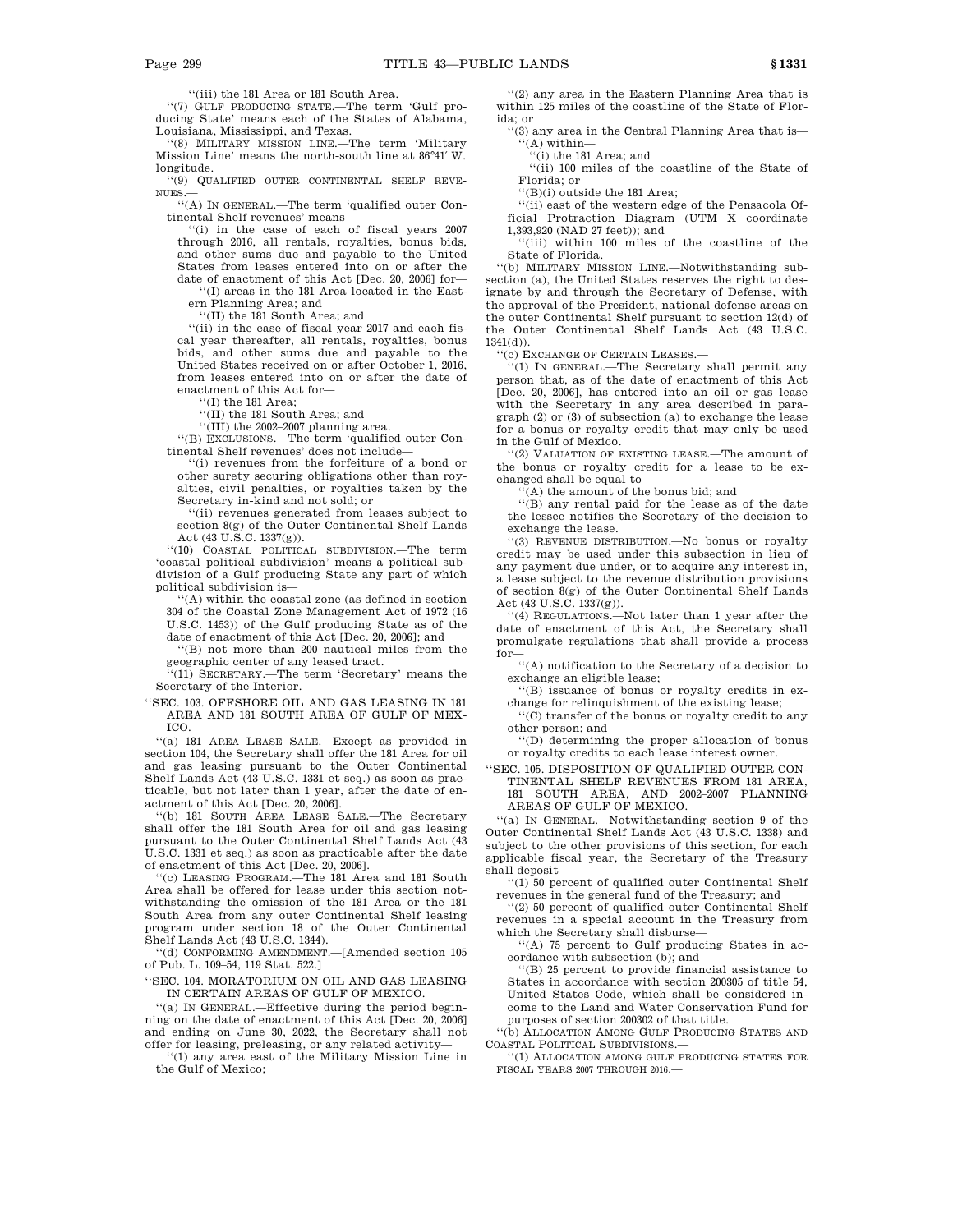''(A) IN GENERAL.—Subject to subparagraph (B), effective for each of fiscal years 2007 through 2016, the amount made available under subsection  $(a)(2)(A)$  shall be allocated to each Gulf producing State in amounts (based on a formula established by the Secretary by regulation) that are inversely proportional to the respective distances between the point on the coastline of each Gulf producing State that is closest to the geographic center of the applicable leased tract and the geographic center of the leased tract.

'(B) MINIMUM ALLOCATION.—The amount allocated to a Gulf producing State each fiscal year under subparagraph (A) shall be at least 10 percent of the amounts available under subsection (a)(2)(A). '(2) ALLOCATION AMONG GULF PRODUCING STATES FOR FISCAL YEAR 2017 AND THEREAFTER.—

'(A) IN GENERAL.—Subject to subparagraphs (B) and (C), effective for fiscal year 2017 and each fiscal year thereafter—

''(i) the amount made available under subsection  $(a)(2)(A)$  from any lease entered into within the 181 Area or the 181 South Area shall be allocated to each Gulf producing State in amounts (based on a formula established by the Secretary by regulation) that are inversely proportional to the respective distances between the point on the coastline of each Gulf producing State that is closest to the geographic center of the applicable leased tract and the geographic center of the leased tract; and

''(ii) the amount made available under subsection  $(a)(2)(A)$  from any lease entered into within the 2002–2007 planning area shall be allocated to each Gulf producing State in amounts that are inversely proportional to the respective distances between the point on the coastline of each Gulf producing State that is closest to the geographic center of each historical lease site and the geographic center of the historical lease site, as determined by the Secretary.

''(B) MINIMUM ALLOCATION.—The amount allocated to a Gulf producing State each fiscal year under subparagraph (A) shall be at least 10 percent of the amounts available under subsection (a)(2)(A). ''(C) HISTORICAL LEASE SITES.—

''(i) IN GENERAL.—Subject to clause (ii), for purposes of subparagraph (A)(ii), the historical lease sites in the 2002–2007 planning area shall include all leases entered into by the Secretary for an area in the Gulf of Mexico during the period beginning on October 1, 1982 (or an earlier date if practicable, as determined by the Secretary), and ending on December 31, 2015.

''(ii) ADJUSTMENT.—Effective January 1, 2022, and every 5 years thereafter, the ending date described in clause (i) shall be extended for an additional 5 calendar years.

''(3) PAYMENTS TO COASTAL POLITICAL SUBDIVI-SIONS.—

''(A) IN GENERAL.—The Secretary shall pay 20 percent of the allocable share of each Gulf producing State, as determined under paragraphs (1) and (2), to the coastal political subdivisions of the Gulf producing State.

''(B) ALLOCATION.—The amount paid by the Secretary to coastal political subdivisions shall be allocated to each coastal political subdivision in accordance with subparagraphs (B), (C), and (E) of section 31(b)(4) of the Outer Continental Shelf Lands Act (43 U.S.C. 1356a(b)(4)).

'(c) TIMING.—The amounts required to be deposited under paragraph (2) of subsection (a) for the applicable fiscal year shall be made available in accordance with that paragraph during the fiscal year immediately following the applicable fiscal year.

''(d) AUTHORIZED USES.—

 $(1)$  IN GENERAL.—Subject to paragraph  $(2)$ , each Gulf producing State and coastal political subdivision shall use all amounts received under subsection (b) in accordance with all applicable Federal and State laws, only for 1 or more of the following purposes:

''(A) Projects and activities for the purposes of coastal protection, including conservation, coastal restoration, hurricane protection, and infrastructure directly affected by coastal wetland losses.

"(B) Mitigation of damage to fish, wildlife, natural resources.

''(C) Implementation of a federally-approved marine, coastal, or comprehensive conservation management plan.

''(D) Mitigation of the impact of outer Continental Shelf activities through the funding of onshore infrastructure projects.

''(E) Planning assistance and the administrative

costs of complying with this section. ''(2) LIMITATION.—Not more than 3 percent of amounts received by a Gulf producing State or coastal political subdivision under subsection (b) may be

used for the purposes described in paragraph  $(1)(E)$ . '(e) ADMINISTRATION.—Amounts made available under subsection (a)(2) shall—

''(1) be made available, without further appropriation, in accordance with this section;

''(2) remain available until expended; and

''(3) be in addition to any amounts appropriated under—

''(A) the Outer Continental Shelf Lands Act (43 U.S.C. 1331 et seq.); ''(B) chapter 2003 of title 54, United States Code;

or

''(C) any other provision of law.

''(f) LIMITATIONS ON AMOUNT OF DISTRIBUTED QUALI-FIED OUTER CONTINENTAL SHELF REVENUES.

'(1) IN GENERAL.—Subject to paragraph (2), the total amount of qualified outer Continental Shelf revenues made available under subsection (a)(2) shall not exceed—

''(A) \$500,000,000 for each of fiscal years 2016 through 2019;

''(B) \$650,000,000 for each of fiscal years 2020 and 2021; and

''(C) \$500,000,000 for each of fiscal years 2022 through 2055.

''(2) EXPENDITURES.—For the purpose of paragraph (1), for each of fiscal years 2016 through 2055, expenditures under subsection (a)(2) shall be net of receipts from that fiscal year from any area in the 181 Area in the Eastern Planning Area and the 181 South Area.

''(3) PRO RATA REDUCTIONS.—If paragraph (1) limits the amount of qualified outer Continental Shelf revenue that would be paid under subparagraphs (A) and  $(B)$  of subsection  $(a)(2)$ –

 $(A)$  the Secretary shall reduce the amount of qualified outer Continental Shelf revenue provided to each recipient on a pro rata basis; and

''(B) any remainder of the qualified outer Continental Shelf revenues shall revert to the general fund of the Treasury.''

[Pub. L. 113–287, §5(*l*)(2)(A)(i), Dec. 19, 2014, 128 Stat. 3270, which directed substitution of ''section 200305 of title 54, United States Code'' for ''section 6 of the Land And Water Conservation Fund Act of 1965 (16 U.S.C. 460*l*–8)'' in subsec. (a)(2)(B) of section 105 of the Gulf of Mexico Energy Security Act of 2006 (Public Law 109–432, div. C, title I), set out above, was executed by making the substitution for ''section 6 of the Land and Water Conservation Fund Act of 1965 (16 U.S.C. 460*l*–8)'' to reflect the probable intent of Congress.]

[The Minerals Management Service was abolished and functions divided among the Office of Natural Resources Revenue, the Bureau of Ocean Energy Management, and the Bureau of Safety and Environmental Enforcement. See Secretary of the Interior Orders No. 3299 of May 19, 2010, and No. 3302 of June 18, 2010, and chapters II, V, and XII of title 30, Code of Federal Regulations, as revised by final rules of the Department of the Interior at 75 F.R. 61051 and 76 F.R. 64432.]

Pub. L. 112–74, div. E, title I, Dec. 23, 2011, 125 Stat. 995, provided in part: ''That for fiscal year 2012 and each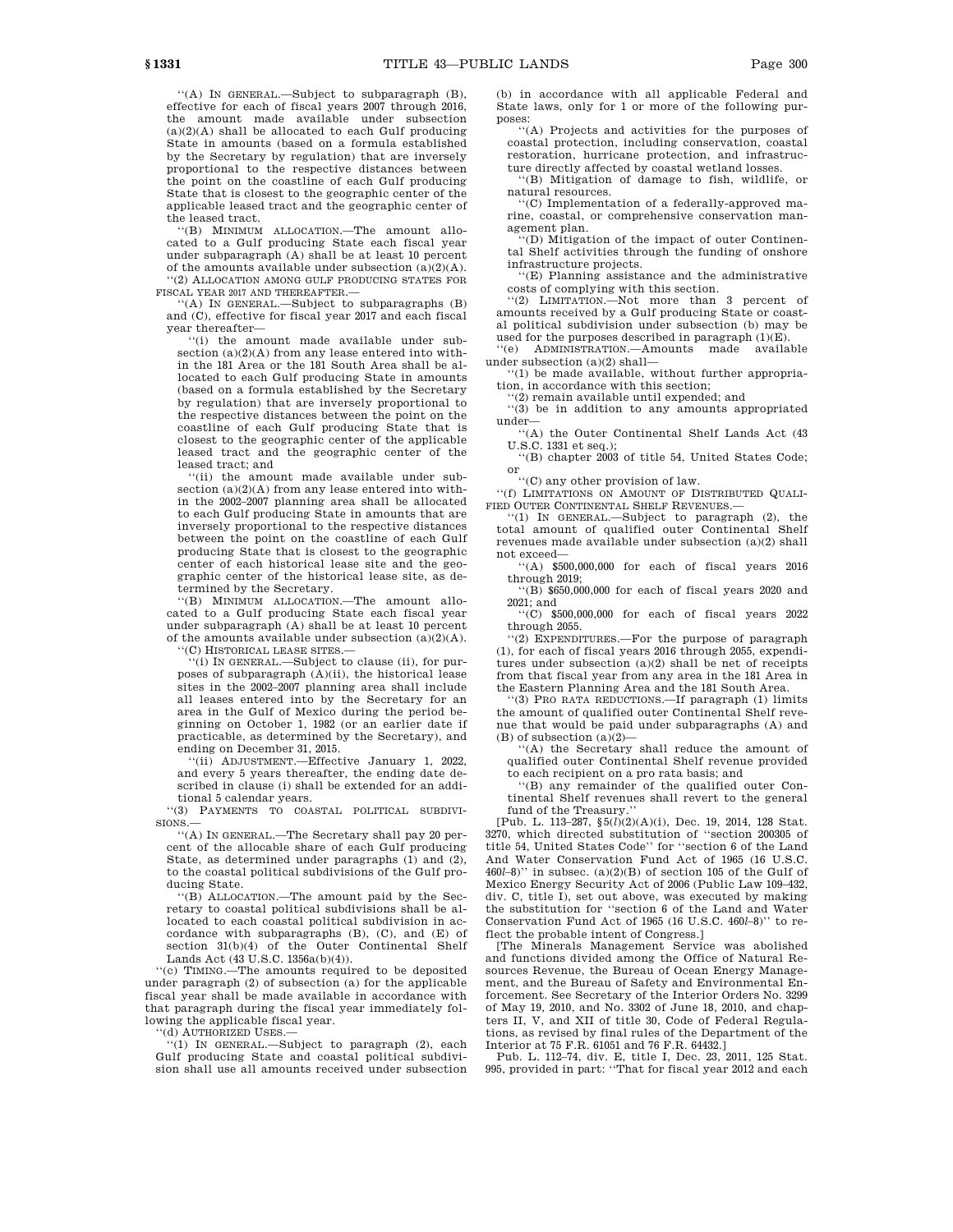fiscal year thereafter, the term 'qualified Outer Continental Shelf revenues', as defined in section 102(9)(A) of the Gulf of Mexico Energy Security Act [of 2006], [title I of] division C of Public Law 109–432 [set out above], shall include only the portion of rental revenues that would have been collected by the Secretary at the rental rates in effect before August 5, 1993.''

Similar provisions were contained in the following appropriation act:

Pub. L. 112–74, div. E, title I, Dec. 23, 2011, 125 Stat. 994.

#### NAVAL PETROLEUM RESERVE

Act Aug. 7, 1953, ch. 345, §13, 67 Stat. 470, revoked Ex. Ord. No. 10426, Jan. 16, 1953, 18 F.R. 405, which had set aside certain submerged lands as a naval petroleum reserve and had transferred functions with respect thereto from the Secretary of the Interior to the Secretary of the Navy.

#### AUTHORIZATION OF APPROPRIATIONS

Act Aug. 7, 1953, ch. 345, §16, 67 Stat. 471, provided that: ''There is hereby authorized to be appropriated such sums as may be necessary to carry out the provisions of this Act [enacting this subchapter].''

PROC. NO. 5928. TERRITORIAL SEA OF UNITED STATES

Proc. No. 5928, Dec. 27, 1988, 54 F.R. 777, provided:

International law recognizes that coastal nations may exercise sovereignty and jurisdiction over their territorial seas.

The territorial sea of the United States is a maritime zone extending beyond the land territory and internal waters of the United States over which the United States exercises sovereignty and jurisdiction, a sovereignty and jurisdiction that extend to the airspace over the territorial sea, as well as to its bed and subsoil.

Extension of the territorial sea by the United States to the limits permitted by international law will advance the national security and other significant interests of the United States.

NOW, THEREFORE, I, RONALD REAGAN, by the authority vested in me as President by the Constitution of the United States of America, and in accordance with international law, do hereby proclaim the extension of the territorial sea of the United States of America, the Commonwealth of Puerto Rico, Guam, American Samoa, the United States Virgin Islands, the Commonwealth of the Northern Mariana Islands, and any other territory or possession over which the United States exercises sovereignty.

The territorial sea of the United States henceforth extends to 12 nautical miles from the baselines of the United States determined in accordance with international law.

In accordance with international law, as reflected in the applicable provisions of the 1982 United Nations Convention on the Law of the Sea, within the territorial sea of the United States, the ships of all countries enjoy the right of innocent passage and the ships and aircraft of all countries enjoy the right of transit passage through international straits.

Nothing in this Proclamation:

(a) extends or otherwise alters existing Federal or State law or any jurisdiction, rights, legal interests, or obligations derived therefrom; or

(b) impairs the determination, in accordance with international law, of any maritime boundary of the United States with a foreign jurisdiction.

IN WITNESS WHEREOF, I have hereunto set my hand this 27th day of December, in the year of our Lord nineteen hundred and eighty-eight, and of the Independence of the United States of America the two hundred and thirteenth.

#### RONALD REAGAN.

PROC. NO. 7219. CONTIGUOUS ZONE OF THE UNITED STATES Proc. No. 7219, Sept. 2, 1999, 64 F.R. 48701, 49844, pro-

vided:

International law recognizes that coastal nations may establish zones contiguous to their territorial seas, known as contiguous zones.

The contiguous zone of the United States is a zone contiguous to the territorial sea of the United States, in which the United States may exercise the control necessary to prevent infringement of its customs, fiscal, immigration, or sanitary laws and regulations within its territory or territorial sea, and to punish infringement of the above laws and regulations committed within its territory or territorial sea.

Extension of the contiguous zone of the United States to the limits permitted by international law will advance the law enforcement and public health interests of the United States. Moreover, this extension is an important step in preventing the removal of cultural heritage found within 24 nautical miles of the baseline.

NOW, THEREFORE, I, WILLIAM J. CLINTON, by the authority vested in me as President by the Constitution of the United States, and in accordance with international law, do hereby proclaim the extension of the contiguous zone of the United States of America, including the Commonwealth of Puerto Rico, Guam, American Samoa, the United States Virgin Islands, the Commonwealth of the Northern Mariana Islands, and any other territory or possession over which the United States exercises sovereignty, as follows:

The contiguous zone of the United States extends to 24 nautical miles from the baselines of the United States determined in accordance with international law, but in no case within the territorial sea of another nation.

In accordance with international law, reflected in the applicable provisions of the 1982 Convention on the Law of the Sea, within the contiguous zone of the United States the ships and aircraft of all countries enjoy the high seas freedoms of navigation and overflight and the laying of submarine cables and pipelines, and other internationally lawful uses of the sea related to those freedoms, such as those associated with the operation of ships, aircraft, and submarine cables and pipelines, and compatible with the other provisions of international law reflected in the 1982 Convention on the Law of the Sea.

Nothing in this proclamation:

(a) amends existing Federal or State law;

(b) amends or otherwise alters the rights and duties of the United States or other nations in the Exclusive Economic Zone of the United States established by Proclamation 5030 of March 10, 1983 [16 U.S.C. 1453 note]; or

(c) impairs the determination, in accordance with international law, of any maritime boundary of the United States with a foreign jurisdiction.

IN WITNESS WHEREOF, I have hereunto set my hand this second day of September, in the year of our Lord nineteen hundred and ninety-nine, and of the Independence of the United States of America the two hundred and twenty-fourth.

#### WILLIAM J. CLINTON.

#### EX. ORD. NO. 13795. IMPLEMENTING AN AMERICA-FIRST OFFSHORE ENERGY STRATEGY

Ex. Ord. No. 13795, Apr. 28, 2017, 82 F.R. 20815, provided:

By the authority vested in me as President by the Constitution and the laws of the United States of America, including the Outer Continental Shelf Lands Act, 43 U.S.C. 1331 *et seq*., and in order to maintain global leadership in energy innovation, exploration, and production, it is hereby ordered as follows:

SECTION 1. *Findings*. America must put the energy needs of American families and businesses first and continue implementing a plan that ensures energy security and economic vitality for decades to come. The energy and minerals produced from lands and waters under Federal management are important to a vibrant economy and to our national security. Increased domestic energy production on Federal lands and waters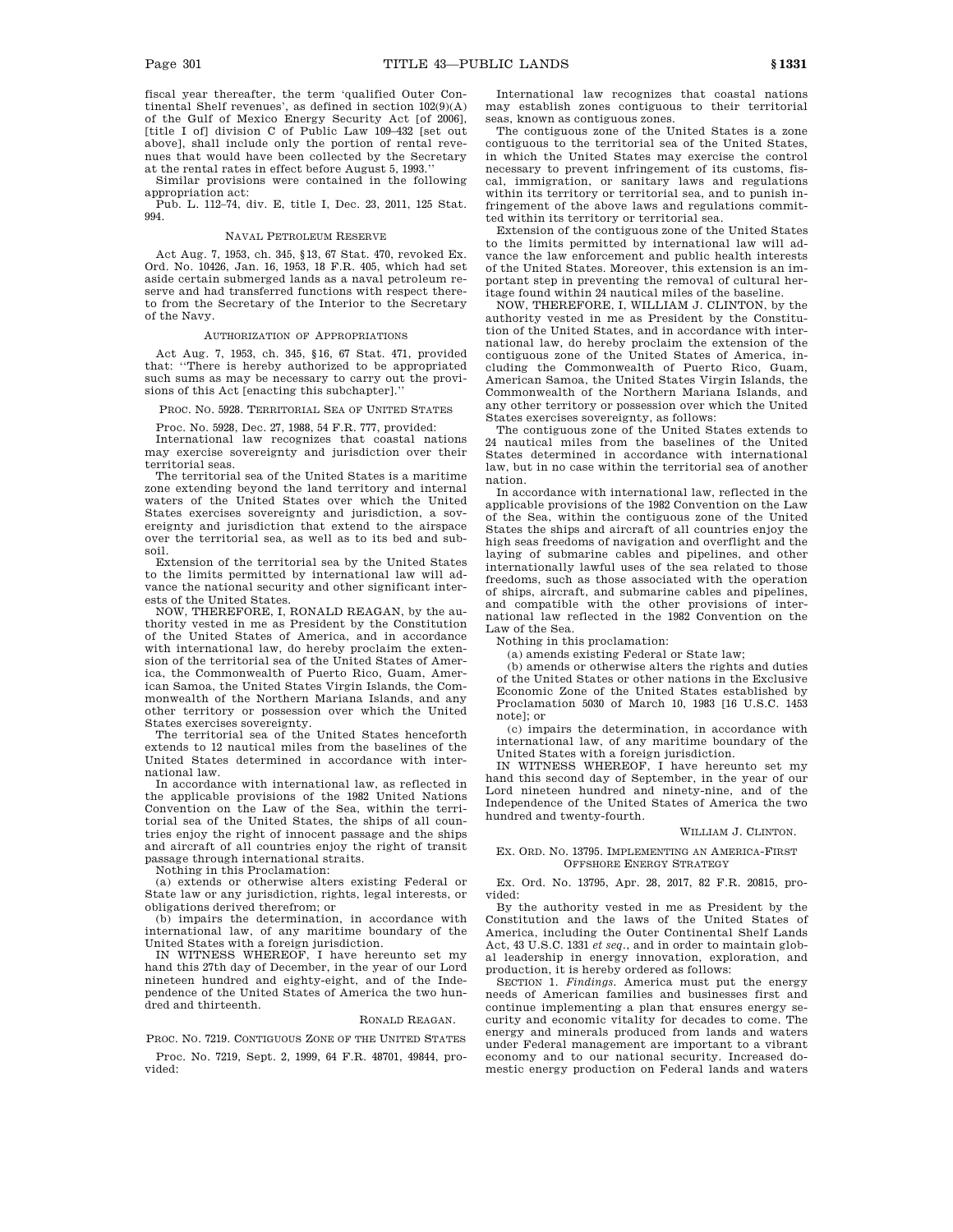strengthens the Nation's security and reduces reliance on imported energy. Moreover, low energy prices, driven by an increased American energy supply, will benefit American families and help reinvigorate American manufacturing and job growth. Finally, because the Department of Defense is one of the largest consumers of energy in the United States, domestic energy production also improves our Nation's military readiness.

SEC. 2. *Policy*. It shall be the policy of the United States to encourage energy exploration and production, including on the Outer Continental Shelf, in order to maintain the Nation's position as a global energy leader and foster energy security and resilience for the benefit of the American people, while ensuring that any such activity is safe and environmentally responsible.

SEC. 3. *Implementing an America-First Offshore Energy Strategy*. To carry out the policy set forth in section 2 of this order, the Secretary of the Interior shall:

(a) as appropriate and consistent with applicable law, including the procedures set forth in section 1344 of title 43, United States Code, in consultation with the Secretary of Defense, give full consideration to revising the schedule of proposed oil and gas lease sales, as described in that section, so that it includes, but is not limited to, annual lease sales, to the maximum extent permitted by law, in each of the following Outer Continental Shelf Planning Areas, as designated by the Bureau of Ocean Energy Management (BOEM) (Planning Areas): Western Gulf of Mexico, Central Gulf of Mexico, Chukchi Sea, Beaufort Sea, Cook Inlet, Mid-Atlantic, and South Atlantic;

(b) ensure that any revisions made pursuant to subsection (a) of this section do not hinder or affect ongoing lease sales currently scheduled as part of the 2017–2022 Outer Continental Shelf Oil and Gas Leasing Proposed Final Program, as published on November 18, 2016; and

(c) develop and implement, in coordination with the Secretary of Commerce and to the maximum extent permitted by law, a streamlined permitting approach for privately funded seismic data research and collection aimed at expeditiously determining the offshore energy resource potential of the United States within the Planning Areas.

SEC. 4. *Responsible Planning for Future Offshore Energy Potential*. (a) The Secretary of Commerce shall, unless expressly required otherwise, refrain from designating or expanding any National Marine Sanctuary under the National Marine Sanctuaries Act, 16 U.S.C. 1431 *et seq*., unless the sanctuary designation or expansion proposal includes a timely, full accounting from the Department of the Interior of any energy or mineral resource potential within the designated area—including offshore energy from wind, oil, natural gas, methane hydrates, and any other sources that the Secretary of Commerce deems appropriate—and the potential impact the proposed designation or expansion will have on the development of those resources. The Secretary of the Interior shall provide any such accounting within 60 days of receiving a notification of intent to propose any such National Marine Sanctuary designation or expansion from the Secretary of Commerce.

(b) The Secretary of Commerce, in consultation with the Secretary of Defense, the Secretary of the Interior, and the Secretary of Homeland Security, shall conduct a review of all designations and expansions of National Marine Sanctuaries, and of all designations and expansions of Marine National Monuments under the Antiquities Act of 1906, recently recodified at sections 320301 to 320303 of title 54, United States Code, designated or expanded within the 10-year period prior to the date of this order.

(i) The review under this subsection shall include:

(A) an analysis of the acreage affected and an analysis of the budgetary impacts of the costs of managing each National Marine Sanctuary or Marine National Monument designation or expansion;

(B) an analysis of the adequacy of any required Federal, State, and tribal consultations conducted before the designations or expansions; and

(C) the opportunity costs associated with potential energy and mineral exploration and production from the Outer Continental Shelf, in addition to any impacts on production in the adjacent region.

(ii) Within 180 days of the date of this order, the Secretary of Commerce, in consultation with the Secretary of Defense and the Secretary of the Interior, shall report the results of the review under this subsection to the Director of the Office of Management and Budget, the Chairman of the Council on Environmental Quality, and the Assistant to the President for Economic Policy.

(c) To further streamline existing regulatory authorities, Executive Order 13754 of December 9, 2016 (Northern Bering Sea Climate Resilience), is hereby revoked.

SEC. 5. *Modification of the Withdrawal of Areas of the Outer Continental Shelf from Leasing Disposition*. The body text in each of the memoranda of withdrawal from disposition by leasing of the United States Outer Continental Shelf issued on December 20, 2016, January 27, 2015, and July 14, 2008, is modified to read, in its entirety, as follows:

''Under the authority vested in me as President of the United States, including section 12(a) of the Outer Continental Shelf Lands Act, 43 U.S.C. 1341(a), I hereby withdraw from disposition by leasing, for a time period without specific expiration, those areas of the Outer Continental Shelf designated as of July 14, 2008, as Marine Sanctuaries under the Marine Protection, Research, and Sanctuaries Act of 1972, 16 U.S.C. 1431–1434, 33 U.S.C. 1401 *et seq*.''

Nothing in the withdrawal under this section affects any rights under existing leases in the affected areas.

SEC. 6. *Reconsideration of Notice to Lessees and Financial Assurance Regulatory Review*. The Secretary of the Interior shall direct the Director of BOEM to take all necessary steps consistent with law to review BOEM's Notice to Lessees No. 2016–N01 of September 12, 2016 (Notice to Lessees and Operators of Federal Oil and Gas, and Sulfur Leases, and Holders of Pipeline Rightof-Way and Right-of-Use and Easement Grants in the Outer Continental Shelf), and determine whether modifications are necessary, and if so, to what extent, to ensure operator compliance with lease terms while minimizing unnecessary regulatory burdens. The Secretary of the Interior shall also review BOEM's financial assurance regulatory policy to determine the extent to which additional regulation is necessary. SEC. 7. *Reconsideration of Well Control Rule*. The Sec-

retary of the Interior shall review the Final Rule of the Bureau of Safety and Environmental Enforcement (BSEE) entitled ''Oil and Gas and Sulfur Operations in the Outer Continental Shelf-Blowout Preventer Systems and Well Control,'' 81 *Fed. Reg.* 25888 (April 29, 2016), for consistency with the policy set forth in section 2 of this order, and shall publish for notice and comment a proposed rule revising that rule, if appropriate and as consistent with law. The Secretary of the Interior shall also take all appropriate action to lawfully revise any related rules and guidance for consistency with the policy set forth in section 2 of this order. Additionally, the Secretary of the Interior shall review BSEE's regulatory regime for offshore operators to determine the extent to which additional regulation is necessary.

SEC. 8. *Reconsideration of Proposed Offshore Air Rule*. The Secretary of the Interior shall take all steps necessary to review BOEM's Proposed Rule entitled ''Air Quality Control, Reporting, and Compliance,'' 81 *Fed. Reg.* 19718 (April 5, 2016), along with any related rules and guidance, and, if appropriate, shall, as soon as practicable and consistent with law, consider whether the proposed rule, and any related rules and guidance, should be revised or withdrawn.

SEC. 9. *Expedited Consideration of Incidental Harassment Authorizations, Incidental-Take, and Seismic Survey Permits*. The Secretary of the Interior and the Secretary of Commerce shall, to the maximum extent permitted by law, expedite all stages of consideration of Incidental Take Authorization requests, including Inci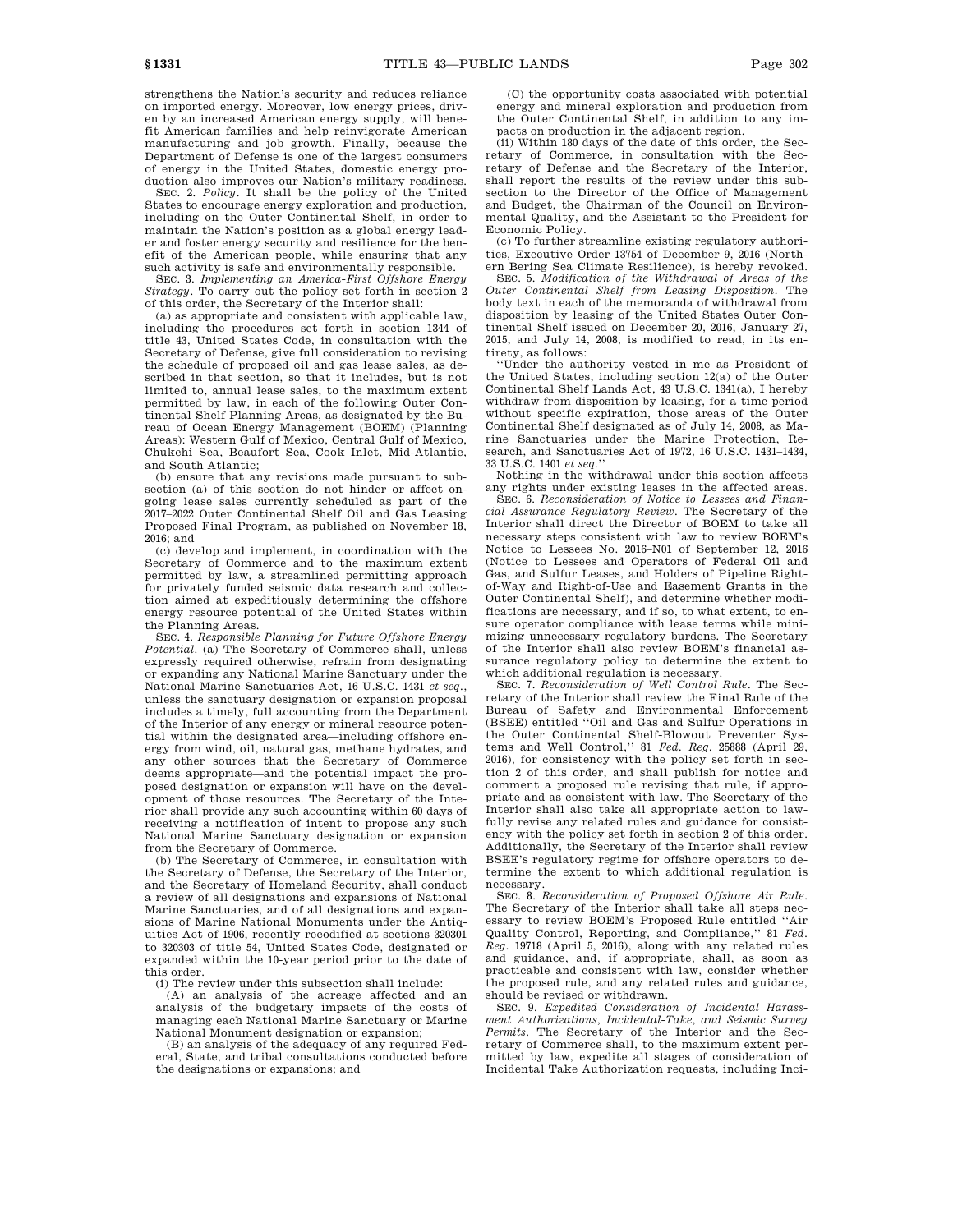dental Harassment Authorizations and Letters of Authorization, and Seismic Survey permit applications under the Outer Continental Shelf Lands Act, 43 U.S.C. 1331 *et seq*., and the Marine Mammal Protection Act, 16 U.S.C. 1361 *et seq*.

SEC. 10. *Review of National Oceanic and Atmospheric Administration (NOAA) Technical Memorandum NMFS–OPR–55*. The Secretary of Commerce shall review NOAA's Technical Memorandum NMFS–OPR–55 of July 2016 (Technical Guidance for Assessing the Effects of Anthropogenic Sound on Marine Mammal Hearing) for consistency with the policy set forth in section 2 of this order and, after consultation with the appropriate Federal agencies, take all steps permitted by law to rescind or revise that guidance, if appropriate.

SEC. 11. *Review of Offshore Arctic Drilling Rule*. The Secretary of the Interior shall immediately take all steps necessary to review the Final Rule entitled ''Oil and Gas and Sulfur Operations on the Outer Continental Shelf—Requirements for Exploratory Drilling on the Arctic Outer Continental Shelf,'' 81 *Fed. Reg.* 46478 (July 15, 2016), and, if appropriate, shall, as soon as practicable and consistent with law, publish for notice and comment a proposed rule suspending, revising, or rescinding this rule.

SEC. 12. *Definition*. As used in this order, ''Outer Continental Shelf Planning Areas, as designated by the Bureau of Ocean Energy Management'' means those areas delineated in the diagrams on pages S–5 and S–8 of the 2017–2022 Outer Continental Shelf Oil and Gas Leasing Draft Proposed Program, as published by the BOEM in January 2015, with the exception of any buffer zones included in such planning documents.

SEC. 13. *General Provisions*. (a) Nothing in this order shall be construed to impair or otherwise affect:

(i) the authority granted by law to an executive department or agency, or the head thereof; or

(ii) the functions of the Director of the Office of Management and Budget relating to budgetary, administrative, or legislative proposals.

(b) This order shall be implemented consistent with applicable law and subject to the availability of appropriations.

(c) This order is not intended to, and does not, create any right or benefit, substantive or procedural, enforceable at law or in equity by any party against the United States, its departments, agencies, or entities, its officers, employees, or agents, or any other person. DONALD J. TRUMP.

#### **§ 1332. Congressional declaration of policy**

It is hereby declared to be the policy of the United States that—

(1) the subsoil and seabed of the outer Continental Shelf appertain to the United States and are subject to its jurisdiction, control, and power of disposition as provided in this subchapter:

(2) this subchapter shall be construed in such a manner that the character of the waters above the outer Continental Shelf as high seas and the right to navigation and fishing therein shall not be affected;

(3) the outer Continental Shelf is a vital national resource reserve held by the Federal Government for the public, which should be made available for expeditious and orderly development, subject to environmental safeguards, in a manner which is consistent with the maintenance of competition and other national needs;

(4) since exploration, development, and production of the minerals of the outer Continental Shelf will have significant impacts on coastal and non-coastal areas of the coastal States, and on other affected States, and, in recognition of the national interest in the effective management of the marine, coastal, and human environments—

(A) such States and their affected local governments may require assistance in protecting their coastal zones and other affected areas from any temporary or permanent adverse effects of such impacts;

(B) the distribution of a portion of the receipts from the leasing of mineral resources of the outer Continental Shelf adjacent to State lands, as provided under section 1337(g) of this title, will provide affected coastal States and localities with funds which may be used for the mitigation of adverse economic and environmental effects related to the development of such resources; and

(C) such States, and through such States, affected local governments, are entitled to an opportunity to participate, to the extent consistent with the national interest, in the policy and planning decisions made by the Federal Government relating to exploration for, and development and production of, minerals of the outer Continental Shelf.1

(5) the rights and responsibilities of all States and, where appropriate, local governments, to preserve and protect their marine, human, and coastal environments through such means as regulation of land, air, and water uses, of safety, and of related development and activity should be considered and recognized; and

(6) operations in the outer Continental Shelf should be conducted in a safe manner by welltrained personnel using technology, precautions, and techniques sufficient to prevent or minimize the likelihood of blowouts, loss of well control, fires, spillages, physical obstruction to other users of the waters or subsoil and seabed, or other occurrences which may cause damage to the environment or to property, or endanger life or health.

(Aug. 7, 1953, ch. 345, §3, 67 Stat. 462; Pub. L. 95–372, title II, §202, Sept. 18, 1978, 92 Stat. 634; Pub. L. 99–272, title VIII, §8002, Apr. 7, 1986, 100 Stat. 148.)

#### AMENDMENTS

1986—Par. (4)(B), (C). Pub. L. 99–272 added subpar. (B) and redesignated former subpar. (B) as (C).

1978—Pub. L. 95–372 redesignated subsecs. (a) and (b) as pars.  $(1)$  and  $(2)$  and added pars.  $(3)$  to  $(6)$ .

#### **§ 1333. Laws and regulations governing lands**

# **(a) Constitution and United States laws; laws of adjacent States; publication of projected State lines; international boundary disputes; restriction on State taxation and jurisdiction**

(1) The Constitution and laws and civil and political jurisdiction of the United States are extended to the subsoil and seabed of the outer Continental Shelf and to all artificial islands, and all installations and other devices permanently or temporarily attached to the seabed, which may be erected thereon for the purpose of exploring for, developing, or producing resources therefrom, or any such installation or other de-

<sup>1</sup>So in original. The period probably should be a semicolon.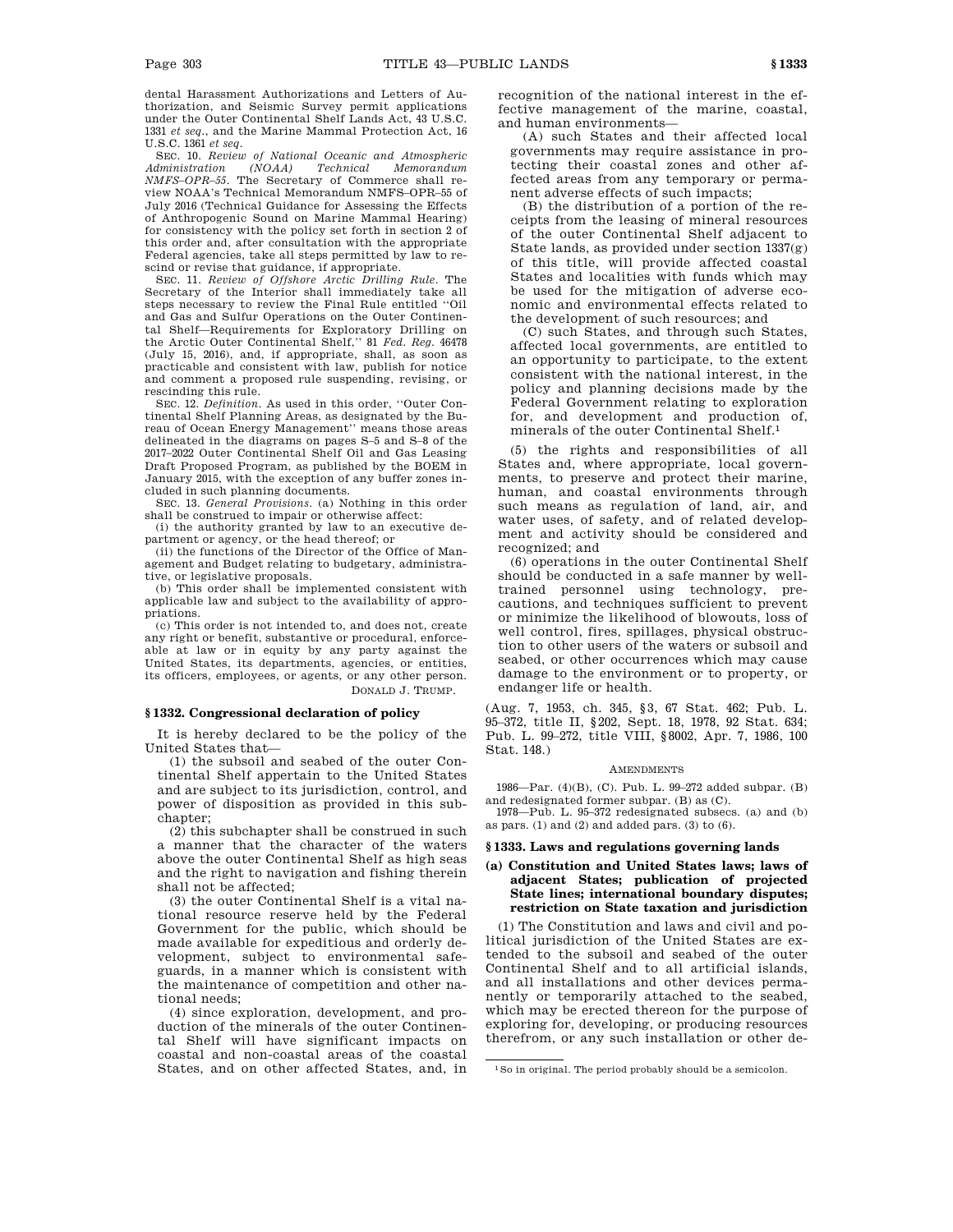vice (other than a ship or vessel) for the purpose of transporting such resources, to the same extent as if the outer Continental Shelf were an area of exclusive Federal jurisdiction located within a State: *Provided, however*, That mineral leases on the outer Continental Shelf shall be maintained or issued only under the provisions of this subchapter.

(2)(A) To the extent that they are applicable and not inconsistent with this subchapter or with other Federal laws and regulations of the Secretary now in effect or hereafter adopted, the civil and criminal laws of each adjacent State, now in effect or hereafter adopted, amended, or repealed are declared to be the law of the United States for that portion of the subsoil and seabed of the outer Continental Shelf, and artificial islands and fixed structures erected thereon, which would be within the area of the State if its boundaries were extended seaward to the outer margin of the outer Continental Shelf, and the President shall determine and publish in the Federal Register such projected lines extending seaward and defining each such area. All of such applicable laws shall be administered and enforced by the appropriate officers and courts of the United States. State taxation laws shall not apply to the outer Continental Shelf.

(B) Within one year after September 18, 1978, the President shall establish procedures for setting<sup>1</sup> any outstanding international boundary dispute respecting the outer Continental Shelf.

(3) The provisions of this section for adoption of State law as the law of the United States shall never be interpreted as a basis for claiming any interest in or jurisdiction on behalf of any State for any purpose over the seabed and subsoil of the outer Continental Shelf, or the property and natural resources thereof or the revenues therefrom.

## **(b) Longshore and Harbor Workers' Compensation Act applicable; definitions**

With respect to disability or death of an employee resulting from any injury occurring as the result of operations conducted on the outer Continental Shelf for the purpose of exploring for, developing, removing, or transporting by pipeline the natural resources, or involving rights to the natural resources, of the subsoil and seabed of the outer Continental Shelf, compensation shall be payable under the provisions of the Longshore and Harbor Workers' Compensation Act [33 U.S.C. 901 et seq.]. For the purposes of the extension of the provisions of the Longshore and Harbor Workers' Compensation Act under this section—

(1) the term ''employee'' does not include a master or member of a crew of any vessel, or an officer or employee of the United States or any agency thereof or of any State or foreign government, or of any political subdivision thereof;

(2) the term ''employer'' means an employer any of whose employees are employed in such operations; and

(3) the term ''United States'' when used in a geographical sense includes the outer Continental Shelf and artificial islands and fixed structures thereon.

## **(c) National Labor Relations Act applicable**

For the purposes of the National Labor Relations Act, as amended [29 U.S.C. 151 et seq.], any unfair labor practice, as defined in such Act, occurring upon any artificial island, installation, or other device referred to in subsection (a) of this section shall be deemed to have occurred within the judicial district of the State, the laws of which apply to such artificial island, installation, or other device pursuant to such subsection, except that until the President determines the areas within which such State laws are applicable, the judicial district shall be that of the State nearest the place of location of such artificial island, installation, or other device.

#### **(d) Coast Guard regulations; marking of artificial islands, installations, and other devices; failure of owner suitably to mark according to regulations**

(1) The Secretary of the Department in which the Coast Guard is operating shall have authority to promulgate and enforce such reasonable regulations with respect to lights and other warning devices, safety equipment, and other matters relating to the promotion of safety of life and property on the artificial islands, installations, and other devices referred to in subsection (a) or on the waters adjacent thereto, as he may deem necessary.

(2) The Secretary of the Department in which the Coast Guard is operating may mark for the protection of navigation any artificial island, installation, or other device referred to in subsection (a) whenever the owner has failed suitably to mark such island, installation, or other device in accordance with regulations issued under this subchapter, and the owner shall pay the cost of such marking.

# **(e) Authority of Secretary of the Army to prevent obstruction to navigation**

The authority of the Secretary of the Army to prevent obstruction to navigation in the navigable waters of the United States is extended to the artificial islands, installations, and other devices referred to in subsection (a).

# **(f) Provisions as nonexclusive**

The specific application by this section of certain provisions of law to the subsoil and seabed of the outer Continental Shelf and the artificial islands, installations, and other devices referred to in subsection (a) or to acts or offenses occurring or committed thereon shall not give rise to any inference that the application to such islands and structures, acts, or offenses of any other provision of law is not intended.

(Aug. 7, 1953, ch. 345, §4, 67 Stat. 462; Pub. L. 93–627, §19(f), Jan. 3, 1975, 88 Stat. 2146; Pub. L. 95–372, title II, §203, Sept. 18, 1978, 92 Stat. 635; Pub. L. 98–426, §27(d)(2), Sept. 28, 1984, 98 Stat. 1654.)

#### REFERENCES IN TEXT

The Longshore and Harbor Workers' Compensation Act, referred to in subsec. (b), is act Mar. 4, 1927, ch. 509, 44 Stat. 1424, as amended, which is classified generally to chapter 18 (§901 et seq.) of Title 33, Navigation

<sup>1</sup>So in original. Probably should be ''settling''.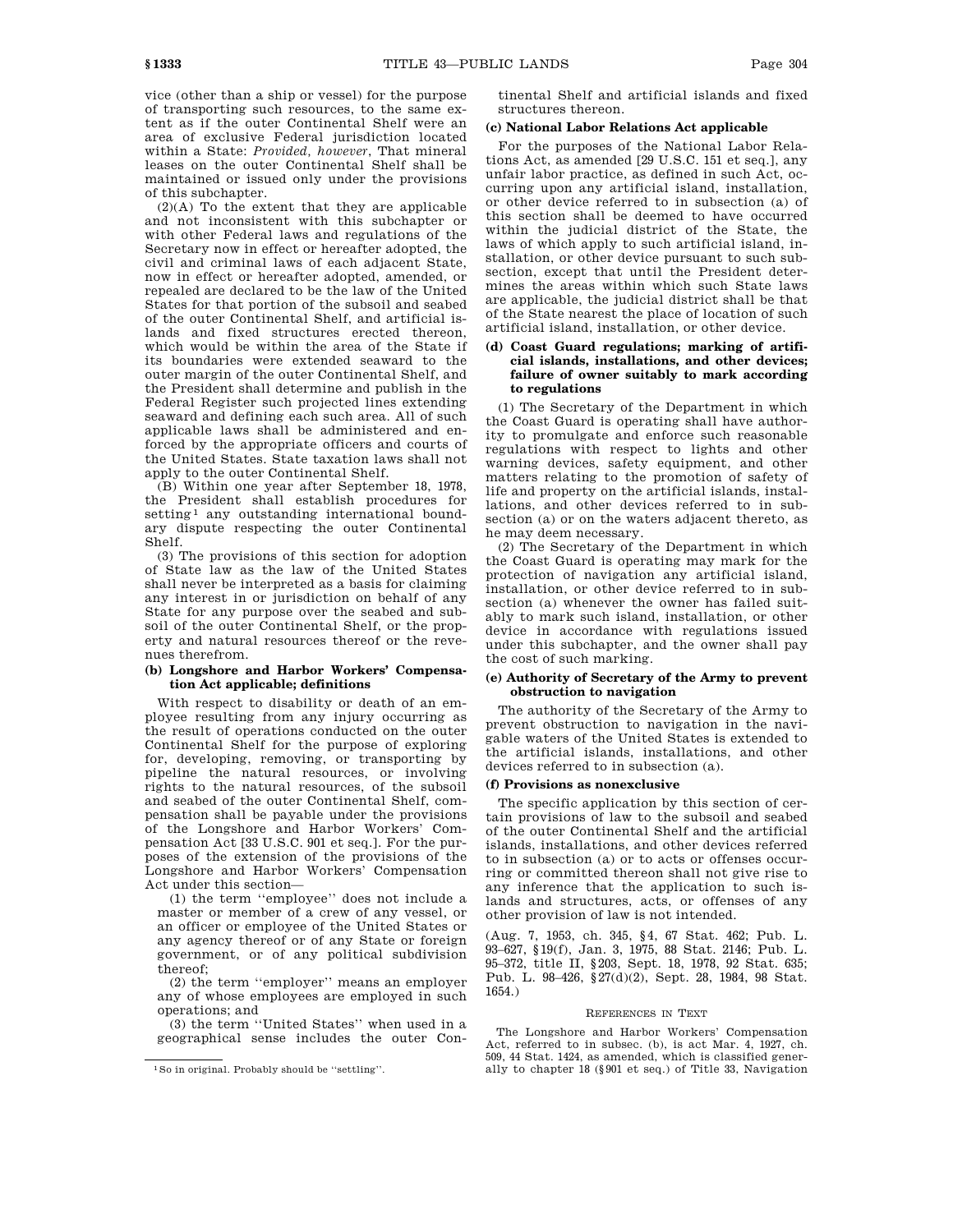and Navigable Waters. For complete classification of this Act to the Code, see section 901 of Title 33 and Tables.

The National Labor Relations Act, as amended, referred to in subsec. (c), is act July 5, 1935, ch. 372, 49 Stat. 449, as amended, which is classified generally to subchapter II (§151 et seq.) of chapter 7 of Title 29, Labor. For complete classification of this Act to the Code, see section 167 of Title 29 and Tables.

#### AMENDMENTS

1984—Subsec. (b). Pub. L. 98–426 substituted ''Longshore and Harbor Workers' Compensation Act'' for ''Longshoremen's and Harbor Workers' Compensation Act'

1978—Subsec. (a)(1). Pub. L. 95–372, §203(a), substituted '', and all installations and other devices permanently or temporarily attached to the seabed, which may be erected thereon for the purpose of exploring for, developing, or producing resources therefrom, or any such installation or other device (other than a ship or vessel) for the purpose of transporting such resources,'' for ''and fixed structures which may be erected thereon for the purpose of exploring for, developing, removing, and transporting resources therefrom,'

Subsec. (a)(2). Pub. L. 95–372, §203(b), designated existing provisions as subpar. (A) and added subpar. (B).

Subsec. (b). Pub. L. 95–372, §203(c), (h), redesignated subsec. (c) as (b) and substituted ''conducted on the outer Continental Shelf for the purpose of exploring for, developing, removing, or transporting by pipeline the natural resources, or involving rights to the natural resources, of the subsoil and seabed of the outer Continental Shelf,'' for ''described in subsection (b) of this section,''. Former subsec. (b), relating to the jurisdiction of United States district courts over cases and controversies arising out of or in connection with operations conducted on the outer Continental Shelf, was struck out. See section 1349(b) of this title.

Subsec. (c). Pub. L. 95–372, §203(d), (h), redesignated subsec. (d) as (c) and substituted ''artificial island, installation, or other device referred to in subsection (a) of this section shall be deemed to have occurred within the judicial district of the State, the laws of which apply to such artificial island, installation, or other device pursuant to such subsection, except that until the President determines the areas within such State laws are applicable, the judicial district shall be that of the State nearest the place of location of such artificial island, installation, or other device" for "artificial island or fixed structure referred to in subsection (a) of this section shall be deemed to have occurred within the judicial district of the adjacent State nearest the place of location of such island or structure''. Former subsec. (c) redesignated (b).

Subsec. (d)(1). Pub. L. 95–372,  $\frac{203(e)(1)}{1}$ , (f), (h), redesignated subsec. (e)(1) as (d)(1), substituted ''Secretary'' for ''head'' and ''artificial islands, installations, and other devices'' for ''islands and structures''. Former subsec. (d) redesignated (c).

Subsec.  $(d)(2)$ . Pub. L. 95–372, §203(g), (h), redesignated subsec.  $(e)(2)$  as  $(d)(2)$  and substituted "Secretary" for ''head'' and ''artificial island, installation, or other device referred to in subsection (a) whenever the owner has failed suitably to mark such island, installation, or other device in accordance with regulations issued under this subchapter, and the owner shall pay the cost of such marking'' for ''such island or structure whenever the owner has failed suitably to mark the same in accordance with regulations issued hereunder, and the owner shall pay the cost thereof'', and struck out provisions which had made failure or refusal to obey any lawful rules and regulations a misdemeanor punishable by a fine of not more than \$100, with each day during which such a violation would continue to be deemed a new offense. Former subsec. (d) redesignated (c).

Subsec. (e). Pub. L. 95–372, §203(e)(2), (h), redesignated subsec. (f) as (e) and substituted ''the artificial islands, installations, and other devices referred to in subsection (a)'' for ''artificial islands and fixed structures located on the outer Continental Shelf''. Former subsec. (e) redesignated (d).

Subsecs. (f), (g). Pub. L. 95–372,  $\S 203(e)(3)$ , (h), redesignated subsec. (g) as (f) and substituted ''the artificial islands, installations, and other devices'' for ''the artificial islands and fixed structures''. Former subsec. (f) redesignated (e).

1975—Subsec. (a)(2). Pub. L. 93–627 substituted ''now in effect or hereafter adopted, amended, or repealed'' for ''as of the effective date of this Act'' in first sentence.

#### TRANSFER OF FUNCTIONS

For transfer of authorities, functions, personnel, and assets of the Coast Guard, including the authorities and functions of the Secretary of Transportation relating thereto, to the Department of Homeland Security, and for treatment of related references, see sections 468(b), 551(d), 552(d), and 557 of Title 6, Domestic Security, and the Department of Homeland Security Reorganization Plan of November 25, 2002, as modified, set out as a note under section 542 of Title 6.

#### **§ 1334. Administration of leasing**

## **(a) Rules and regulations; amendment; cooperation with State agencies; subject matter and scope of regulations**

The Secretary shall administer the provisions of this subchapter relating to the leasing of the outer Continental Shelf, and shall prescribe such rules and regulations as may be necessary to carry out such provisions. The Secretary may at any time prescribe and amend such rules and regulations as he determines to be necessary and proper in order to provide for the prevention of waste and conservation of the natural resources of the outer Continental Shelf, and the protection of correlative rights therein, and, notwithstanding any other provisions herein, such rules and regulations shall, as of their effective date, apply to all operations conducted under a lease issued or maintained under the provisions of this subchapter. In the enforcement of safety, environmental, and conservation laws and regulations, the Secretary shall cooperate with the relevant departments and agencies of the Federal Government and of the affected States. In the formulation and promulgation of regulations, the Secretary shall request and give due consideration to the views of the Attorney General with respect to matters which may affect competition. In considering any regulations and in preparing any such views, the Attorney General shall consult with the Federal Trade Commission. The regulations prescribed by the Secretary under this subsection shall include, but not be limited to, provisions—

(1) for the suspension or temporary prohibition of any operation or activity, including production, pursuant to any lease or permit (A) at the request of a lessee, in the national interest, to facilitate proper development of a lease or to allow for the construction or negotiation for use of transportation facilities, or (B) if there is a threat of serious, irreparable, or immediate harm or damage to life (including fish and other aquatic life), to property, to any mineral deposits (in areas leased or not leased), or to the marine, coastal, or human environment, and for the extension of any permit or lease affected by suspension or prohibition under clause (A) or (B) by a period equiva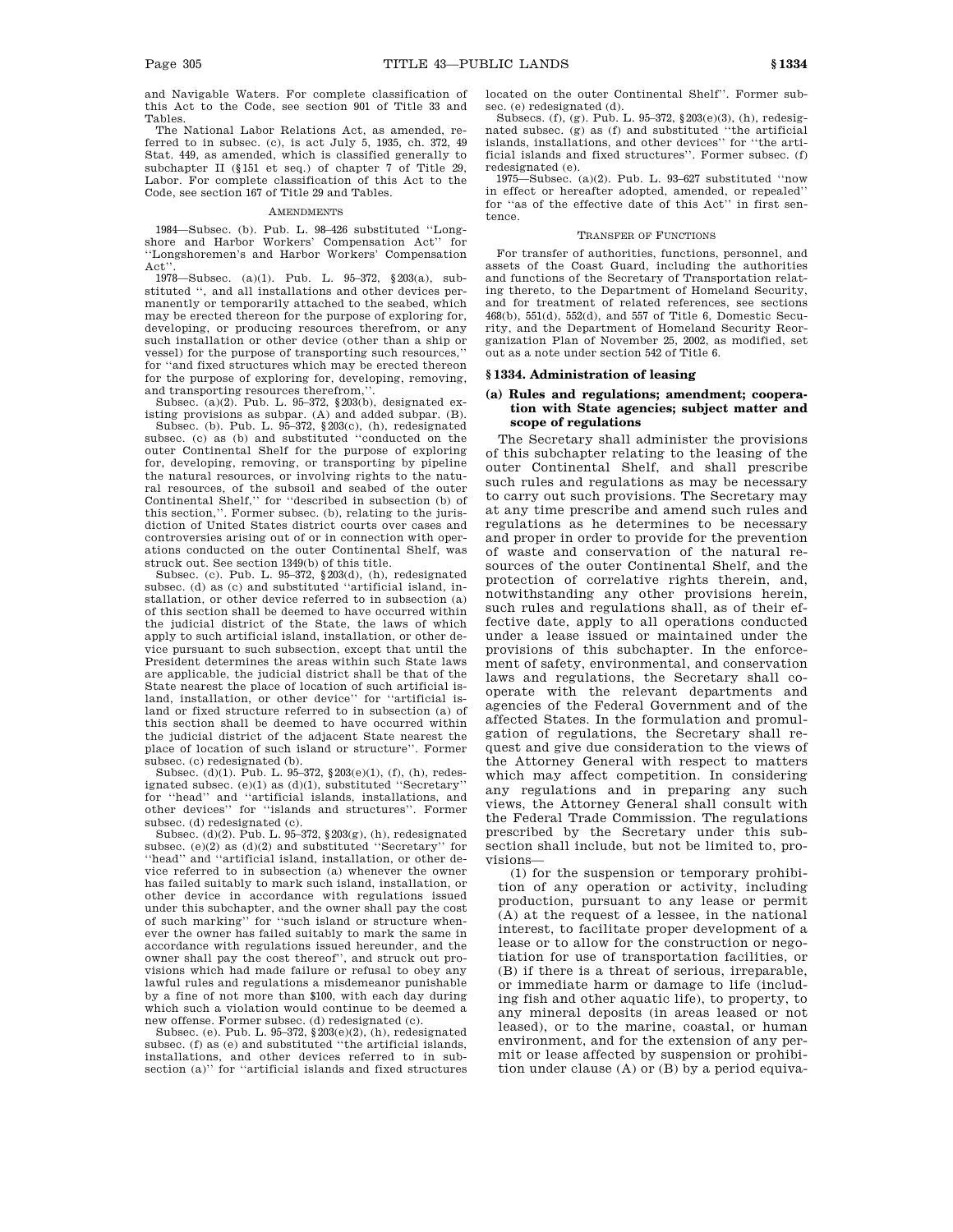lent to the period of such suspension or prohibition, except that no permit or lease shall be so extended when such suspension or prohibition is the result of gross negligence or willful violation of such lease or permit, or of regulations issued with respect to such lease or permit;

(2) with respect to cancellation of any lease or permit—

(A) that such cancellation may occur at any time, if the Secretary determines, after a hearing, that—

(i) continued activity pursuant to such lease or permit would probably cause serious harm or damage to life (including fish and other aquatic life), to property, to any mineral (in areas leased or not leased), to the national security or defense, or to the marine, coastal, or human environment;

(ii) the threat of harm or damage will not disappear or decrease to an acceptable extent within a reasonable period of time; and

(iii) the advantages of cancellation outweigh the advantages of continuing such lease or permit force;

(B) that such cancellation shall not occur unless and until operations under such lease or permit shall have been under suspension, or temporary prohibition, by the Secretary, with due extension of any lease or permit term continuously for a period of five years, or for a lesser period upon request of the lessee;

(C) that such cancellation shall entitle the lessee to receive such compensation as he shows to the Secretary as being equal to the lesser of (i) the fair value of the canceled rights as of the date of cancellation, taking account of both anticipated revenues from the lease and anticipated costs, including costs of compliance with all applicable regulations and operating orders, liability for cleanup costs or damages, or both, in the case of an oilspill, and all other costs reasonably anticipated on the lease, or (ii) the excess, if any, over the lessee's revenues, from the lease (plus interest thereon from the date of receipt to date of reimbursement) of all consideration paid for the lease and all direct expenditures made by the lessee after the date of issuance of such lease and in connection with exploration or development, or both, pursuant to the lease (plus interest on such consideration and such expenditures from date of payment to date of reimbursement), except that (I) with respect to leases issued before September 18, 1978, such compensation shall be equal to the amount specified in clause (i) of this subparagraph; and (II) in the case of joint leases which are canceled due to the failure of one or more partners to exercise due diligence, the innocent parties shall have the right to seek damages for such loss from the responsible party or parties and the right to acquire the interests of the negligent party or parties and be issued the lease in question;

(3) for the assignment or relinquishment of a lease;

(4) for unitization, pooling, and drilling agreements;

(5) for the subsurface storage of oil and gas from any source other than by the Federal Government;

(6) for drilling or easements necessary for exploration, development, and production;

(7) for the prompt and efficient exploration and development of a lease area; and

(8) for compliance with the national ambient air quality standards pursuant to the Clean Air Act (42 U.S.C. 7401 et seq.), to the extent that activities authorized under this subchapter significantly affect the air quality of any State.

#### **(b) Compliance with regulations as condition for issuance, continuation, assignment, or other transfer of leases**

The issuance and continuance in effect of any lease, or of any assignment or other transfer of any lease, under the provisions of this subchapter shall be conditioned upon compliance with regulations issued under this subchapter.

#### **(c) Cancellation of nonproducing lease**

Whenever the owner of a nonproducing lease fails to comply with any of the provisions of this subchapter, or of the lease, or of the regulations issued under this subchapter, such lease may be canceled by the Secretary, subject to the right of judicial review as provided in this subchapter, if such default continues for the period of thirty days after mailing of notice by registered letter to the lease owner at his record post office address.

#### **(d) Cancellation of producing lease**

Whenever the owner of any producing lease fails to comply with any of the provisions of this subchapter, of the lease, or of the regulations issued under this subchapter, such lease may be forfeited and canceled by an appropriate proceeding in any United States district court having jurisdiction under the provisions of this subchapter.

# **(e) Pipeline rights-of-way; forfeiture of grant**

Rights-of-way through the submerged lands of the outer Continental Shelf, whether or not such lands are included in a lease maintained or issued pursuant to this subchapter, may be granted by the Secretary for pipeline purposes for the transportation of oil, natural gas, sulphur, or other minerals, or under such regulations and upon such conditions as may be prescribed by the Secretary, or where appropriate the Secretary of Transportation, including (as provided in section 1347(b) of this title) assuring maximum environmental protection by utilization of the best available and safest technologies, including the safest practices for pipeline burial and upon the express condition that oil or gas pipelines shall transport or purchase without discrimination, oil or natural gas produced from submerged lands or outer Continental Shelf lands in the vicinity of the pipelines in such proportionate amounts as the Federal Energy Regulatory Commission, in consultation with the Secretary of Energy, may, after a full hearing with due notice thereof to the interested parties, determine to be reasonable, taking into ac-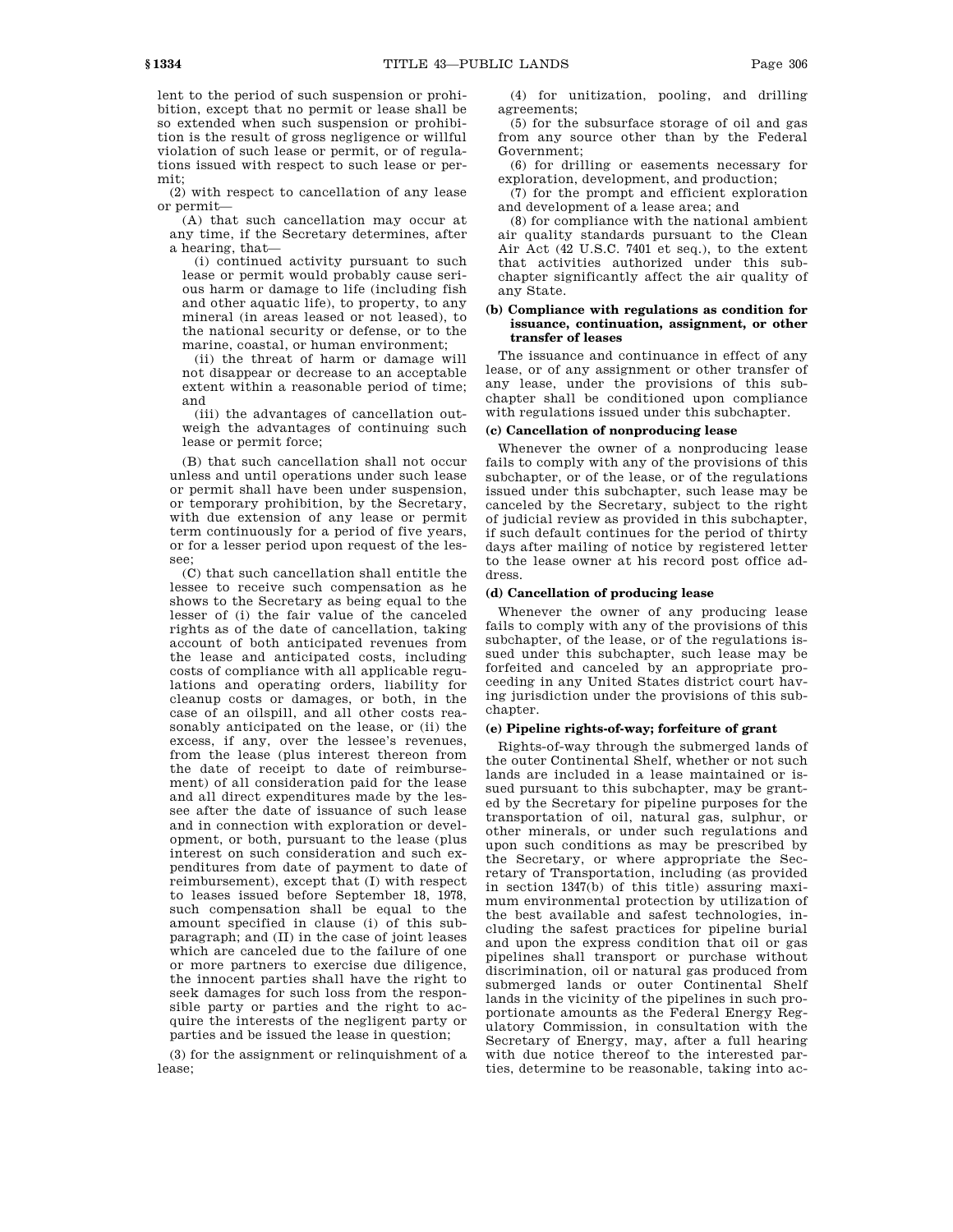count, among other things, conservation and the prevention of waste. Failure to comply with the provisions of this section or the regulations and conditions prescribed under this section shall be grounds for forfeiture of the grant in an appropriate judicial proceeding instituted by the United States in any United States district court having jurisdiction under the provisions of this subchapter.

#### **(f) Competitive principles governing pipeline operation**

(1) Except as provided in paragraph (2), every permit, license, easement, right-of-way, or other grant of authority for the transportation by pipeline on or across the outer Continental Shelf of oil or gas shall require that the pipeline be operated in accordance with the following competitive principles:

(A) The pipeline must provide open and nondiscriminatory access to both owner and nonowner shippers.

(B) Upon the specific request of one or more owner or nonowner shippers able to provide a guaranteed level of throughput, and on the condition that the shipper or shippers requesting such expansion shall be responsible for bearing their proportionate share of the costs and risks related thereto, the Federal Energy Regulatory Commission may, upon finding, after a full hearing with due notice thereof to the interested parties, that such expansion is within technological limits and economic feasibility, order a subsequent expansion of throughput capacity of any pipeline for which the permit, license, easement, right-of-way, or other grant of authority is approved or issued after September 18, 1978. This subparapraph1 shall not apply to any such grant of authority approved or issued for the Gulf of Mexico or the Santa Barbara Channel.

(2) The Federal Energy Regulatory Commission may, by order or regulation, exempt from any or all of the requirements of paragraph (1) of this subsection any pipeline or class of pipelines which feeds into a facility where oil and gas are first collected or a facility where oil and gas are first separated, dehydrated, or otherwise processed.

(3) The Secretary of Energy and the Federal Energy Regulatory Commission shall consult with and give due consideration to the views of the Attorney General on specific conditions to be included in any permit, license, easement, right-of-way, or grant of authority in order to ensure that pipelines are operated in accordance with the competitive principles set forth in paragraph (1) of this subsection. In preparing any such views, the Attorney General shall consult with the Federal Trade Commission.

(4) Nothing in this subsection shall be deemed to limit, abridge, or modify any authority of the United States under any other provision of law with respect to pipelines on or across the outer Continental Shelf.

# **(g) Rates of production**

(1) The leasee 2 shall produce any oil or gas, or both, obtained pursuant to an approved development and production plan, at rates consistent with any rule or order issued by the President in accordance with any provision of law.

(2) If no rule or order referred to in paragraph (1) has been issued, the lessee shall produce such oil or gas, or both, at rates consistent with any regulation promulgated by the Secretary of Energy which is to assure the maximum rate of production which may be sustained without loss of ultimate recovery of oil or gas, or both, under sound engineering and economic principles, and which is safe for the duration of the activity covered by the approved plan. The Secretary may permit the lessee to vary such rates if he finds that such variance is necessary.

# **(h) Federal action affecting outer Continental Shelf; notification; recommended changes**

The head of any Federal department or agency who takes any action which has a direct and significant effect on the outer Continental Shelf or its development shall promptly notify the Secretary of such action and the Secretary shall thereafter notify the Governor of any affected State and the Secretary may thereafter recommend such changes in such action as are considered appropriate.

#### **(i) Flaring of natural gas**

After September 18, 1978, no holder of any oil and gas lease issued or maintained pursuant to this subchapter shall be permitted to flare natural gas from any well unless the Secretary finds that there is no practicable way to complete production of such gas, or that such flaring is necessary to alleviate a temporary emergency situation or to conduct testing or work-over operations.

# **(j) Cooperative development of common hydrocarbon-bearing areas**

## **(1) Findings**

(A) 3 The Congress of the United States finds that the unrestrained competitive production of hydrocarbons from a common hydrocarbonbearing geological area underlying the Federal and State boundary may result in a number of harmful national effects, including—

(i) the drilling of unnecessary wells, the installation of unnecessary facilities and other imprudent operating practices that result in economic waste, environmental damage, and damage to life and property;

(ii) the physical waste of hydrocarbons and an unnecessary reduction in the amounts of hydrocarbons that can be produced from certain hydrocarbon-bearing areas; and

(iii) the loss of correlative rights which can result in the reduced value of national hydrocarbon resources and disorders in the leasing of Federal and State resources.

#### **(2) Prevention of harmful effects**

The Secretary shall prevent, through the cooperative development of an area, the harmful effects of unrestrained competitive production of hydrocarbons from a common hydrocarbonbearing area underlying the Federal and State boundary.

(Aug. 7, 1953, ch. 345, §5, 67 Stat. 464; Pub. L. 95–372, title II, §204, Sept. 18, 1978, 92 Stat. 636;

<sup>1</sup>So in original. Probably should be ''subparagraph''.

<sup>&</sup>lt;sup>2</sup> So in original. Probably should be "lessee".  $^{3}$  So in original. No subpar. (B) has been enacted.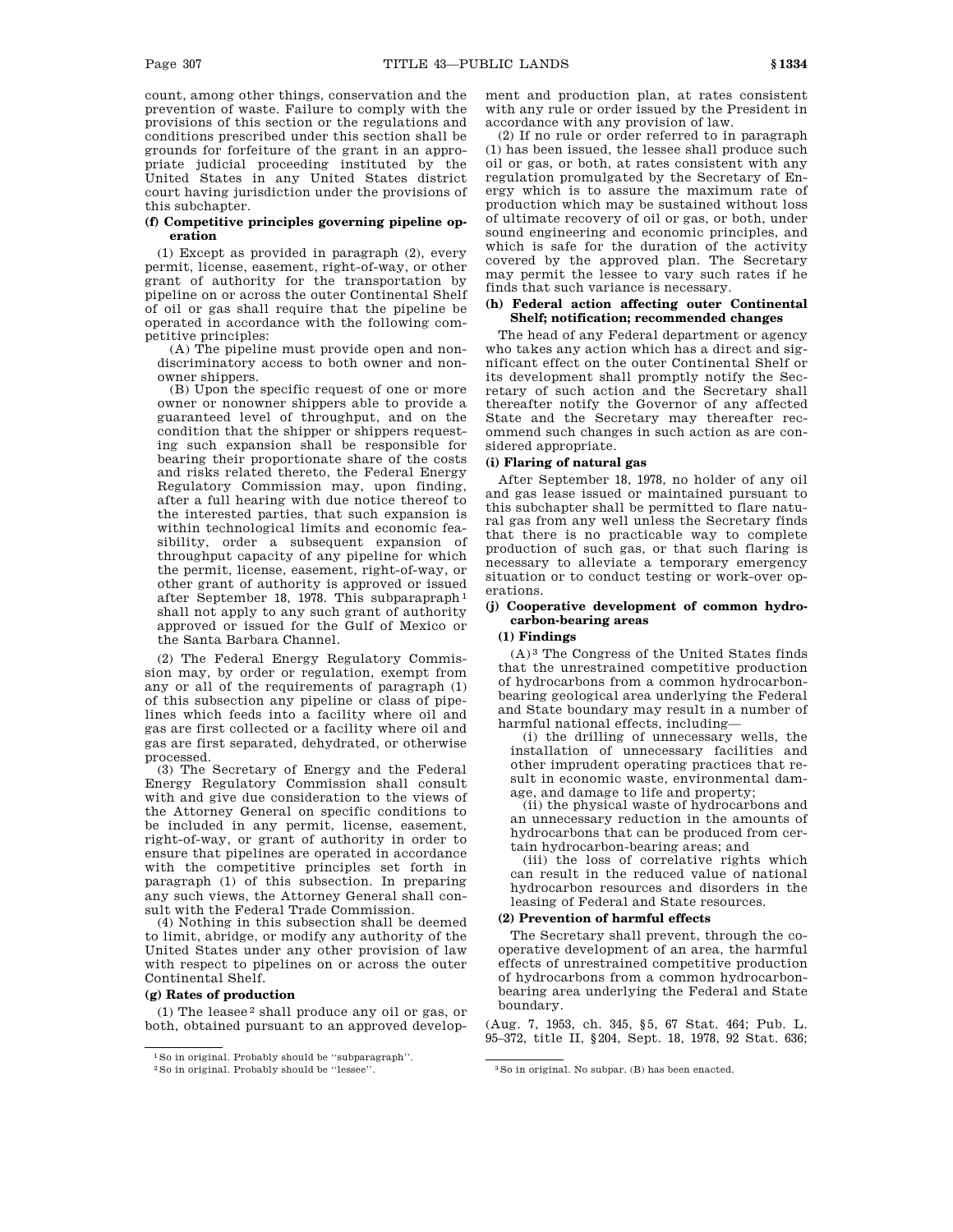Pub. L. 101–380, title VI, §6004(a), Aug. 18, 1990, 104 Stat. 558; Pub. L. 109–58, title III, §321(a), Aug. 8, 2005, 119 Stat. 694.)

#### REFERENCES IN TEXT

The Clean Air Act, referred to in subsec. (a)(8), is act July 14, 1955, ch. 360, 69 Stat. 322, as amended, which is classified generally to chapter 85 (§7401 et seq.) of Title 42, The Public Health and Welfare. For complete classification of this Act to the Code, see Short Title note set out under section 7401 of Title 42 and Tables.

#### **AMENDMENTS**

2005—Subsec. (a)(5). Pub. L. 109–58 inserted ''from any source" after "oil and gas"

1990—Subsec. (j). Pub. L. 101–380 added subsec. (j).

1978—Subsec. (a). Pub. L. 95–372 expanded provisions formerly contained in subsec. (a)(1) so as to include the enforcement of safety and environmental laws and regulations, consultation with the Attorney General and the Federal Trade Commission, and regulations for the suspension or temporary prohibition of any operation or activity including production, the cancellation of leases or permits, the prompt and efficient exploration and development of a lease area, and compliance with the national ambient air quality standards to the extent that activities authorized significantly affect the air quality of any State.

Subsec. (b). Pub. L. 95–372 redesignated as subsec. (b) provisions formerly contained in subsec. (a)(2) conditioning the issuance and continuation of leases or of assignments or other transfers of leases upon compliance with regulations, and struck out provisions that had set a penalty of a fine of not more than \$2,000 or imprisonment for not more than six months or both for the knowing and willful violation of rules or regulations promulgated by the Secretary. See section 1350 of this title.

Subsec. (c). Pub. L. 95–372 redesignated as subsec. (c) provisions formerly contained in subsec. (b)(1) covering the cancellation of nonproducing leases for failure of the owner to comply with any of the provisions of this subchapter, or of the lease, or of the regulations issued under this subchapter.

Subsec. (d). Pub. L. 95–372 redesignated as subsec. (d) provisions formerly contained in subsec. (b)(2) covering the cancellation and forfeiture of producing leases for failure of the owner to comply with any of the provisions of this subchapter, the lease, or regulations promulgated under this subchapter.

Subsec. (e). Pub. L. 95–372 redesignated as subsec. (e) provisions formerly contained in subsec. (c) relating to pipeline rights-of-way and inserted provisions relating to regulations prescribed by the Secretary of Transportation and assurances of maximum environmental protection through the use of the best available and safest technologies including the safest practices for pipeline burial, and substituted references to the Federal Energy Regulatory Commission and the Secretary of Energy for existing references to the Federal Power Commission and the Interstate Commerce Commission.

Subsecs. (f) to (i). Pub. L. 95–372 added subsecs. (f) to (i).

#### EFFECTIVE DATE OF 1990 AMENDMENT

Amendment by Pub. L. 101–380 applicable to incidents occurring after Aug. 18, 1990, see section 1020 of Pub. L. 101–380, set out as an Effective Date note under section 2701 of Title 33, Navigation and Navigable Waters.

#### TRANSFER OF FUNCTIONS

Functions vested in, or delegated to, Secretary of Energy and Department of Energy under or with respect to subsec.  $(g)(2)$  of this section, transferred to, and vested in, Secretary of the Interior, by section 100 of Pub. L. 97–257, 96 Stat. 841, set out as a note under section 7152 of Title 42, The Public Health and Welfare.

Functions of Secretary of the Interior to promulgate regulations under this subchapter which relate to fostering of competition for Federal leases, implementation of alternative bidding systems authorized for award of Federal leases, establishment of diligence requirements for operations conducted on Federal leases, setting of rates for production of Federal leases, and specifying of procedures, terms, and conditions for acquisition and disposition of Federal royalty interests taken in kind, transferred to Secretary of Energy by section 7152(b) of Title 42. Section 7152(b) of Title 42 was repealed by Pub. L. 97–100, title II, §201, Dec. 23, 1981, 95 Stat. 1407, and functions of Secretary of Energy returned to Secretary of the Interior. See House Report No. 97–315, pp. 25, 26, Nov. 5, 1981.

#### WEST DELTA FIELD

Pub. L. 101–380, title VI, §6004(b), Aug. 18, 1990, 104 Stat. 558, provided that: ''Section 5(j) of the Outer Continental Shelf Lands Act [43 U.S.C. 1334(j)], as added by this section, shall not be applicable with respect to Blocks 17 and 18 of the West Delta Field offshore Louisiana.''

#### KEY LARGO CORAL REEF PRESERVE

Secretary of the Interior to prescribe rules and regulations governing the protection and conservation of the coral and other mineral resources in the area designated Key Largo Coral Reef Preserve, see Proc. No. 3339, Mar. 15, 1960, 25 F.R. 2352, set out as a note under section 320101 of Title 54, National Park Service and Related Programs.

#### **§ 1335. Validation and maintenance of prior leases**

#### **(a) Requirements for validation**

The provisions of this section shall apply to any mineral lease covering submerged lands of the outer Continental Shelf issued by any State (including any extension, renewal, or replacement thereof heretofore granted pursuant to such lease or under the laws of such State) if—

(1) such lease, or a true copy thereof, is filed with the Secretary by the lessee or his duly authorized agent within ninety days from August 7, 1953, or within such further period or periods as provided in section 1336 of this title or as may be fixed from time to time by the Secretary;

(2) such lease was issued prior to December 21, 1948, and would have been on June 5, 1950, in force and effect in accordance with its terms and provisions and the law of the State issuing it had the State had the authority to issue such lease;

(3) there is filed with the Secretary, within the period or periods specified in paragraph (1) of this subsection, (A) a certificate issued by the State official or agency having jurisdiction over such lease stating that it would have been in force and effect as required by the provisions of paragraph (2) of this subsection, or (B) in the absence of such certificate, evidence in the form of affidavits, receipts, canceled checks, or other documents that may be required by the Secretary, sufficient to prove that such lease would have been so in force and effect;

(4) except as otherwise provided in section 1336 of this title hereof, all rents, royalties, and other sums payable under such lease between June 5, 1950, and August 7, 1953, which have not been paid in accordance with the provisions thereof, or to the Secretary or to the Secretary of the Navy, are paid to the Sec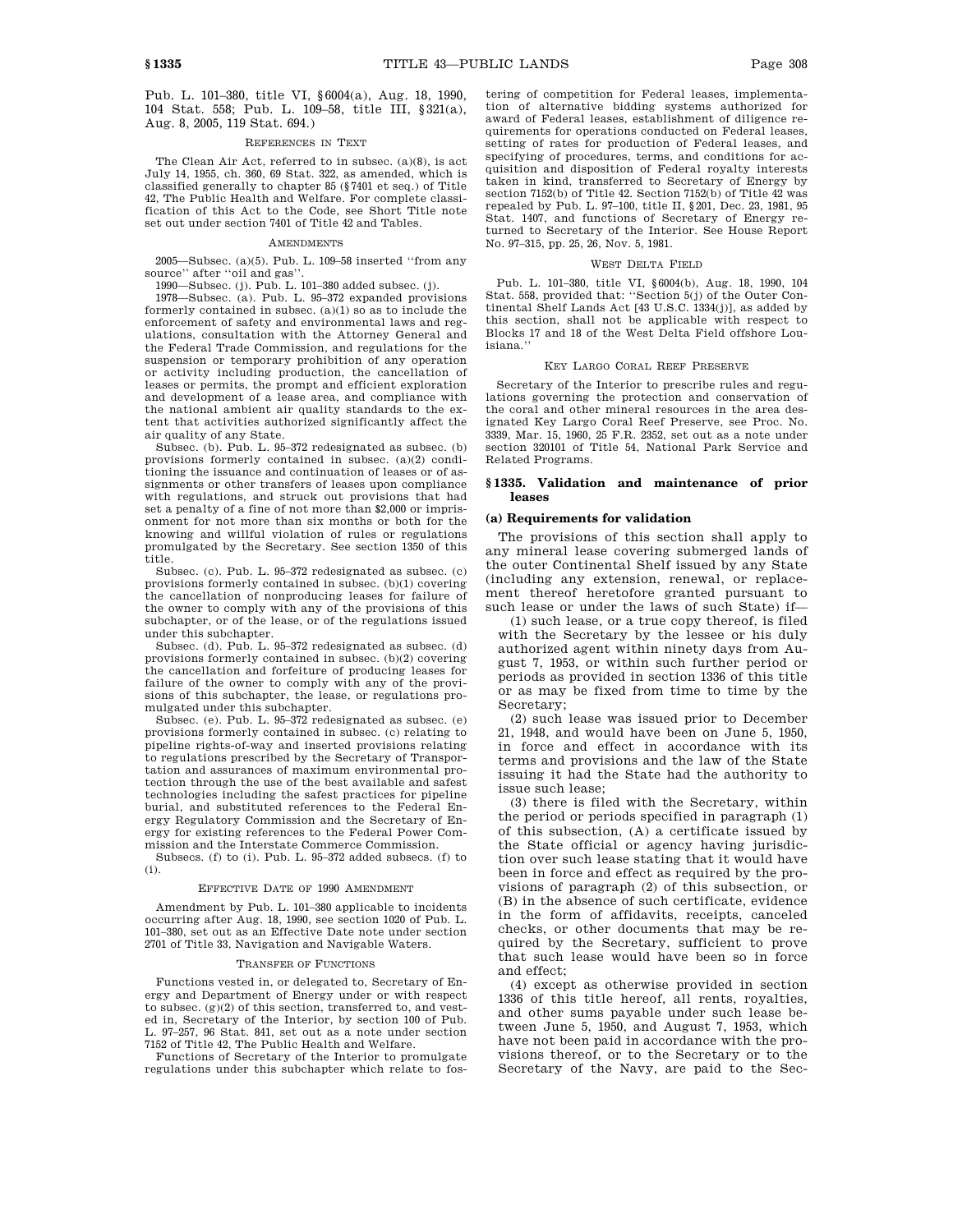retary within the period or periods specified in paragraph (1) of this subsection, and all rents, royalties, and other sums payable under such lease after August 7, 1953, are paid to the Secretary, who shall deposit such payments in the Treasury in accordance with section 1338 of this title;

(5) the holder of such lease certifies that such lease shall continue to be subject to the overriding royalty obligations existing on August 7, 1953;

(6) such lease was not obtained by fraud or misrepresentation;

(7) such lease, if issued on or after June 23, 1947, was issued upon the basis of competitive bidding;

(8) such lease provides for a royalty to the lessor on oil and gas of not less than 121 ⁄2 per centum and on sulphur of not less than 5 per centum in amount or value of the production saved, removed, or sold from the lease, or, in any case in which the lease provides for a lesser royalty, the holder thereof consents in writing, filed with the Secretary, to the increase of the royalty to the minimum herein specified;

(9) the holder thereof pays to the Secretary within the period or periods specified in paragraph (1) of this subsection an amount equivalent to any severance, gross production, or occupation taxes imposed by the State issuing the lease on the production from the lease, less the State's royalty interest in such production, between June 5, 1950, and August 7, 1953 and not heretofore paid to the State, and thereafter pays to the Secretary as an additional royalty on the production from the lease, less the United States' royalty interest in such production, a sum of money equal to the amount of the severance, gross production, or occupation taxes which would have been payable on such production to the State issuing the lease under its laws as they existed on August 7, 1953;

(10) such lease will terminate within a period of not more than five years from August 7, 1953 in the absence of production or operations for drilling, or, in any case in which the lease provides for a longer period, the holder thereof consents in writing, filed with the Secretary, to the reduction of such period so that it will not exceed the maximum period herein specified; and

(11) the holder of such lease furnishes such surety bond, if any, as the Secretary may require and complies with such other reasonable requirements as the Secretary may deem necessary to protect the interests of the United States.

# **(b) Conduct of operations under lease; sulphur rights**

Any person holding a mineral lease, which as determined by the Secretary meets the requirements of subsection (a) of this section, may continue to maintain such lease, and may conduct operations thereunder, in accordance with (1) its provisions as to the area, the minerals covered, rentals and, subject to the provisions of paragraphs  $(8)$ – $(10)$  of subsection  $(a)$  of this section, as to royalties and as to the term thereof and of any extensions, renewals, or replacements authorized therein or heretofore authorized by the laws of the State issuing such lease, or, if oil or gas was not being produced in paying quantities from such lease on or before December 11, 1950, or if production in paying quantities has ceased since June 5, 1950, or if the primary term of such lease has expired since December 11, 1950, then for a term from August 7, 1953 equal to the term remaining unexpired on December 11, 1950, under the provisions of such lease or any extensions, renewals, or replacements authorized therein, or heretofore authorized by the laws of such State, and (2) such regulations as the Secretary may under section 1334 of this title prescribe within ninety days after making his determination that such lease meets the requirements of subsection (a) of this section: *Provided, however*, That any rights to sulphur under any lease maintained under the provisions of this subsection shall not extend beyond the primary term of such lease or any extension thereof under the provisions of this subsection unless sulphur is being produced in paying quantities or drilling, well reworking, plant construction, or other operations for the production of sulphur, as approved by the Secretary, are being conducted on the area covered by such lease on the date of expiration of such primary term or extension: *Provided further*, That if sulphur is being produced in paying quantities on such date, then such rights shall continue to be maintained in accordance with such lease and the provisions of this subchapter: *Provided further*, That, if the primary term of a lease being maintained under this subsection has expired prior to August 7, 1953 and oil or gas is being produced in paying quantities on such date, then such rights to sulphur as the lessee may have under such lease shall continue for twenty-four months from August 7, 1953 and as long thereafter as sulphur is produced in paying quantities, or drilling, well working, plant construction, or other operations for the production of sulphur, as approved by the Secretary, are being conducted on the area covered by the lease.

## **(c) Nonwaiver of United States claims**

The permission granted in subsection (b) of this section shall not be construed to be a waiver of such claims, if any, as the United States may have against the lessor or the lessee or any other person respecting sums payable or paid for or under the lease, or respecting activities conducted under the lease, prior to August 7, 1953.

# **(d) Judicial review of determination**

Any person complaining of a negative determination by the Secretary of the Interior under this section may have such determination reviewed by the United States District Court for the District of Columbia by filing a petition for review within sixty days after receiving notice of such action by the Secretary.

## **(e) Lands beneath navigable waters**

In the event any lease maintained under this section covers lands beneath navigable waters, as that term is used in the Submerged Lands Act [43 U.S.C. 1301 et seq.], as well as lands of the outer Continental Shelf, the provisions of this section shall apply to such lease only inso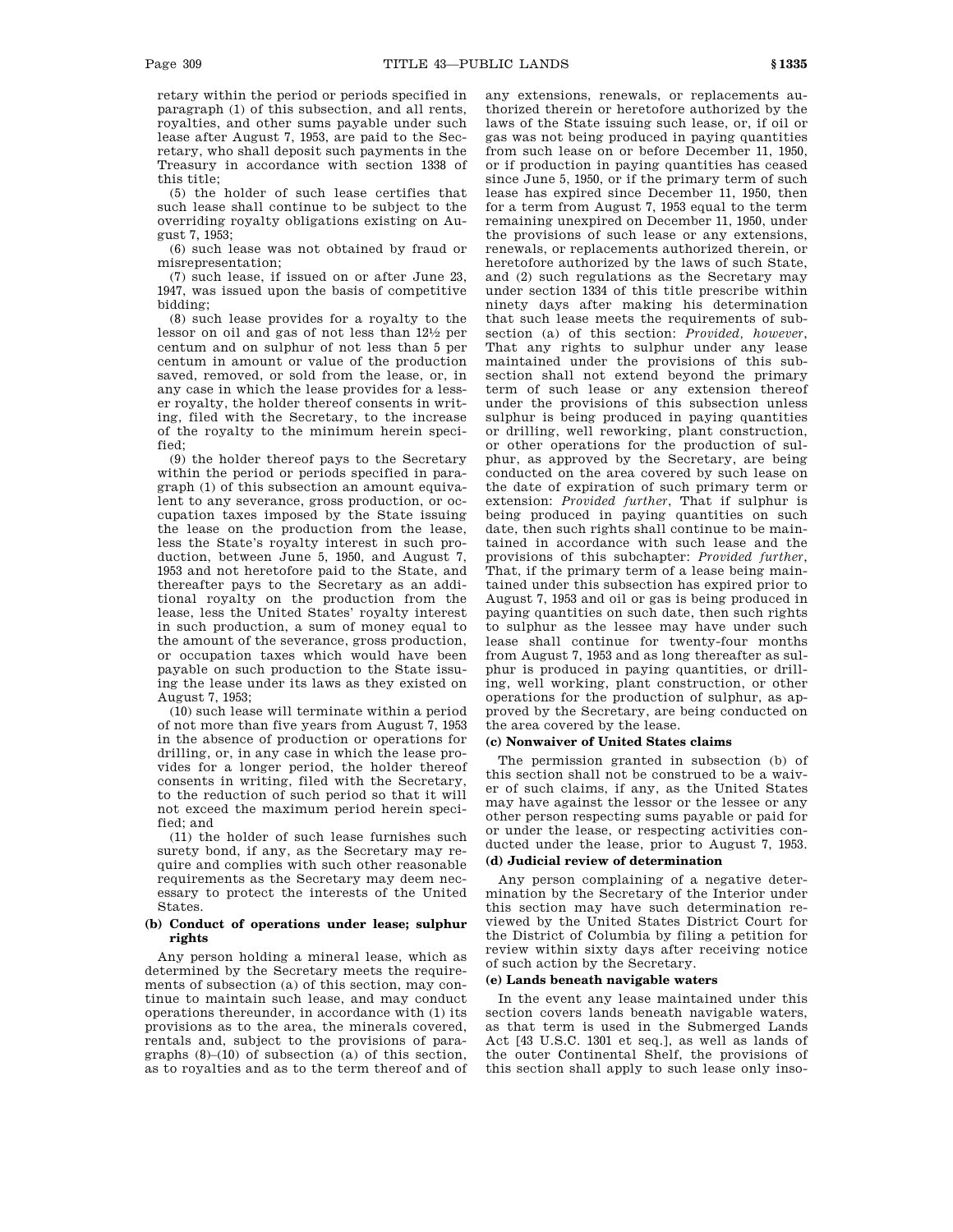far as it covers lands of the outer Continental Shelf.

# (Aug. 7, 1953, ch. 345, §6, 67 Stat. 465.)

# REFERENCES IN TEXT

The Submerged Lands Act, referred to in subsec. (e), is act May 22, 1953, ch. 65, 67 Stat. 29, which is classified generally to subchapters I (§1301 et seq.) and II (§1311 et seq.) of this chapter. For complete classification of this Act to the Code, see Short Title note set out under section 1301 of this title and Tables.

# TRANSFER OF FUNCTIONS

Functions of Secretary of the Interior to promulgate regulations under this subchapter which relate to fostering of competition for Federal leases, implementation of alternative bidding systems authorized for award of Federal leases, establishment of diligence requirements for operations conducted on Federal leases, setting of rates for production of Federal leases, and specifying of procedures, terms, and conditions for acquisition and disposition of Federal royalty interests taken in kind, transferred to Secretary of Energy by section 7152(b) of Title 42, The Public Health and Welfare. Section 7152(b) of Title 42 was repealed by Pub. L. 97–100, title II, §201, Dec. 23, 1981, 95 Stat. 1407, and functions of Secretary of Energy returned to Secretary of the Interior. See House Report No. 97–315, pp. 25, 26, Nov. 5, 1981.

## **§ 1336. Controversies over jurisdiction; agreements; payments; final settlement or adjudication; approval of notice concerning oil and gas operations in Gulf of Mexico**

In the event of a controversy between the United States and a State as to whether or not lands are subject to the provisions of this subchapter, the Secretary is authorized, notwithstanding the provisions of section 1335(a) and (b) of this title and with the concurrence of the Attorney General of the United States, to negotiate and enter into agreements with the State, its political subdivision or grantee or a lessee thereof, respecting operations under existing mineral leases and payment and impounding of rents, royalties, and other sums payable thereunder, or with the State, its political subdivision or grantee, respecting the issuance or nonissuance of new mineral leases pending the settlement or adjudication of the controversy. The authorization contained in the preceding sentence of this section shall not be construed to be a limitation upon the authority conferred on the Secretary in other sections of this subchapter. Payments made pursuant to such agreement, or pursuant to any stipulation between the United States and a State, shall be considered as compliance with section 1335(a)(4) of this title. Upon the termination of such agreement or stipulation by reason of the final settlement or adjudication of such controversy, if the lands subject to any mineral lease are determined to be in whole or in part lands subject to the provisions of this subchapter, the lessee, if he has not already done so, shall comply with the requirements of section 1335(a) of this title, and thereupon the provisions of section 1335(b) of this title shall govern such lease. The notice concerning ''Oil and Gas Operations in the Submerged Coastal Lands of the Gulf of Mexico'' issued by the Secretary on December 11, 1950 (15 F.R. 8835), as amended by the notice dated January 26, 1951 (16 F.R. 953), and as supplemented by

the notices dated February 2, 1951 (16 F.R. 1203), March 5, 1951 (16 F.R. 2195), April 23, 1951 (16 F.R. 3623), June 25, 1951 (16 F.R. 6404), August 22, 1951 (16 F.R. 8720), October 24, 1951 (16 F.R. 10998), December 21, 1951 (17 F.R. 43), March 25, 1952 (17 F.R. 2821), June 26, 1952 (17 F.R. 5833), and December 24, 1952 (18 F.R. 48), respectively, is approved and confirmed.

(Aug. 7, 1953, ch. 345, §7, 67 Stat. 467.)

#### TRANSFER OF FUNCTIONS

Functions of Secretary of the Interior to promulgate regulations under this subchapter which relate to fostering of competition for Federal leases, implementation of alternative bidding systems authorized for award of Federal leases, establishment of diligence requirements for operations conducted on Federal leases, setting of rates for production of Federal leases, and specifying of procedures, terms, and conditions for acquisition and disposition of Federal royalty interests taken in kind, transferred to Secretary of Energy by section 7152(b) of Title 42, The Public Health and Welfare. Section 7152(b) of Title 42 was repealed by Pub. L. 97–100, title II, §201, Dec. 23, 1981, 95 Stat. 1407, and functions of Secretary of Energy returned to Secretary of the Interior. See House Report No. 97–315, pp. 25, 26, Nov. 5, 1981.

#### **§ 1337. Leases, easements, and rights-of-way on the outer Continental Shelf**

## **(a) Oil and gas leases; award to highest responsible qualified bidder; method of bidding; royalty relief; Congressional consideration of bidding system; notice**

(1) The Secretary is authorized to grant to the highest responsible qualified bidder or bidders by competitive bidding, under regulations promulgated in advance, any oil and gas lease on submerged lands of the outer Continental Shelf which are not covered by leases meeting the requirements of subsection (a) of section 1335 of this title. Such regulations may provide for the deposit of cash bids in an interest-bearing account until the Secretary announces his decision on whether to accept the bids, with the interest earned thereon to be paid to the Treasury as to bids that are accepted and to the unsuccessful bidders as to bids that are rejected. The bidding shall be by sealed bid and, at the discretion of the Secretary, on the basis of—

(A) cash bonus bid with a royalty at not less than 121 ⁄2 per centum fixed by the Secretary in amount or value of the production saved, removed, or sold;

(B) variable royalty bid based on a per centum in amount or value of the production saved, removed, or sold, with either a fixed work commitment based on dollar amount for exploration or a fixed cash bonus as determined by the Secretary, or both;

(C) cash bonus bid, or work commitment bid based on a dollar amount for exploration with a fixed cash bonus, and a diminishing or sliding royalty based on such formulae as the Secretary shall determine as equitable to encourage continued production from the lease area as resources diminish, but not less than  $12\frac{1}{2}$ per centum at the beginning of the lease period in amount or value of the production saved, removed, or sold;

(D) cash bonus bid with a fixed share of the net profits of no less than 30 per centum to be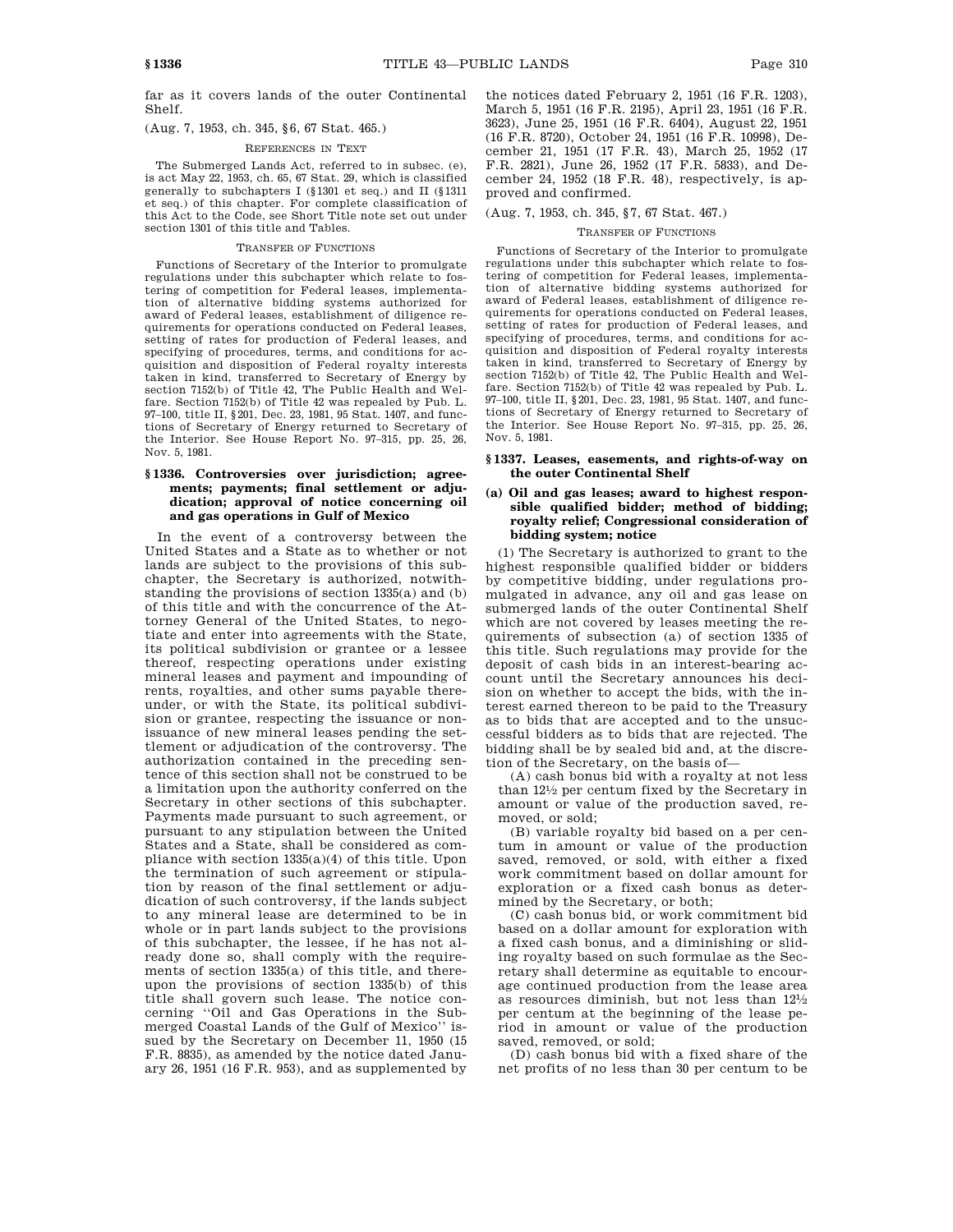derived from the production of oil and gas from the lease area;

(E) fixed cash bonus with the net profit share reserved as the bid variable;

(F) cash bonus bid with a royalty at no less than 121 ⁄2 per centum fixed by the Secretary in amount or value of the production saved, removed, or sold and a fixed per centum share of net profits of no less than 30 per centum to be derived from the production of oil and gas from the lease area;

(G) work commitment bid based on a dollar amount for exploration with a fixed cash bonus and a fixed royalty in amount or value of the production saved, removed, or sold;

(H) cash bonus bid with royalty at no less than 12 and  $\frac{1}{2}$  per centum fixed by the Secretary in amount or value of production saved, removed, or sold, and with suspension of royalties for a period, volume, or value of production determined by the Secretary, which suspensions may vary based on the price of production from the lease; or

(I) subject to the requirements of paragraph (4) of this subsection, any modification of bidding systems authorized in subparagraphs (A) through (G), or any other systems of bid variables, terms, and conditions which the Secretary determines to be useful to accomplish the purposes and policies of this subchapter, except that no such bidding system or modification shall have more than one bid variable.

(2) The Secretary may, in his discretion, defer any part of the payment of the cash bonus, as authorized in paragraph (1) of this subsection, according to a schedule announced at the time of the announcement of the lease sale, but such payment shall be made in total no later than five years after the date of the lease sale.

(3)(A) The Secretary may, in order to promote increased production on the lease area, through direct, secondary, or tertiary recovery means, reduce or eliminate any royalty or net profit share set forth in the lease for such area.

(B) In the Western and Central Planning Areas of the Gulf of Mexico and the portion of the Eastern Planning Area of the Gulf of Mexico encompassing whole lease blocks lying west of 87 degrees, 30 minutes West longitude and in the Planning Areas offshore Alaska, the Secretary may, in order to—

(i) promote development or increased production on producing or non-producing leases; or

(ii) encourage production of marginal resources on producing or non-producing leases;

through primary, secondary, or tertiary recovery means, reduce or eliminate any royalty or net profit share set forth in the lease(s). With the lessee's consent, the Secretary may make other modifications to the royalty or net profit share terms of the lease in order to achieve these purposes.

(C)(i) Notwithstanding the provisions of this subchapter other than this subparagraph, with respect to any lease or unit in existence on November 28, 1995, meeting the requirements of this subparagraph, no royalty payments shall be due on new production, as defined in clause (iv) of this subparagraph, from any lease or unit located in water depths of 200 meters or greater in the Western and Central Planning Areas of the Gulf of Mexico, including that portion of the Eastern Planning Area of the Gulf of Mexico encompassing whole lease blocks lying west of 87 degrees, 30 minutes West longitude, until such volume of production as determined pursuant to clause (ii) has been produced by the lessee.

(ii) Upon submission of a complete application by the lessee, the Secretary shall determine within 180 days of such application whether new production from such lease or unit would be economic in the absence of the relief from the requirement to pay royalties provided for by clause (i) of this subparagraph. In making such determination, the Secretary shall consider the increased technological and financial risk of deep water development and all costs associated with exploring, developing, and producing from the lease. The lessee shall provide information required for a complete application to the Secretary prior to such determination. The Secretary shall clearly define the information required for a complete application under this section. Such application may be made on the basis of an individual lease or unit. If the Secretary determines that such new production would be economic in the absence of the relief from the requirement to pay royalties provided for by clause (i) of this subparagraph, the provisions of clause (i) shall not apply to such production. If the Secretary determines that such new production would not be economic in the absence of the relief from the requirement to pay royalties provided for by clause (i), the Secretary must determine the volume of production from the lease or unit on which no royalties would be due in order to make such new production economically viable; except that for new production as defined in clause  $(iv)(I)$ , in no case will that volume be less than 17.5 million barrels of oil equivalent in water depths of 200 to 400 meters, 52.5 million barrels of oil equivalent in 400–800 meters of water, and 87.5 million barrels of oil equivalent in water depths greater than 800 meters. Redetermination of the applicability of clause (i) shall be undertaken by the Secretary when requested by the lessee prior to the commencement of the new production and upon significant change in the factors upon which the original determination was made. The Secretary shall make such redetermination within 120 days of submission of a complete application. The Secretary may extend the time period for making any determination or redetermination under this clause for 30 days, or longer if agreed to by the applicant, if circumstances so warrant. The lessee shall be notified in writing of any determination or redetermination and the reasons for and assumptions used for such determination. Any determination or redetermination under this clause shall be a final agency action. The Secretary's determination or redetermination shall be judicially reviewable under section 702 of title 5, only for actions filed within 30 days of the Secretary's determination or redetermination.

(iii) In the event that the Secretary fails to make the determination or redetermination called for in clause (ii) upon application by the lessee within the time period, together with any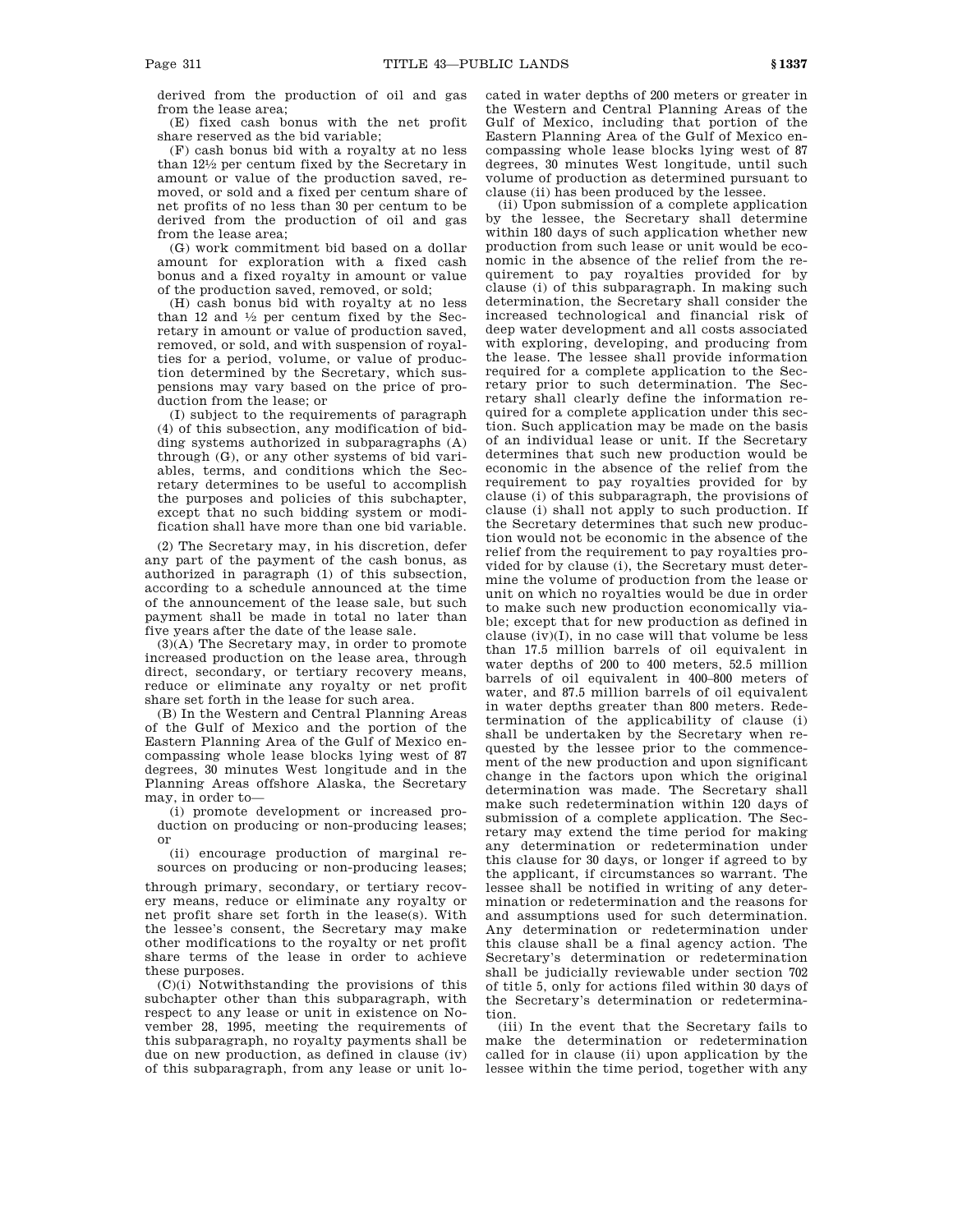extension thereof, provided for by clause (ii), no royalty payments shall be due on new production as follows:

(I) For new production, as defined in clause (iv)(I) of this subparagraph, no royalty shall be due on such production according to the schedule of minimum volumes specified in clause (ii) of this subparagraph.

(II) For new production, as defined in clause (iv)(II) of this subparagraph, no royalty shall be due on such production for one year following the start of such production.

(iv) For purposes of this subparagraph, the term ''new production'' is—

(I) any production from a lease from which no royalties are due on production, other than test production, prior to November 28, 1995; or

(II) any production resulting from lease development activities pursuant to a Development Operations Coordination Document, or supplement thereto that would expand production significantly beyond the level anticipated in the Development Operations Coordination Document, approved by the Secretary after November 28, 1995.

(v) During the production of volumes determined pursuant to clauses<sup>1</sup> (ii) or (iii) of this subparagraph, in any year during which the arithmetic average of the closing prices on the New York Mercantile Exchange for light sweet crude oil exceeds \$28.00 per barrel, any production of oil will be subject to royalties at the lease stipulated royalty rate. Any production subject to this clause shall be counted toward the production volume determined pursuant to clause (ii) or (iii). Estimated royalty payments will be made if such average of the closing prices for the previous year exceeds \$28.00. After the end of the calendar year, when the new average price can be calculated, lessees will pay any royalties due, with interest but without penalty, or can apply for a refund, with interest, of any overpayment.

(vi) During the production of volumes determined pursuant to clause (ii) or (iii) of this subparagraph, in any year during which the arithmetic average of the closing prices on the New York Mercantile Exchange for natural gas exceeds \$3.50 per million British thermal units, any production of natural gas will be subject to royalties at the lease stipulated royalty rate. Any production subject to this clause shall be counted toward the production volume determined pursuant to clauses<sup>1</sup> (ii) or (iii). Estimated royalty payments will be made if such average of the closing prices for the previous year exceeds \$3.50. After the end of the calendar year, when the new average price can be calculated, lessees will pay any royalties due, with interest but without penalty, or can apply for a refund, with interest, of any overpayment.

(vii) The prices referred to in clauses (v) and (vi) of this subparagraph shall be changed during any calendar year after 1994 by the percentage, if any, by which the implicit price deflator for the gross domestic product changed during the preceding calendar year.

(4)(A) The Secretary of Energy shall submit any bidding system authorized in subparagraph (H) of paragraph (1) to the Senate and House of Representatives. The Secretary may institute such bidding system unless either the Senate or the House of Representatives passes a resolution of disapproval within thirty days after receipt of the bidding system.

(B) Subparagraphs (C) through (J) of this paragraph are enacted by Congress—

(i) as an exercise of the rulemaking power of the Senate and the House of Representatives, respectively, and as such they are deemed a part of the rules of each House, respectively, but they are applicable only with respect to the procedures to be followed in that House in the case of resolutions described by this paragraph, and they supersede other rules only to the extent that they are inconsistent therewith; and

(ii) with full recognition of the constitutional right of either House to change the rules (so far as relating to the procedure of that House) at any time, in the same manner, and to the same extent as in the case of any other rule of that House.

(C) A resolution disapproving a bidding system submitted pursuant to this paragraph shall immediately be referred to a committee (and all resolutions with respect to the same request shall be referred to the same committee) by the President of the Senate or the Speaker of the House of Representatives, as the case may be.

(D) If the committee to which has been referred any resolution disapproving the bidding system of the Secretary has not reported the resolution at the end of ten calendar days after its referral, it shall be in order to move either to discharge the committee from further consideration of the resolution or to discharge the committee from further consideration of any other resolution with respect to the same bidding system which has been referred to the committee.

(E) A motion to discharge may be made only by an individual favoring the resolution, shall be highly privileged (except that it may not be made after the committee has reported a resolution with respect to the same recommendation), and debate thereon shall be limited to not more than one hour, to be divided equally between those favoring and those opposing the resolution. An amendment to the motion shall not be in order, and it shall not be in order to move to reconsider the vote by which the motion is agreed to or disagreed to.

(F) If the motion to discharge is agreed to or disagreed to, the motion may not be renewed, nor may another motion to discharge the committee be made with respect to any other resolution with respect to the same bidding system.

(G) When the committee has reported, or has been discharged from further consideration of, a resolution as provided in this paragraph, it shall be at any time thereafter in order (even though a previous motion to the same effect has been disagreed to) to move to proceed to the consideration of the resolution. The motion shall be highly privileged and shall not be debatable. An amendment to the motion shall not be in order, and it shall not be in order to move to reconsider the vote by which the motion is agreed to or disagreed to.

(H) Debate on the resolution is limited to not more than two hours, to be divided equally be-

<sup>1</sup>So in original. Probably should be ''clause''.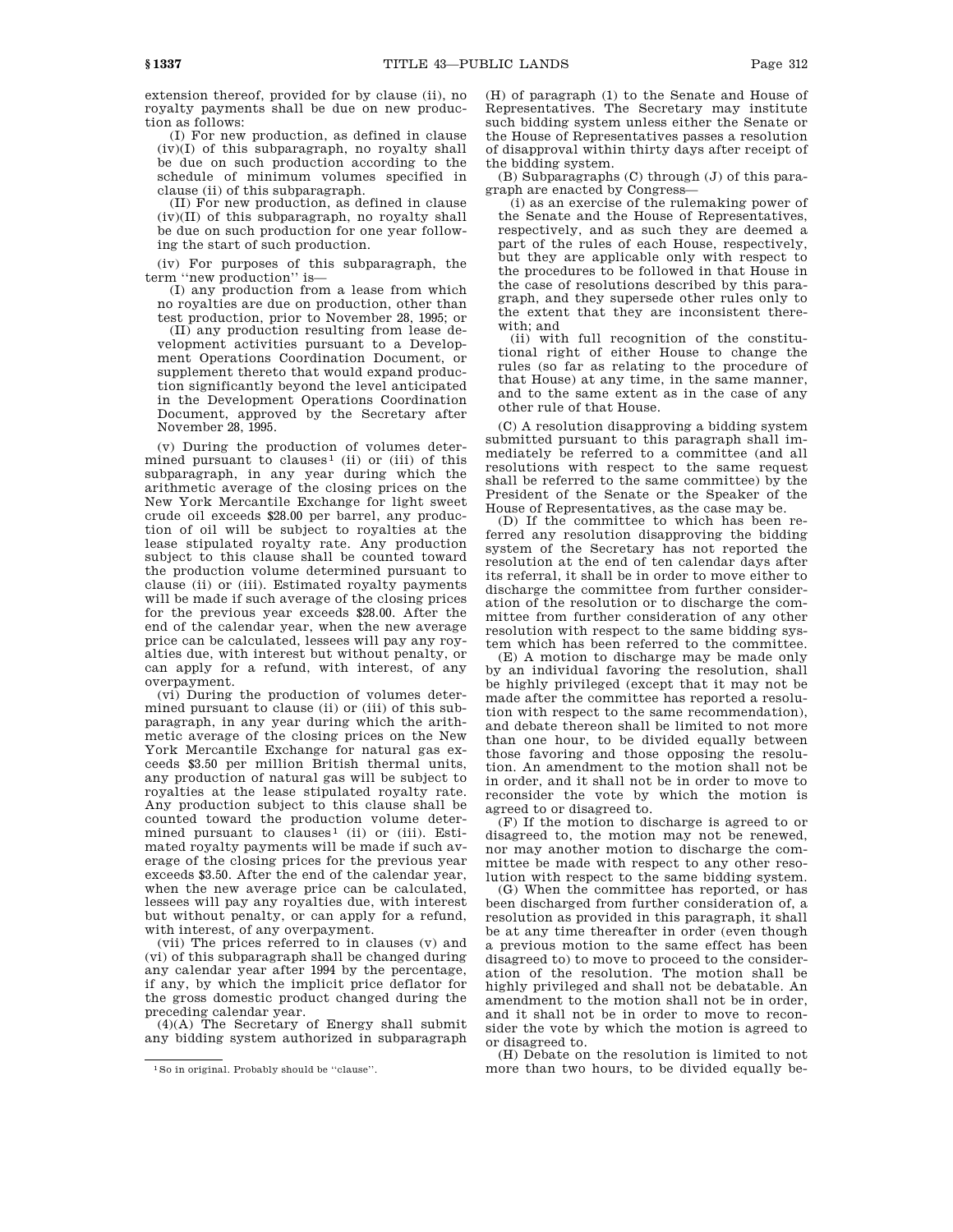tween those favoring and those opposing the resolution. A motion further to limit debate is not debatable. An amendment to, or motion to recommit, the resolution is not in order, and it is not in order to move to reconsider the vote by which the resolution is agreed to or disagreed to.

(I) Motions to postpone, made with respect to the discharge from the committee, or the consideration of a resolution with respect to a bidding system, and motions to proceed to the consideration of other business, shall be decided without debate.

(J) Appeals from the decisions of the Chair relating to the application of the rules of the Senate or the House of Representatives, as the case may be, to the procedure relating to a resolution with respect to a bidding system shall be decided without debate.

(5)(A) During the five-year period commencing on September 18, 1978, the Secretary may, in order to obtain statistical information to determine which bidding alternatives will best accomplish the purposes and policies of this subchapter, require, as to no more than 10 per centum of the tracts offered each year, each bidder to submit bids for any area of the outer Continental Shelf in accordance with more than one of the bidding systems set forth in paragraph (1) of this subsection. For such statistical purposes, leases may be awarded using a bidding alternative selected at random for the acquisition of valid statistical data if such bidding alternative is otherwise consistent with the provisions of this subchapter.

(B) The bidding systems authorized by paragraph (1) of this subsection, other than the system authorized by subparagraph (A), shall be applied to not less than 20 per centum and not more than 60 per centum of the total area offered for leasing each year during the five-year period beginning on September 18, 1978, unless the Secretary determines that the requirements set forth in this subparagraph are inconsistent with the purposes and policies of this subchapter.

(6) At least ninety days prior to notice of any lease sale under subparagraph  $(D)$ ,  $(E)$ ,  $(F)$ , or, if appropriate, (H) of paragraph (1), the Secretary shall by regulation establish rules to govern the calculation of net profits. In the event of any dispute between the United States and a lessee concerning the calculation of the net profits under the regulation issued pursuant to this paragraph, the burden of proof shall be on the lessee.

(7) After an oil and gas lease is granted pursuant to any of the work commitment options of paragraph (1) of this subsection—

(A) the lessee, at its option, shall deliver to the Secretary upon issuance of the lease either (i) a cash deposit for the full amount of the exploration work commitment, or (ii) a performance bond in form and substance and with a surety satisfactory to the Secretary, in the principal amount of such exploration work commitment assuring the Secretary that such commitment shall be faithfully discharged in accordance with this section, regulations, and the lease; and for purposes of this subparagraph, the principal amount of such cash deposit or bond may, in accordance with regulations, be periodically reduced upon proof, satisfactory to the Secretary, that a portion of the exploration work commitment has been satisfied;

(B) 50 per centum of all exploration expenditures on, or directly related to, the lease, including, but not limited to (i) geological investigations and related activities, (ii) geophysical investigations including seismic, geomagnetic, and gravity surveys, data processing and interpretation, and (iii) exploratory drilling, core drilling, redrilling, and well completion or abandonment, including the drilling of wells sufficient to determine the size and a real extent of any newly discovered field, and including the cost of mobilization and demobilization of drilling equipment, shall be included in satisfaction of the commitment, except that the lessee's general overhead cost shall not be so included against the work commitment, but its cost (including employee benefits) of employees directly assigned to such exploration work shall be so included; and

(C) if at the end of the primary term of the lease, including any extension thereof, the full dollar amount of the exploration work commitment has not been satisfied, the balance shall then be paid in cash to the Secretary.

(8) Not later than thirty days before any lease sale, the Secretary shall submit to the Congress and publish in the Federal Register a notice—

(A) identifying any bidding system which will be utilized for such lease sale and the reasons for the utilization of such bidding system; and

(B) designating the lease tracts selected which are to be offered in such sale under the bidding system authorized by subparagraph (A) of paragraph (1) and the lease tracts selected which are to be offered under any one or more of the bidding systems authorized by subparagraphs (B) through (H) of paragraph (1), and the reasons such lease tracts are to be offered under a particular bidding system.

## **(b) Terms and provisions of oil and gas leases**

An oil and gas lease issued pursuant to this section shall—

(1) be for a tract consisting of a compact area not exceeding five thousand seven hundred and sixty acres, as the Secretary may determine, unless the Secretary finds that a larger area is necessary to comprise a reasonable economic production unit;

(2) be for an initial period of—

(A) five years; or

(B) not to exceed ten years where the Secretary finds that such longer period is necessary to encourage exploration and development in areas because of unusually deep water or other unusually adverse conditions,

and as long after such initial period as oil or gas is produced from the area in paying quantities, or drilling or well reworking operations as approved by the Secretary are conducted thereon;

(3) require the payment of amount or value as determined by one of the bidding systems set forth in subsection (a) of this section;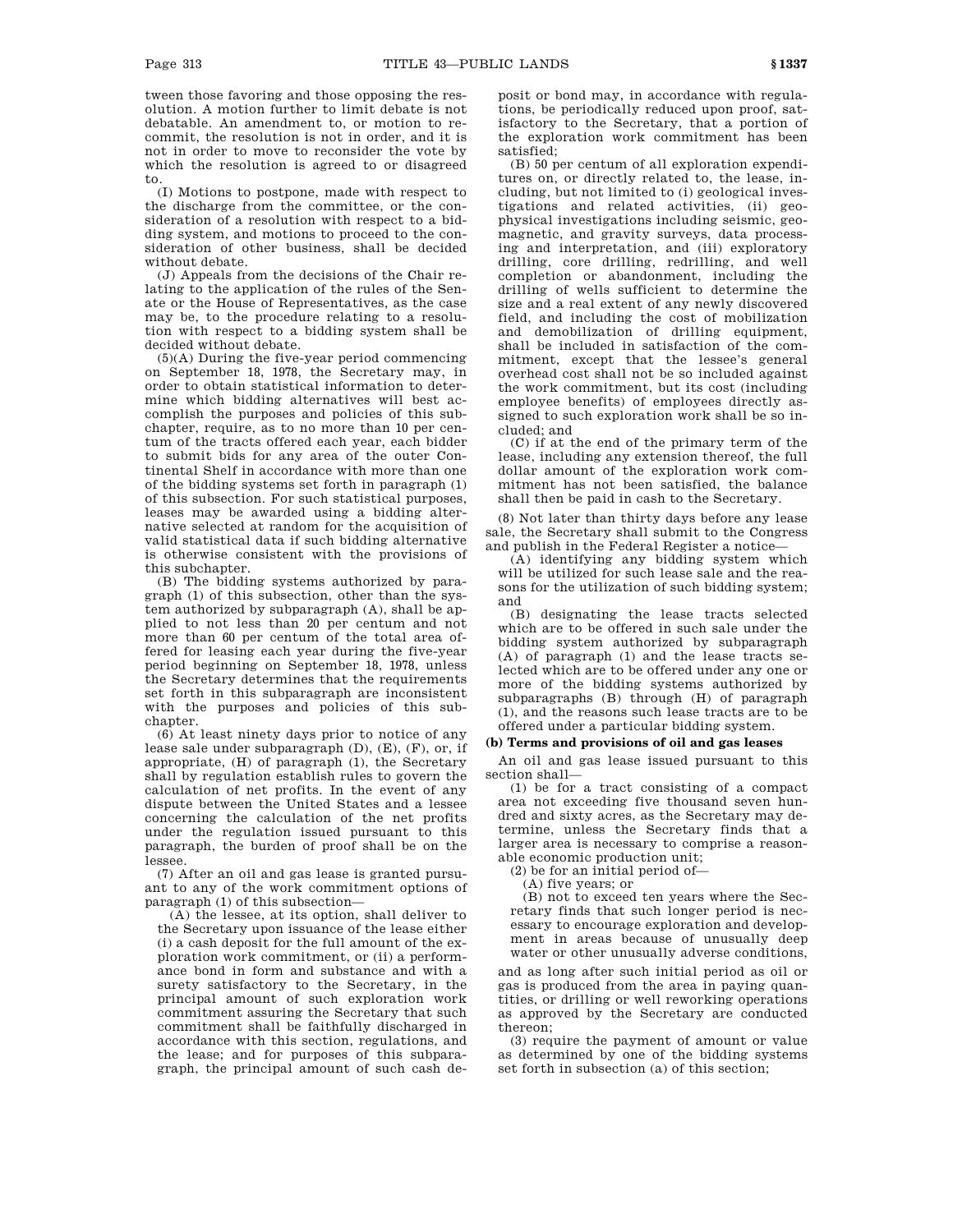(4) entitle the lessee to explore, develop, and produce the oil and gas contained within the lease area, conditioned upon due diligence requirements and the approval of the development and production plan required by this subchapter:

(5) provide for suspension or cancellation of the lease during the initial lease term or thereafter pursuant to section 1334 of this title;

(6) contain such rental and other provisions as the Secretary may prescribe at the time of offering the area for lease; and

(7) provide a requirement that the lessee offer 20 per centum of the crude oil, condensate, and natural gas liquids produced on such lease, at the market value and point of delivery applicable to Federal royalty oil, to small or independent refiners as defined in the Emergency Petroleum Allocation Act of 1973 2 [15 U.S.C. 751 et seq.].

#### **(c) Antitrust review of lease sales**

(1) Following each notice of a proposed lease sale and before the acceptance of bids and the issuance of leases based on such bids, the Secretary shall allow the Attorney General, in consultation with the Federal Trade Commission, thirty days to review the results of such lease sale, except that the Attorney General, after consultation with the Federal Trade Commission, may agree to a shorter review period.

(2) The Attorney General may, in consultation with the Federal Trade Commission, conduct such antitrust review on the likely effects the issuance of such leases would have on competition as the Attorney General, after consultation with the Federal Trade Commission, deems appropriate and shall advise the Secretary with respect to such review. The Secretary shall provide such information as the Attorney General, after consultation with the Federal Trade Commission, may require in order to conduct any antitrust review pursuant to this paragraph and to make recommendations pursuant to paragraph (3) of this subsection.

(3) The Attorney General, after consultation with the Federal Trade Commission, may make such recommendations to the Secretary, including the nonacceptance of any bid, as may be appropriate to prevent any situation inconsistent with the antitrust laws. If the Secretary determines, or if the Attorney General advises the Secretary, after consultation with the Federal Trade Commission and prior to the issuance of any lease, that such lease may create or maintain a situation inconsistent with the antitrust laws, the Secretary may—

(A) refuse (i) to accept an otherwise qualified bid for such lease, or (ii) to issue such lease, notwithstanding subsection (a) of this section; or

(B) issue such lease, and notify the lessee and the Attorney General of the reason for such decision.

(4)(A) Nothing in this subsection shall restrict the power under any other Act or the common law of the Attorney General, the Federal Trade Commission, or any other Federal department or agency to secure information, conduct reviews, make recommendations, or seek appropriate relief.

(B) Neither the issuance of a lease nor anything in this subsection shall modify or abridge any private right of action under the antitrust laws.

#### **(d) Due diligence**

No bid for a lease may be submitted if the Secretary finds, after notice and hearing, that the bidder is not meeting due diligence requirements on other leases.

#### **(e) Secretary's approval for sale, exchange, assignment, or other transfer of leases**

No lease issued under this subchapter may be sold, exchanged, assigned, or otherwise transferred except with the approval of the Secretary. Prior to any such approval, the Secretary shall consult with and give due consideration to the views of the Attorney General.

#### **(f) Antitrust immunity or defenses**

Nothing in this subchapter shall be deemed to convey to any person, association, corporation, or other business organization immunity from civil or criminal liability, or to create defenses to actions, under any antitrust law.

# **(g) Leasing of lands within three miles of seaward boundaries of coastal States; deposit of revenues; distribution of revenues**

(1) At the time of soliciting nominations for the leasing of lands containing tracts wholly or partially within three nautical miles of the seaward boundary of any coastal State, and subsequently as new information is obtained or developed by the Secretary, the Secretary shall, in addition to the information required by section 1352 of this title, provide the Governor of such State—

(A) an identification and schedule of the areas and regions proposed to be offered for leasing;

(B) at the request of the Governor of such State, all information from all sources concerning the geographical, geological, and ecological characteristics of such tracts;

(C) an estimate of the oil and gas reserves in the areas proposed for leasing; and

(D) at the request of the Governor of such State, an identification of any field, geological structure, or trap located wholly or partially within three nautical miles of the seaward boundary of such coastal State, including all information relating to the entire field, geological structure, or trap.

The provisions of the first sentence of subsection (c) and the provisions of subsections (e)–(h) of section 1352 of this title shall be applicable to the release by the Secretary of any information to any coastal State under this paragraph. In addition, the provisions of subsections (c) and (e)–(h) of section 1352 of this title shall apply in their entirety to the release by the Secretary to any coastal State of any information relating to Federal lands beyond three nautical miles of the seaward boundary of such coastal State.

(2) Notwithstanding any other provision of this subchapter, the Secretary shall deposit into

<sup>2</sup>See References in Text note below.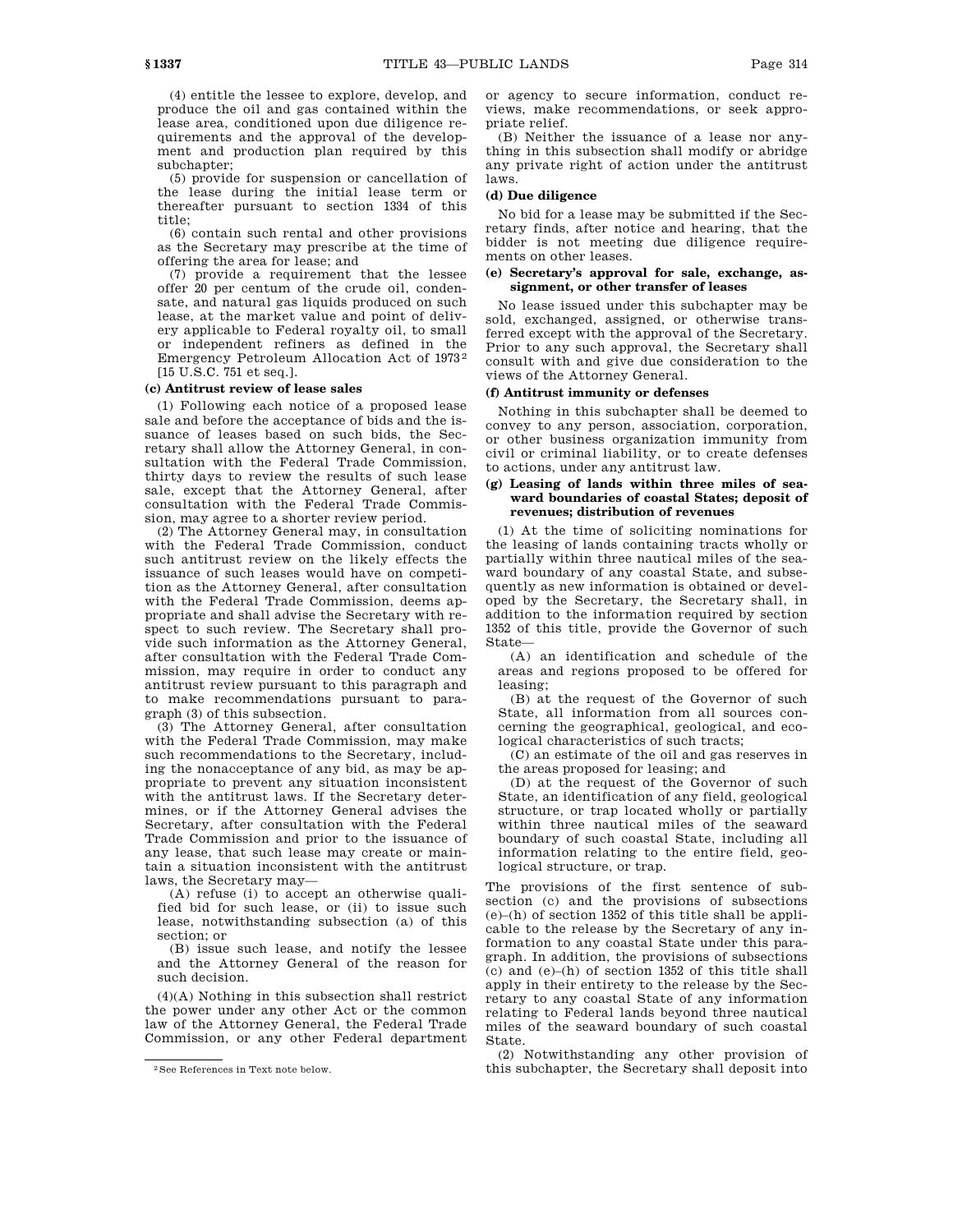a separate account in the Treasury of the United States all bonuses, rents, and royalties, and other revenues (derived from any bidding system authorized under subsection  $(a)(1)$ , excluding Federal income and windfall profits taxes, and derived from any lease issued after September 18, 1978 of any Federal tract which lies wholly (or, in the case of Alaska, partially until seven years from the date of settlement of any boundary dispute that is the subject of an agreement under section 1336 of this title entered into prior to January 1, 1986 or until April 15, 1993 with respect to any other tract) within three nautical miles of the seaward boundary of any coastal State, or, (except as provided above for Alaska) in the case where a Federal tract lies partially within three nautical miles of the seaward boundary, a percentage of bonuses, rents, royalties, and other revenues (derived from any bidding system authorized under subsection  $(a)(1)$ ), excluding Federal income and windfall profits taxes, and derived from any lease issued after September 18, 1978 of such tract equal to the percentage of surface acreage of the tract that lies within such three nautical miles. Except as provided in paragraph (5) of this subsection, not later than the last business day of the month following the month in which those revenues are deposited in the Treasury, the Secretary shall transmit to such coastal State 27 percent of those revenues, together with all accrued interest thereon. The remaining balance of such revenues shall be transmitted simultaneously to the miscellaneous receipts account of the Treasury of the United States.

(3) Whenever the Secretary or the Governor of a coastal State determines that a common potentially hydrocarbon-bearing area may underlie the Federal and State boundary, the Secretary or the Governor shall notify the other party in writing of his determination and the Secretary shall provide to the Governor notice of the current and projected status of the tract or tracts containing the common potentially hydrocarbon-bearing area. If the Secretary has leased or intends to lease such tract or tracts, the Secretary and the Governor of the coastal State may enter into an agreement to divide the revenues from production of any common potentially hydrocarbon-bearing area, by unitization or other royalty sharing agreement, pursuant to existing law. If the Secretary and the Governor do not enter into an agreement, the Secretary may nevertheless proceed with the leasing of the tract or tracts. Any revenues received by the United States under such an agreement shall be subject to the requirements of paragraph (2).

(4) The deposits in the Treasury account described in this section shall be invested by the Secretary of the Treasury in securities backed by the full faith and credit of the United States having maturities suitable to the needs of the account and yielding the highest reasonably available interest rates as determined by the Secretary of the Treasury.

 $(5)(A)$  When there is a boundary dispute between the United States and a State which is subject to an agreement under section 1336 of this title, the Secretary shall credit to the account established pursuant to such agreement all bonuses, rents, and royalties, and other revenues (derived from any bidding system authorized under subsection (a)(1)), excluding Federal income and windfall profits taxes, and derived from any lease issued after September 18, 1978 of any Federal tract which lies wholly or partially within three nautical miles of the seaward boundary asserted by the State, if that money has not otherwise been deposited in such account. Proceeds of an escrow account established pursuant to an agreement under section 1336 of this title shall be distributed as follows:

(i) Twenty-seven percent of all bonuses, rents, and royalties, and other revenues (derived from any bidding system authorized under subsection  $(a)(1)$ , excluding Federal income and windfall profits taxes, and derived from any lease issued after September 18, 1978, of any tract which lies wholly within three nautical miles of the seaward boundary asserted by the Federal Government in the boundary dispute, together with all accrued interest thereon, shall be paid to the State either—

(I) within thirty days of December 1, 1987, or

(II) by the last business day of the month following the month in which those revenues are deposited in the Treasury, whichever date is later.

(ii) Upon the settlement of a boundary dispute which is subject to a section 1336 of this title agreement between the United States and a State, the Secretary shall pay to such State any additional moneys due such State from amounts deposited in or credited to the escrow account. If there is insufficient money deposited in the escrow account, the Secretary shall transmit, from any revenues derived from any lease of Federal lands under this subchapter, the remaining balance due such State in accordance with the formula set forth in section 8004(b)(1)(B) of the Outer Continental Shelf Lands Act Amendments of 1985.

(B) This paragraph applies to all Federal oil and gas lease sales, under this subchapter, including joint lease sales, occurring after September 18, 1978.

(6) This section shall be deemed to take effect on October 1, 1985, for purposes of determining the amounts to be deposited in the separate account and the States' shares described in paragraph (2).

(7) When the Secretary leases any tract which lies wholly or partially within three miles of the seaward boundary of two or more States, the revenues from such tract shall be distributed as otherwise provided by this section, except that the State's share of such revenues that would otherwise result under this section shall be divided equally among such States.

# **(h) State claims to jurisdiction over submerged lands**

Nothing contained in this section shall be construed to alter, limit, or modify any claim of any State to any jurisdiction over, or any right, title, or interest in, any submerged lands.

# **(i) Sulphur leases; award to highest bidder; method of bidding**

In order to meet the urgent need for further exploration and development of the sulphur de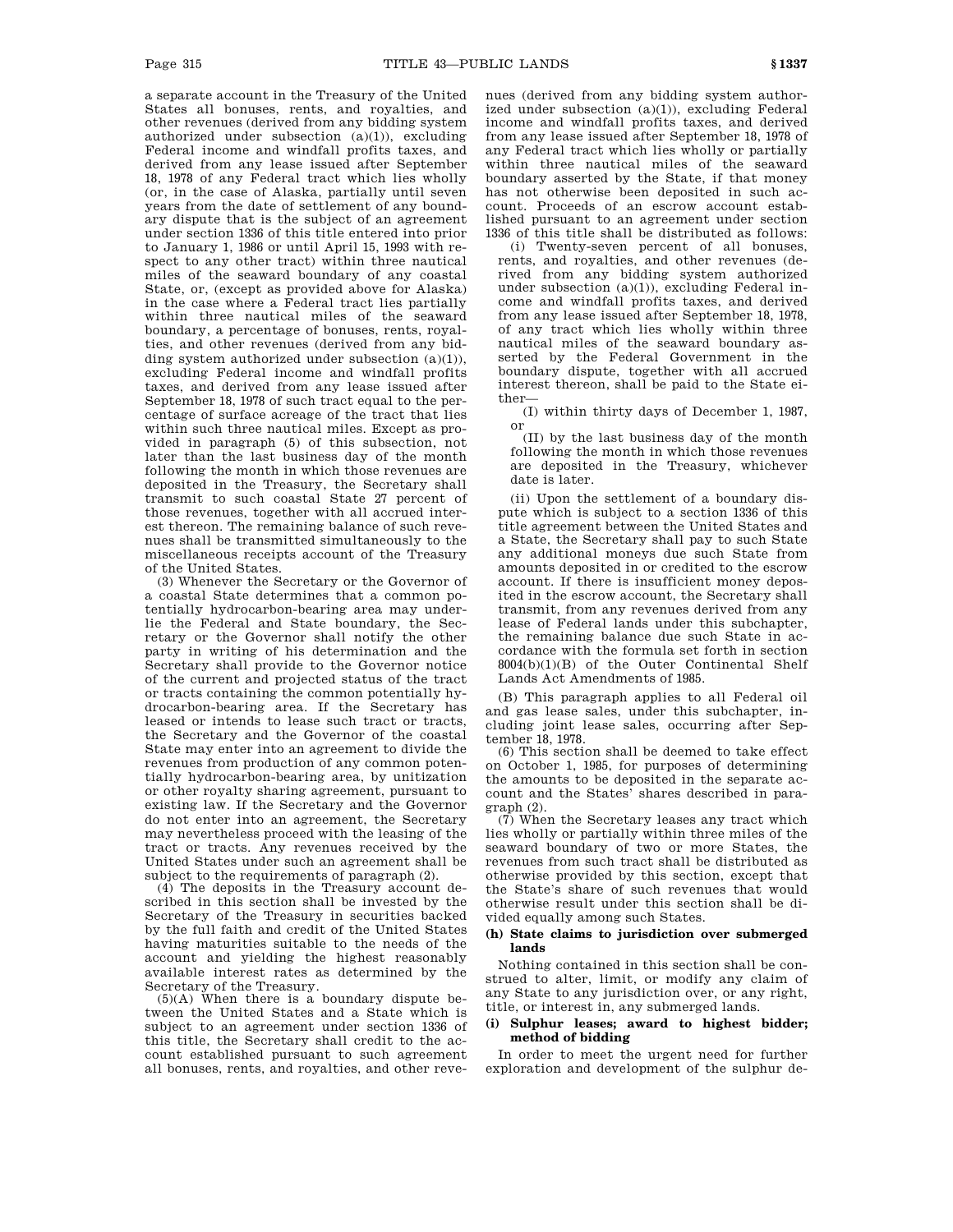posits in the submerged lands of the outer Continental Shelf, the Secretary is authorized to grant to the qualified persons offering the highest cash bonuses on a basis of competitive bidding sulphur leases on submerged lands of the

outer Continental Shelf, which are not covered by leases which include sulphur and meet the requirements of section 1335(a) of this title, and which sulphur leases shall be offered for bid by sealed bids and granted on separate leases from oil and gas leases, and for a separate consideration, and without priority or preference accorded to oil and gas lessees on the same area.

# **(j) Terms and provisions of sulphur leases**

A sulphur lease issued by the Secretary pursuant to this section shall (1) cover an area of such size and dimensions as the Secretary may determine, (2) be for a period of not more than ten years and so long thereafter as sulphur may be produced from the area in paying quantities or drilling, well reworking, plant construction, or other operations for the production of sulphur, as approved by the Secretary, are conducted thereon, (3) require the payment to the United States of such royalty as may be specified in the lease but not less than 5 per centum of the gross production or value of the sulphur at the wellhead, and (4) contain such rental provisions and such other terms and provisions as the Secretary may by regulation prescribe at the time of offering the area for lease.

## **(k) Other mineral leases; award to highest bidder; terms and conditions; agreements for use of resources for shore protection, beach or coastal wetlands restoration, or other projects**

(1) The Secretary is authorized to grant to the qualified persons offering the highest cash bonuses on a basis of competitive bidding leases of any mineral other than oil, gas, and sulphur in any area of the outer Continental Shelf not then under lease for such mineral upon such royalty, rental, and other terms and conditions as the Secretary may prescribe at the time of offering the area for lease.

(2)(A) Notwithstanding paragraph (1), the Secretary may negotiate with any person an agreement for the use of Outer Continental Shelf sand, gravel and shell resources—

(i) for use in a program of, or project for, shore protection, beach restoration, or coastal wetlands restoration undertaken by a Federal, State, or local government agency; or

(ii) for use in a construction project, other than a project described in clause (i), that is funded in whole or in part by or authorized by the Federal Government.

(B) In carrying out a negotiation under this paragraph, the Secretary may assess a fee based on an assessment of the value of the resources and the public interest served by promoting development of the resources. No fee shall be assessed directly or indirectly under this subparagraph against a Federal, State, or local government agency.

(C) The Secretary may, through this paragraph and in consultation with the Secretary of Commerce, seek to facilitate projects in the coastal zone, as such term is defined in section

1453 of title 16, that promote the policy set forth in section 1452 of title 16.

(D) Any Federal agency which proposes to make use of sand, gravel and shell resources subject to the provisions of this subchapter shall enter into a Memorandum of Agreement with the Secretary concerning the potential use of those resources. The Secretary shall notify the Committee on Merchant Marine and Fisheries and the Committee on Natural Resources of the House of Representatives and the Committee on Energy and Natural Resources of the Senate on any proposed project for the use of those resources prior to the use of those resources.

#### **(***l***) Publication of notices of sale and terms of bidding**

Notice of sale of leases, and the terms of bidding, authorized by this section shall be published at least thirty days before the date of sale in accordance with rules and regulations promulgated by the Secretary.

# **(m) Disposition of revenues**

All moneys paid to the Secretary for or under leases granted pursuant to this section shall be deposited in the Treasury in accordance with section 1338 of this title.

## **(n) Issuance of lease as nonprejudicial to ultimate settlement or adjudication of controversies**

The issuance of any lease by the Secretary pursuant to this subchapter, or the making of any interim arrangements by the Secretary pursuant to section 1336 of this title shall not prejudice the ultimate settlement or adjudication of the question as to whether or not the area involved is in the outer Continental Shelf.

#### **(***o***) Cancellation of leases for fraud**

The Secretary may cancel any lease obtained by fraud or misrepresentation.

# **(p) Leases, easements, or rights-of-way for energy and related purposes**

#### **(1) In general**

The Secretary, in consultation with the Secretary of the Department in which the Coast Guard is operating and other relevant departments and agencies of the Federal Government, may grant a lease, easement, or rightof-way on the outer Continental Shelf for activities not otherwise authorized in this subchapter, the Deepwater Port Act of 1974 (33 U.S.C. 1501 et seq.), the Ocean Thermal Energy Conversion Act of 1980 (42 U.S.C. 9101 et seq.), or other applicable law, if those activities—

(A) support exploration, development, production, or storage of oil or natural gas, except that a lease, easement, or right-of-way shall not be granted in an area in which oil and gas preleasing, leasing, and related activities are prohibited by a moratorium;

(B) support transportation of oil or natural gas, excluding shipping activities;

(C) produce or support production, transportation, or transmission of energy from sources other than oil and gas; or

(D) use, for energy-related purposes or for other authorized marine-related purposes, facilities currently or previously used for ac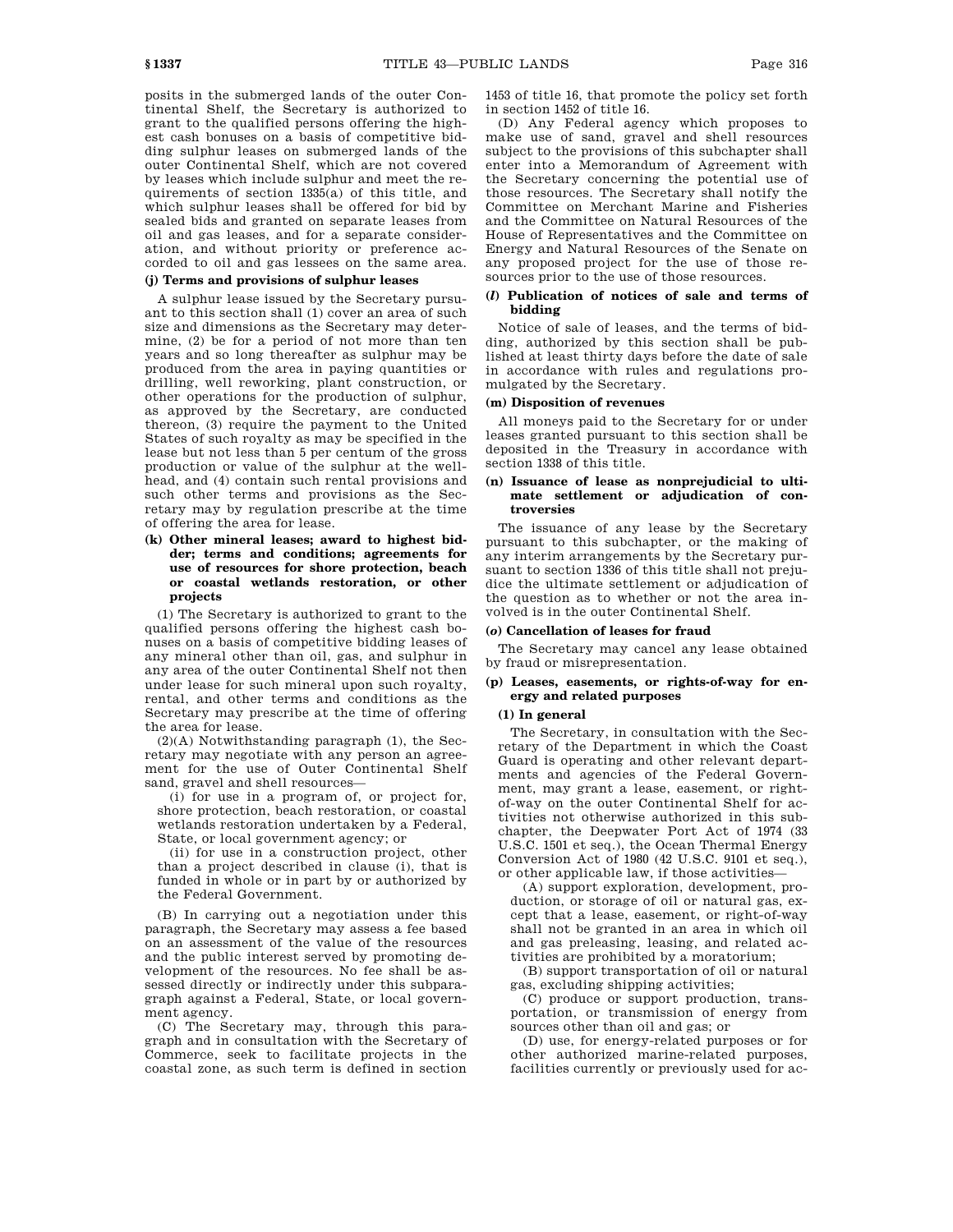tivities authorized under this subchapter, except that any oil and gas energy-related uses shall not be authorized in areas in which oil and gas preleasing, leasing, and related activities are prohibited by a moratorium.

# **(2) Payments and revenues**

(A) The Secretary shall establish royalties, fees, rentals, bonuses, or other payments to ensure a fair return to the United States for any lease, easement, or right-of-way granted under this subsection.

(B) The Secretary shall provide for the payment of 27 percent of the revenues received by the Federal Government as a result of payments under this section from projects that are located wholly or partially within the area extending three nautical miles seaward of State submerged lands. Payments shall be made based on a formula established by the Secretary by rulemaking no later than 180 days after August 8, 2005, that provides for equitable distribution, based on proximity to the project, among coastal states that have a coastline that is located within 15 miles of the geographic center of the project.

# **(3) Competitive or noncompetitive basis**

Except with respect to projects that meet the criteria established under section 388(d) of the Energy Policy Act of 2005, the Secretary shall issue a lease, easement, or right-of-way under paragraph (1) on a competitive basis unless the Secretary determines after public notice of a proposed lease, easement, or right-ofway that there is no competitive interest.

# **(4) Requirements**

The Secretary shall ensure that any activity under this subsection is carried out in a manner that provides for—

(A) safety;

(B) protection of the environment;

(C) prevention of waste;

(D) conservation of the natural resources of the outer Continental Shelf;

(E) coordination with relevant Federal agencies;

(F) protection of national security interests of the United States;

(G) protection of correlative rights in the outer Continental Shelf;

(H) a fair return to the United States for any lease, easement, or right-of-way under this subsection;

(I) prevention of interference with reasonable uses (as determined by the Secretary) of the exclusive economic zone, the high seas, and the territorial seas;

(J) consideration of—

(i) the location of, and any schedule relating to, a lease, easement, or right-ofway for an area of the outer Continental Shelf; and

(ii) any other use of the sea or seabed, including use for a fishery, a sealane, a potential site of a deepwater port, or navigation;

(K) public notice and comment on any proposal submitted for a lease, easement, or right-of-way under this subsection; and

(L) oversight, inspection, research, monitoring, and enforcement relating to a lease, easement, or right-of-way under this subsection.

#### **(5) Lease duration, suspension, and cancellation**

The Secretary shall provide for the duration, issuance, transfer, renewal, suspension, and cancellation of a lease, easement, or right-ofway under this subsection.

# **(6) Security**

The Secretary shall require the holder of a lease, easement, or right-of-way granted under this subsection to—

(A) furnish a surety bond or other form of security, as prescribed by the Secretary;

(B) comply with such other requirements as the Secretary considers necessary to protect the interests of the public and the United States; and

(C) provide for the restoration of the lease, easement, or right-of-way.

## **(7) Coordination and consultation with affected State and local governments**

The Secretary shall provide for coordination and consultation with the Governor of any State or the executive of any local government that may be affected by a lease, easement, or right-of-way under this subsection.

# **(8) Regulations**

Not later than 270 days after August 8, 2005, the Secretary, in consultation with the Secretary of Defense, the Secretary of the Department in which the Coast Guard is operating, the Secretary of Commerce, heads of other relevant departments and agencies of the Federal Government, and the Governor of any affected State, shall issue any necessary regulations to carry out this subsection.

#### **(9) Effect of subsection**

Nothing in this subsection displaces, supersedes, limits, or modifies the jurisdiction, responsibility, or authority of any Federal or State agency under any other Federal law.

## **(10) Applicability**

This subsection does not apply to any area on the outer Continental Shelf within the exterior boundaries of any unit of the National Park System, National Wildlife Refuge System, or National Marine Sanctuary System, or any National Monument.

(Aug. 7, 1953, ch. 345, §8, 67 Stat. 468; Pub. L. 95–372, title II, §205(a), (b), Sept. 18, 1978, 92 Stat. 640, 644; Pub. L. 99–272, title VIII, §8003, Apr. 7, 1986, 100 Stat. 148; Pub. L. 100–202, §101(g) [title I, §100], Dec. 22, 1987, 101 Stat. 1329–213, 1329–225; Pub. L. 103–426, §1(a), Oct. 31, 1994, 108 Stat. 4371; Pub. L. 104–58, title III, §§302, 303, Nov. 28, 1995, 109 Stat. 563, 565; Pub. L. 105–362, title IX, §901(k), Nov. 10, 1998, 112 Stat. 3290; Pub. L. 106–53, title II, §215(b)(1), Aug. 17, 1999, 113 Stat. 292; Pub. L. 109–58, title III, §§346, 388(a), (c), Aug. 8, 2005, 119 Stat. 704, 744, 747.)

#### REFERENCES IN TEXT

The Emergency Petroleum Allocation Act of 1973, referred to in subsec. (b)(7), is Pub. L. 93–159, Nov. 27, 1973,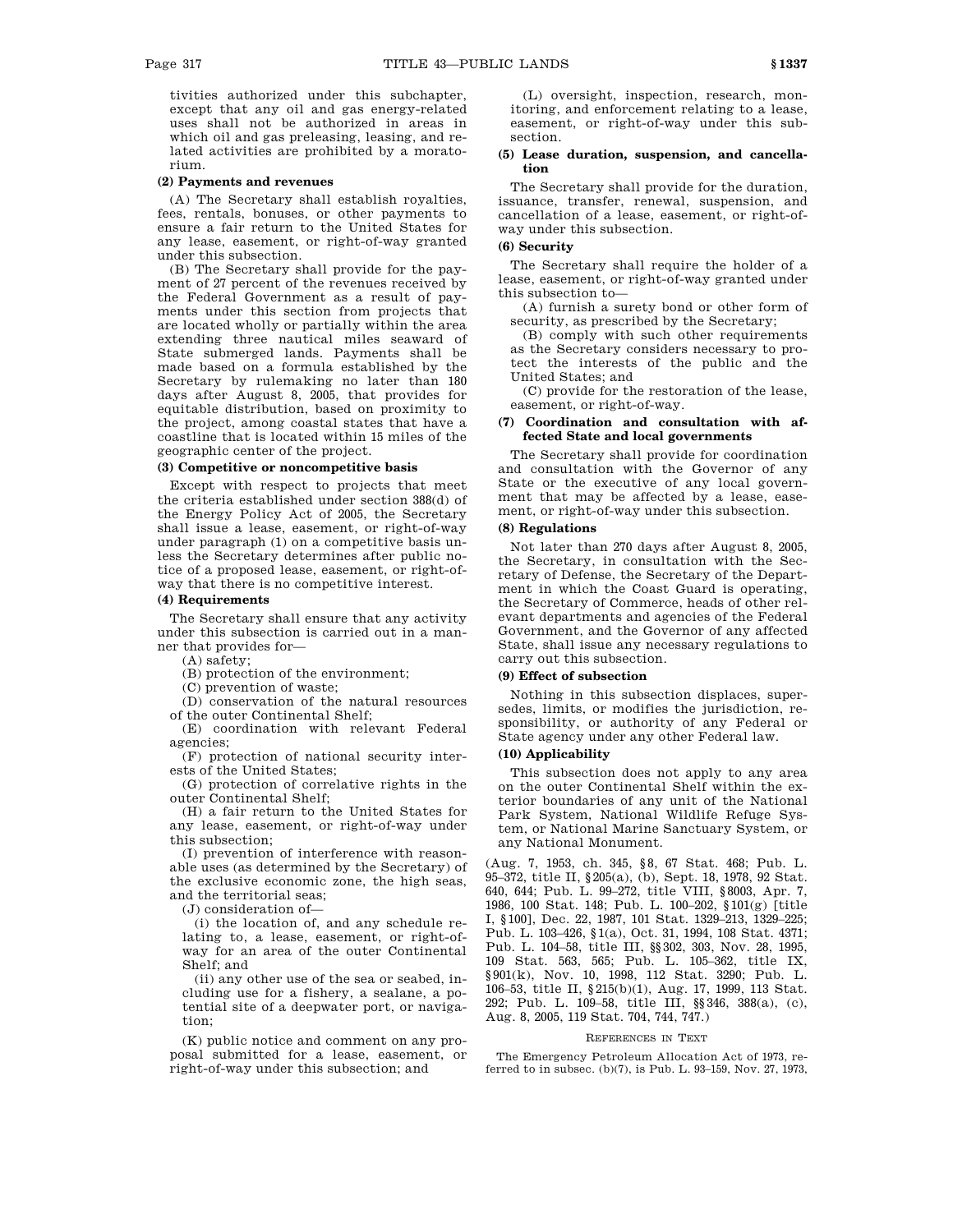87 Stat. 628, as amended, which was classified generally to chapter 16A (§751 et seq.) of Title 15, Commerce and Trade, and was omitted from the Code pursuant to section 760g of Title 15, which provided for the expiration of the President's authority under that chapter on Sept. 30, 1981.

Section 8004(b)(1)(B) of the Outer Continental Shelf Lands Act Amendments of 1985, referred to in subsec.  $(g)(5)(A)$ , is section 8004(b)(1)(B) of Pub. L. 99–272, which is set out as a note below.

The Deepwater Port Act of 1974, referred to in subsec. (p)(1), is Pub. L. 93–627, Jan. 3, 1975, 88 Stat. 2126, as amended, which is classified principally to chapter 29 (§1501 et seq.) of Title 33, Navigation and Navigable Waters. For complete classification of this Act to the Code, see Short Title note set out under section 1501 of Title 33 and Tables.

The Ocean Thermal Energy Conversion Act of 1980, referred to in subsec.  $(p)(1)$ , is Pub. L. 96-320, Aug. 3, 1980, 94 Stat. 974, as amended, which is classified principally to chapter 99 (§9101 et seq.) of Title 42, The Public Health and Welfare. For complete classification of this Act to the Code, see Short Title note set out under section 9101 of Title 42 and Tables.

Section 388(d) of the Energy Policy Act of 2005, referred to in subsec. (p)(3), is section 388(d) of Pub. L. 109–58, which is set out as a note under this section.

#### CODIFICATION

In subsec.  $(a)(3)(C)(ii)$ , "section 702 of title 5" substituted for ''section 10(a) of the Administrative Procedures Act (5 U.S.C. 702)" on authority of Pub. L. 89-554, §7(b), Sept. 6, 1966, 80 Stat. 631, the first section of which enacted Title 5, Government Organization and Employees.

August 8, 2005, referred to in subsec. (p)(2)(B), was in the original ''the date of enactment of this section'', which was translated as meaning the date of enactment of Pub. L. 109–58, which enacted subsec. (p) of this section, to reflect the probable intent of Congress.

#### AMENDMENTS

2005—Pub. L. 109–58, §388(c), substituted ''Leases, easements, and rights-of-way on the outer Continental Shelf'' for ''Grant of leases by Secretary'' in section catchline.

Subsec. (a)(3)(B). Pub. L. 109–58, §346, inserted ''and in the Planning Areas offshore Alaska'' after ''West longitude'' in introductory provisions.

Subsec. (p). Pub. L. 109–58, §388(a), added subsec. (p). 1999—Subsec. (k)(2)(B). Pub. L. 106–53 substituted ''a Federal, State, or local government agency'' for ''an agency of the Federal Government''.

1998—Subsec. (a)(9). Pub. L. 105–362 struck out par. (9) which related to report to Congress by Secretary of Energy on bidding options for oil and gas leases on outer Continental Shelf land.

1995—Subsec. (a)(1)(H), (I). Pub. L. 104–58, §303, added subpar. (H) and redesignated former subpar. (H) as (I). Subsec. (a)(3). Pub. L. 104–58, §302, designated existing

provisions as subpar. (A) and added subpars. (B) and (C). 1994—Subsec. (k). Pub. L. 103–426 designated existing provisions as par. (1) and added par. (2).

1987—Subsec. (g)(5)(A). Pub. L. 100–202 substituted ''an escrow account established pursuant to an agreement under section 1336 of this title'' for ''such account'' in second sentence, added cl. (i), designated existing indented par. as cl. (ii), substituted ''a boundary'' for "any boundary", "any additional moneys" for "all moneys'', and inserted ''or credited to'' before ''the escrow account''.

1986—Subsec. (g)(1). Pub. L. 99–272 amended par. (1) generally. Prior to amendment, par. (1) read as follows: ''At the time of soliciting nominations for the leasing of lands within three miles of the seaward boundary of any coastal State, the Secretary shall provide the Governor of such State—

''(A) an identification and schedule of the areas and regions proposed to be offered for leasing;

''(B) all information concerning the geographical, geological, and ecological characteristics of such regions;

''(C) an estimate of the oil and gas reserves in the areas proposed for leasing; and

''(D) an identification of any field, geological structure, or trap located within three miles of the seaward boundary of such coastal State.'' Subsec. (g)(2). Pub. L. 99–272 amended par. (2) gener-

ally. Prior to amendment, par. (2) read as follows: ''After receipt of nominations for any area of the outer Continental Shelf within three miles of the seaward boundary of any coastal State, the Secretary shall inform the Governor of such coastal State of any such area which the Secretary believes should be given further consideration for leasing. The Secretary, in consultation with the Governor of the coastal State, shall then, determine whether any such area may contain one or more oil or gas pools or fields underlying both the outer Continental Shelf and lands subject to the jurisdiction of such State. If, with respect to such area, the Secretary selects a tract or tracts which may contain one or more oil or gas pools or fields underlying both the outer Continental Shelf and lands subject to the jurisdiction of such State, the Secretary shall offer the Governor of such coastal State the opportunity to enter into an agreement concerning the disposition of revenues which may be generated by a Federal lease within such area in order to permit their fair and equitable division between the State and Federal Government.''

Subsec.  $(g)(3)$ . Pub. L. 99–272 amended par.  $(3)$  generally. Prior to amendment, par. (3) read as follows: ''Within ninety days after the offer by the Secretary pursuant to paragraph (2) of this subsection, the Governor shall elect whether to enter into such agreement and shall notify the Secretary of his decision. If the Governor accepts the offer, the terms of any lease issued shall be consistent with the provisions of this subchapter, with applicable regulations, and, to the maximum extent practicable, with the applicable laws of the coastal State. If the Governor declines the offer, or if the parties cannot agree to terms concerning the disposition of revenues from such lease (by the time the Secretary determines to offer the area for lease), the Secretary may nevertheless proceed with the leasing of the area.

Subsec. (g)(4). Pub. L. 99–272 amended par. (4) generally. Prior to amendment, par. (4) read as follows: ''Notwithstanding any other provision of this subchapter, the Secretary shall deposit in a separate account in the Treasury of the United States all bonuses, royalties, and other revenues attributable to oil and gas pools underlying both the outer Continental Shelf and submerged lands subject to the jurisdiction of any coastal State until such time as the Secretary and the Governor of such coastal State agree on, or if the Secretary and the Governor of such coastal State cannot agree, as a district court of the United States determines, the fair and equitable disposition of such revenues and any interest which has accrued and the proper rate of payments to be deposited in the treasuries of

the Federal Government and such coastal State.'' Subsec. (g)(5) to (7). Pub. L. 99–272 added pars. (5) to (7).

1978—Subsec. (a). Pub. L. 95–372, §205(a), designated existing provisions as par.  $(1)(A)$  and  $(B)$ , and in par. (1)(A) as so redesignated, struck out provisions which restricted authority of Secretary to grant oil and gas leases to situations involving the urgent need for further exploration and development of oil and gas deposits of the submerged lands of the outer Continental Shelf and inserted provisions permitting the promulgation of regulations for the deposit of cash bids in interest-bearing accounts until the Secretary announces his decision on whether to accept the bids with the earned interest paid either to the Treasury or to unsuccessful bidders, in par. (1)(B) as so redesignated, substituted provisions relating to variable royalty bids based on a per centum in amount or value of the production saved,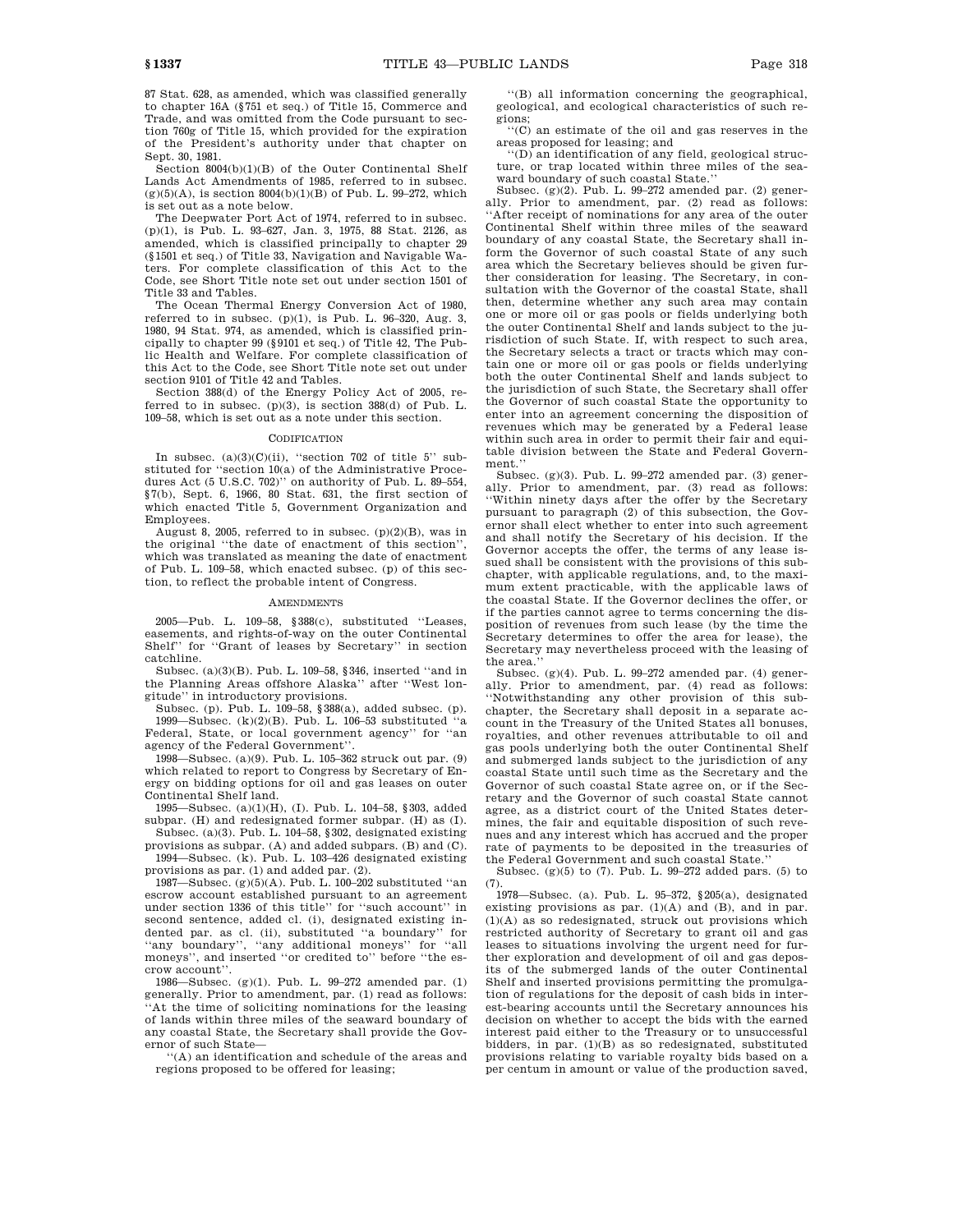eries, see section 1(b)(3) of Pub. L. 104–14, set out as a note preceding section 21 of Title 2, The Congress.

#### TRANSFER OF FUNCTIONS

Functions vested in, or delegated to, Secretary of Energy and Department of Energy under or with respect to subsec. (a)(4) of this section, transferred to, and vested in, Secretary of the Interior, by section 100 of Pub. L. 97–257, 96 Stat. 841, set out as a note under section 7152 of Title 42, The Public Health and Welfare.

Functions of Secretary of the Interior to promulgate regulations under this subchapter which relate to fostering of competition for Federal leases, implementation of alternative bidding systems authorized for award of Federal leases, establishment of diligence requirements for operations conducted on Federal leases, setting of rates for production of Federal leases, and specifying of procedures, terms, and conditions for acquisition and disposition of Federal royalty interests taken in kind, transferred to Secretary of Energy by section 7152(b) of Title 42. Section 7152(b) of Title 42 was repealed by Pub. L. 97–100, title II, §201, Dec. 23, 1981, 95 Stat. 1407, and functions of Secretary of Energy returned to Secretary of the Interior. See House Report No. 97–315, pp. 25, 26, Nov. 5, 1981.

#### COORDINATED OCS MAPPING INITIATIVE

Pub. L. 109–58, title III, §388(b), Aug. 8, 2005, 119 Stat. 746, provided that:

 $\cdot$ (1) IN GENERAL.—The Secretary of the Interior, in cooperation with the Secretary of Commerce, the Commandant of the Coast Guard, and the Secretary of Defense, shall establish an interagency comprehensive digital mapping initiative for the outer Continental Shelf to assist in decisionmaking relating to the siting of activities under subsection (p) of section 8 of the Outer Continental Shelf Lands Act (43 U.S.C. 1337) (as added by subsection (a)).

''(2) USE OF DATA.—The mapping initiative shall use, and develop procedures for accessing, data collected before the date on which the mapping initiative is established, to the maximum extent practicable.

''(3) INCLUSIONS.—Mapping carried out under the mapping initiative shall include an indication of the locations on the outer Continental Shelf of—

''(A) Federally-permitted activities;

''(B) obstructions to navigation;

''(C) submerged cultural resources;

''(D) undersea cables;

''(E) offshore aquaculture projects; and

''(F) any area designated for the purpose of safety, national security, environmental protection, or conservation and management of living marine resources.''

#### STATE CLAIMS TO JURISDICTION OVER SUBMERGED LANDS

Pub. L. 109–58, title III, §388(e), Aug. 8, 2005, 119 Stat. 747, provided that: ''Nothing in this section [amending this section and enacting provisions set out as notes under this section] shall be construed to alter, limit, or modify any claim of any State to any jurisdiction over, or any right, title, or interest in, any submerged lands.''

#### REIMBURSEMENT OF LOCAL INTERESTS

Pub. L. 106–53, title II, §215(b)(2), Aug. 17, 1999, 113 Stat. 293, provided that: ''Any amounts paid by non-Federal interests for beach erosion control, hurricane protection, shore protection, or storm damage reduction projects as a result of an assessment under section 8(k) of the Outer Continental Shelf Lands Act (43 U.S.C. 1337(k)) shall be fully reimbursed.''

#### FEES FOR ROYALTY RATE RELIEF APPLICATIONS

Pub. L. 104–134, title I, §101(c) [title I], Apr. 26, 1996, 110 Stat. 1321–156, 1321–166; renumbered title I, Pub. L. 104–140, §1(a), May 2, 1996, 110 Stat. 1327, provided in part: ''That beginning in fiscal year 1996 and thereafter,

removed, or sold, with either a fixed work commitment based on dollar amount covering exploration or a fixed cash bonus as determined by the Secretary or both for provisions relating to straight royalty bids at not less than 121 ⁄2 per centum with a cash bonus fixed by the Secretary, and added pars.  $(1)(C)$  to  $(H)$  and pars.  $(2)$  to (9).

Subsec. (b). Pub. L. 95–372, §205(a), redesignated cls. (1) to (4) as pars. (1), (2), (3), and (6) respectively, added pars. (4), (5), and (7), and in par. (1) as so redesignated, inserted provisions authorizing the Secretary to lease tracts larger than 5760 acres if a larger area is necessary to comprise a reasonable economic production unit and in par. (2) as so redesignated, inserted provision to allow up to a 10 year initial period if the longer period is necessary to encourage exploration and development in areas because of unusually deep water or other unusually adverse conditions, and in par. (3) as so redesignated, substituted ''payment of amount or value as determined by one of the bidding systems set forth in subsection (a) of this section'' for ''payment of a royalty of not less than 121 ⁄2 per centum, in the amount or value of the production saved, removed, or sold from the lease''.

Subsecs. (c) to (h). Pub. L. 95–372, §205(b), added subsecs. (c) to (h). Former subsecs. (c) to (h) redesignated  $(i)$  to  $(n)$ .

Subsec. (i). Pub. L. 95–372, §205(b), redesignated former subsec. (c) as (i). Former subsec. (i) redesignated (*o*).

Subsec. (j). Pub. L. 95–372, §205(b), redesignated former subsec. (d) as (j). Former subsec. (j), which provided that any person complaining of the cancellation of a lease by the Secretary could have the Secretary's action reviewed in the United States District Court for the District of Columbia by filing a petition for review, was struck out. See section 1349 of this title.

Subsecs. (k) to (*o*). Pub. L. 95–372, §205(b), redesignated former subsecs. (e) to (i) as (k) to (*o*), respectively.

#### REGULATIONS

Pub. L. 104–58, title III, §305, Nov. 28, 1995, 109 Stat. 566, provided that: ''The Secretary shall promulgate such rules and regulations as are necessary to implement the provisions of this title [amending this section and enacting provisions set out as notes under this section] within 180 days after the enactment of this Act [Nov. 28, 1995].''

#### SAVINGS PROVISION

Pub. L. 109–58, title III, §388(d), Aug. 8, 2005, 119 Stat. 747, provided that: ''Nothing in the amendment made by subsection (a) [amending this section] requires the resubmittal of any document that was previously submitted or the reauthorization of any action that was previously authorized with respect to a project for which, before the date of enactment of this Act [Aug. 8, 2005]—

''(1) an offshore test facility has been constructed; or

''(2) a request for a proposal has been issued by a public authority.''

Pub. L. 104–58, title III, §306, Nov. 28, 1995, 109 Stat. 566, provided that: ''Nothing in this title [amending this section and enacting provisions set out as notes under this section] shall be construed to affect any offshore pre-leasing, leasing, or development moratorium, including any moratorium applicable to the Eastern Planning Area of the Gulf of Mexico located off the Gulf Coast of Florida.''

#### ABOLITION OF HOUSE COMMITTEE ON MERCHANT MARINE AND FISHERIES

Committee on Merchant Marine and Fisheries of House of Representatives abolished and its jurisdiction transferred by House Resolution No. 6, One Hundred Fourth Congress, Jan. 4, 1995. For treatment of references to Committee on Merchant Marine and Fish-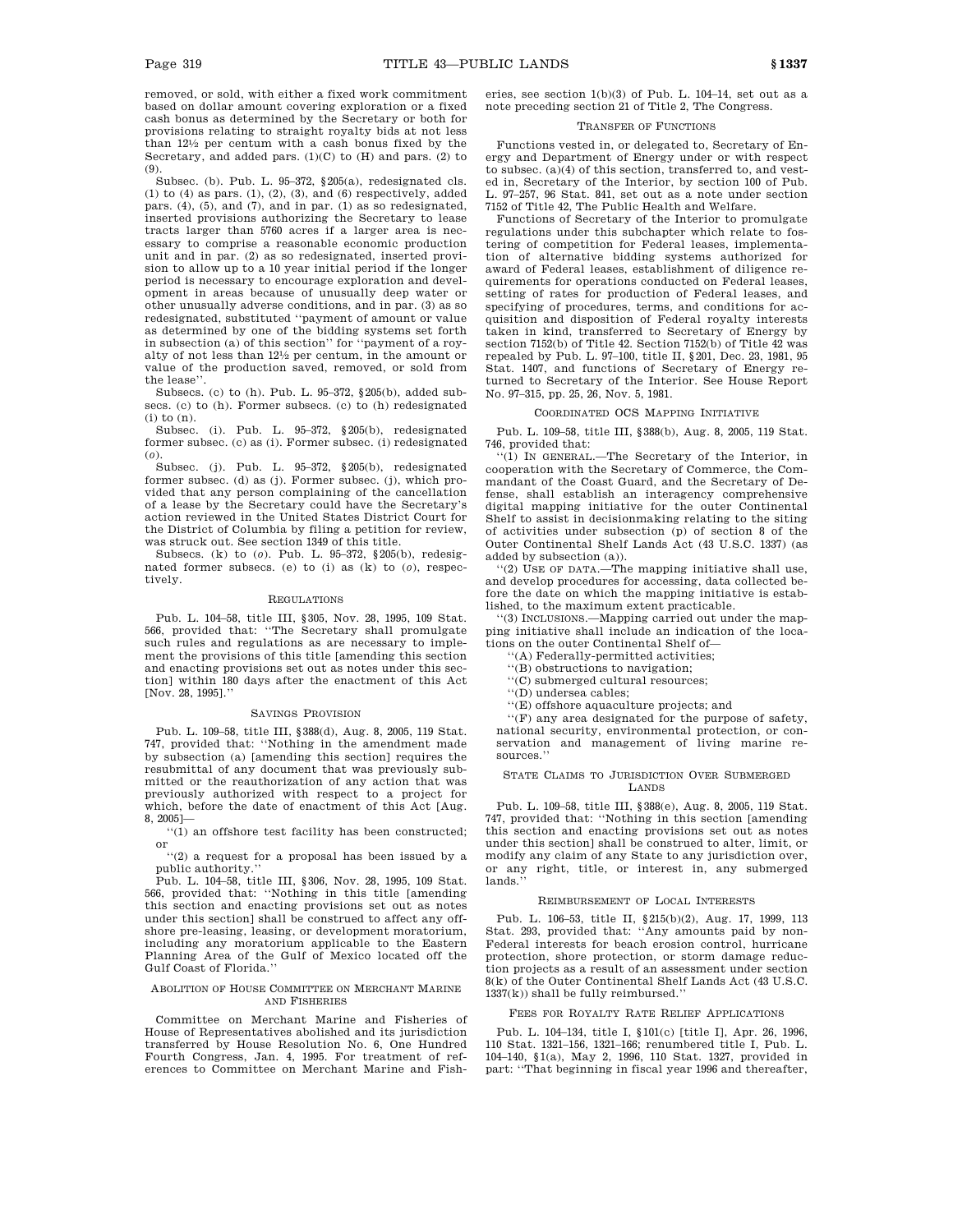fees for royalty rate relief applications shall be established (and revised as needed) in Notices to Lessees, and shall be credited to this account in the program areas performing the function, and remain available until expended for the costs of administering the royalty rate relief authorized by 43 U.S.C. 1337(a)(3)''.

#### LEASE SALES

Pub. L. 104–58, title III, §304, Nov. 28, 1995, 109 Stat. 565, provided that: ''For all tracts located in water depths of 200 meters or greater in the Western and Central Planning Area of the Gulf of Mexico, including that portion of the Eastern Planning Area of the Gulf of Mexico encompassing whole lease blocks lying west of 87 degrees, 30 minutes West longitude, any lease sale within five years of the date of enactment of this title [Nov. 28, 1995], shall use the bidding system authorized in section  $8(a)(1)(H)$  of the Outer Continental Shelf Lands Act, as amended by this title [43 U.S.C.  $1337(a)(1)(H)$ , except that the suspension of royalties shall be set at a volume of not less than the following:

''(1) 17.5 million barrels of oil equivalent for leases in water depths of 200 to 400 meters;

''(2) 52.5 million barrels of oil equivalent for leases in 400 to 800 meters of water; and

'(3) 87.5 million barrels of oil equivalent for leases in water depths greater than 800 meters.

DISTRIBUTION OF SECTION 1337(g) ACCOUNT

Pub. L. 99–272, title VIII, §8004, Apr. 7, 1986, 100 Stat. 150, provided that:

 $($ a) Prior to April 15, 1986, the Secretary shall distribute to the designated coastal States the sum of—

''(1) the amounts due and payable to each such State under paragraph (2) of section 8(g) of the Outer Continental Shelf Lands Act, as amended by this title  $[43 \text{ U.S.C. } 1337(g)(2)]$ , for the period between October 1, 1985, and the date of such distribution, and

''(2) the amounts due each such State under subsection  $(b)(1)(A)$  of this section for the period prior to October 1, 1985.

''(b)(1) As a fair and equitable disposition of all revenues (including interest thereon) derived from any lease of Federal lands wholly or partially within 3 miles of the seaward boundary of a coastal State prior

to October 1, 1985, the Secretary shall distribute: ''(A) from the funds which were deposited in the separate account in the Treasury of the United States under section  $8(g)(4)$  of the Outer Continental Shelf Lands Act  $(43 \text{ U.S.C. } 1337(g)(4))$  which was in effect prior to the date of enactment of section 8003 of this title [Apr. 7, 1986] the following sums:

| (\$ million) |
|--------------|
| 572          |
| 382          |
| 338          |
| 66           |
| .51          |
| 14           |
|              |

as well as 27 percent of the royalties, derived from any lease of Federal lands, which have been deposited through September 30, 1985, in the separate account described in this paragraph and interest thereon accrued through September 30, 1985, and shall transmit any remaining amounts to the miscellaneous receipts account of the Treasury of the United States; and

''(B) from revenues derived from any lease of Federal lands under the Outer Continental Shelf Lands Act, as amended [43 U.S.C. 1331 et seq.], prior to April 15 of each of the fifteen fiscal years following the fiscal year in which this title is enacted, 3 percent of the following sums in each of the five fiscal years following the date of enactment of this Act [Apr. 7, 1986], 7 percent of such sums in each of the next five fiscal years, and 10 percent of such sums in each of the following five fiscal years:

(\$ million) Louisiana ............................................ 84

(\$ million) Texas ................................................... 134 California ............................................ 289 Alabama .............................................. 7 Alaska ................................................. 134 Mississippi .......................................... 2.

''(2) The acceptance of any payment by a State under this section shall satisfy and release any and all claims of such State against the United States arising under, or related to, section 8(g) of the Outer Continental Shelf Lands Act [43 U.S.C. 1337(g)], as it was in effect prior to the date of enactment of this Act [Apr. 7, 1986] and shall vest in such State the right to receive payments as set forth in this section.

''(c) Notwithstanding any other provision of this Act, the amounts due and payable to the State of Louisiana prior to October 1, 1986, under subtitle A of title VIII (Outer Continental Shelf and Related Programs) of this Act [title VIII does not contain a subtitle A, see Short Title of 1986 Amendment note set out under section 1301 of this title] shall remain in their separate accounts in the Treasury of the United States and continue to accrue interest until October 1, 1986, except that the  $$572,000,000$  set forth in subsection  $8004(b)(1)(A)$  of this section shall only accrue interest from April 15, 1986 to October 1, 1986, at which time the Secretary shall immediately distribute such sums with accrued interest to the State of Louisiana.''

#### **§ 1338. Disposition of revenues**

All rentals, royalties, and other sums paid to the Secretary or the Secretary of the Navy under any lease on the outer Continental Shelf for the period from June 5, 1950, to date, and thereafter shall be deposited in the Treasury of the United States and credited to miscellaneous receipts.

(Aug. 7, 1953, ch. 345, §9, 67 Stat. 469.)

## **§ 1338a. Moneys received as a result of forfeiture by Outer Continental Shelf permittee, lessee, or right-of-way holder; return of excess amounts**

Notwithstanding section 3302 of title 31, any moneys on and after November 5, 1990, received as a result of the forfeiture of a bond or other security by an Outer Continental Shelf permittee, lessee, or right-of-way holder which does not fulfill the requirements of its permit, lease, or right-of-way or does not comply with the regulations of the Secretary shall be credited to the royalty and offshore minerals management account of the Minerals Management Service to cover the cost to the United States of any improvement, protection, or rehabilitation work rendered necessary by the action or inaction that led to the forfeiture, to remain available until expended: *Provided further*, That any portion of the moneys so credited shall be returned to the permittee, lessee, or right-of-way holder to the extent that the money is in excess of the amount expended in performing the work necessitated by the action or inaction which led to their receipt or, if the bond or security was forfeited for failure to pay the civil penalty, in excess of the civil penalty imposed.

(Pub. L. 101–512, title I, Nov. 5, 1990, 104 Stat. 1926; Pub. L. 102–381, title I, Oct. 5, 1992, 106 Stat. 1386; Pub. L. 103–332, title I, Sept. 30, 1994, 108 Stat. 2508.)

#### **CODIFICATION**

Section enacted as part of the Department of the Interior and Related Agencies Appropriations Act, 1991,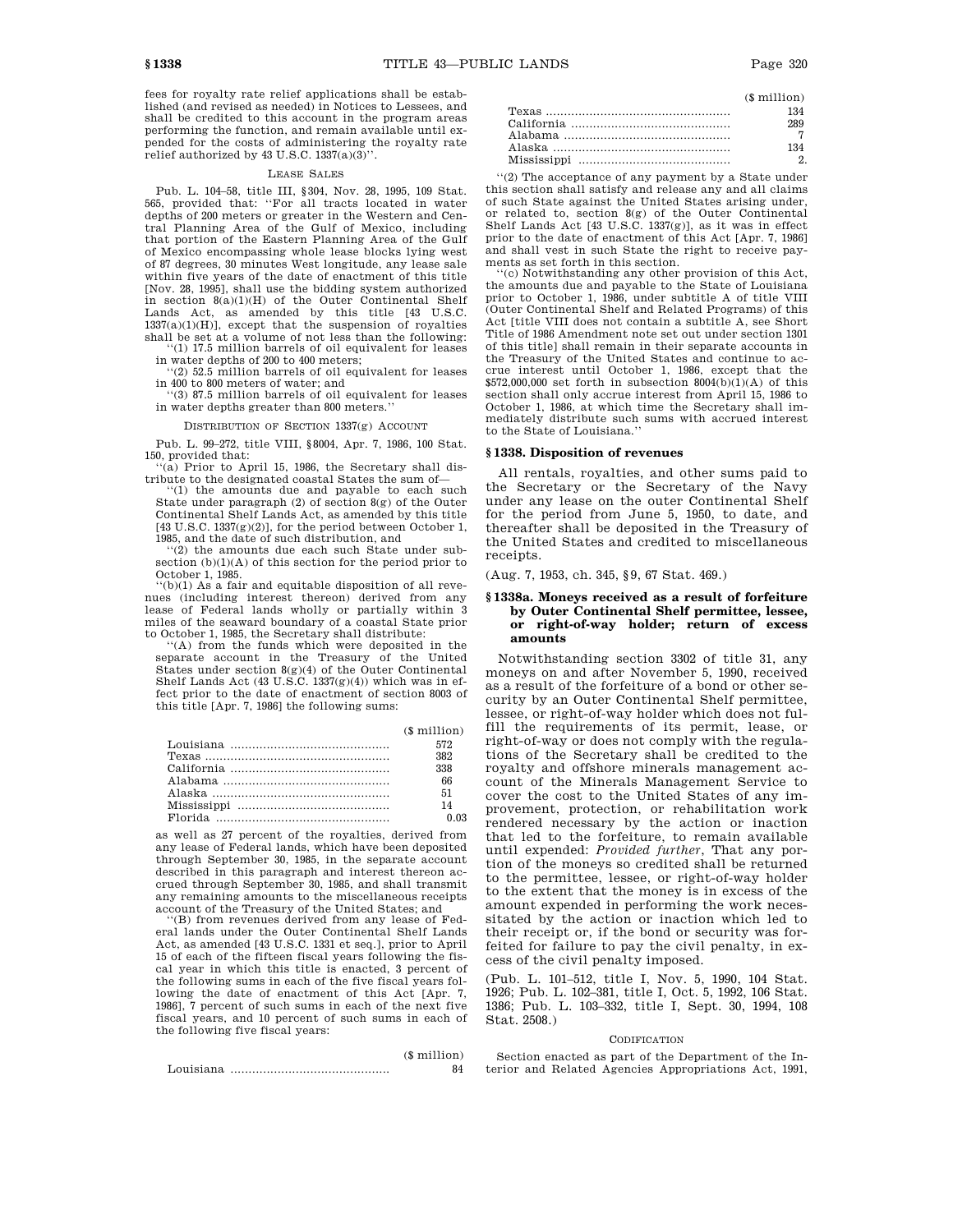and not as part of the Outer Continental Shelf Lands Act which comprises this subchapter.

#### **AMENDMENTS**

1994—Pub. L. 103–332 struck out ''or payment of civil penalty'' after ''result of the forfeiture of a bond or other security'', substituted ''royalty and offshore minerals'' for ''leasing and royalty'', and struck out ''or imposition of the civil penalty'' after ''rendered necessary by the action or inaction that led to the forfeiture''.

1992—Pub. L. 102–381 substituted ''shall be credited to the leasing and royalty management account of the Minerals Management Service'' for ''shall be credited to this account''.

#### CHANGE OF NAME

Title I of Pub. L. 103–332, 108 Stat. 2508, provided in part: ''That where the account title 'Leasing and Royalty Management' appears in any public law, the words 'Leasing and Royalty Management' beginning in fiscal year 1995 and thereafter shall be construed to mean 'Royalty and Offshore Minerals Management'.''

#### EFFECTIVE DATE OF 1994 AMENDMENT

Title I of Pub. L. 103–332, 108 Stat. 2508, provided that the amendment made by Pub. L. 103–332 substituting ''royalty and offshore minerals'' for ''leasing and royalty'' is effective beginning in fiscal year 1995 and thereafter.

#### TRANSFER OF FUNCTIONS

The Minerals Management Service was abolished and functions divided among the Office of Natural Resources Revenue, the Bureau of Ocean Energy Management, and the Bureau of Safety and Environmental Enforcement. See Secretary of the Interior Orders No. 3299 of May 19, 2010, and No. 3302 of June 18, 2010, and chapters II, V, and XII of title 30, Code of Federal Regulations, as revised by final rules of the Department of the Interior at 75 F.R. 61051 and 76 F.R. 64432.

#### **§ 1339. Repealed. Pub. L. 104–185, § 8(b), Aug. 13, 1996, 110 Stat. 1717**

Section, act Aug. 7, 1953, ch. 345, §10, 67 Stat. 469, related to requirements for refund of excess payments.

#### EFFECTIVE DATE OF REPEAL

Pub. L. 104–185, §8(b), Aug. 13, 1996, 110 Stat. 1717, provided in part that the repeal of this section is effective Aug. 13, 1996.

#### APPLICABILITY OF REPEAL

Repeal of section not applicable to any privately owned minerals or with respect to Indian lands, see sections 9 and 10 of Pub. L. 104–185, set out as an Applicability of 1996 Amendment note under section 1701 of Title 30, Mineral Lands and Mining.

## **§ 1340. Geological and geophysical explorations**

#### **(a) Approved exploration plans**

(1) Any agency of the United States and any person authorized by the Secretary may conduct geological and geophysical explorations in the outer Continental Shelf, which do not interfere with or endanger actual operations under any lease maintained or granted pursuant to this subchapter, and which are not unduly harmful to aquatic life in such area.

(2) The provisions of paragraph (1) of this subsection shall not apply to any person conducting explorations pursuant to an approved exploration plan on any area under lease to such person pursuant to the provisions of this subchapter.

#### **(b) Oil and gas exploration**

Except as provided in subsection (f) of this section, beginning ninety days after September 18, 1978, no exploration pursuant to any oil and gas lease issued or maintained under this subchapter may be undertaken by the holder of such lease, except in accordance with the provisions of this section.

## **(c) Plan approval; State concurrence; plan provisions**

(1) Except as otherwise provided in this subchapter, prior to commencing exploration pursuant to any oil and gas lease issued or maintained under this subchapter, the holder thereof shall submit an exploration plan to the Secretary for approval. Such plan may apply to more than one lease held by a lessee in any one region of the outer Continental Shelf, or by a group of lessees acting under a unitization, pooling, or drilling agreement, and shall be approved by the Secretary if he finds that such plan is consistent with the provisions of this subchapter, regulations prescribed under this subchapter, including regulations prescribed by the Secretary pursuant to paragraph (8) of section 1334(a) of this title, and the provisions of such lease. The Secretary shall require such modifications of such plan as are necessary to achieve such consistency. The Secretary shall approve such plan, as submitted or modified, within thirty days of its submission, except that the Secretary shall disapprove such plan if he determines that (A) any proposed activity under such plan would result<br>in any condition described in section in any condition described in  $1334(a)(2)(A)(i)$  of this title, and (B) such proposed activity cannot be modified to avoid such condition. If the Secretary disapproves a plan under the preceding sentence, he may, subject to section 1334(a)(2)(B) of this title, cancel such lease and the lessee shall be entitled to compensation in accordance with the regulations prescribed under section  $1334(a)(2)(C)(i)$  or (ii) of this title.

(2) The Secretary shall not grant any license or permit for any activity described in detail in an exploration plan and affecting any land use or water use in the coastal zone of a State with a coastal zone management program approved pursuant to section 1455 of title 16, unless the State concurs or is conclusively presumed to concur with the consistency certification accompanying such plan pursuant to section  $1456(c)(3)(B)(i)$  or (ii) of title 16, or the Secretary of Commerce makes the finding authorized by section  $1456(c)(3)(B)(iii)$  of title 16.

(3) An exploration plan submitted under this subsection shall include, in the degree of detail which the Secretary may by regulation require—

(A) a schedule of anticipated exploration activities to be understaken; 1

(B) a description of equipment to be used for such activities;

(C) the general location of each well to be drilled; and

(D) such other information deemed pertinent by the Secretary.

(4) The Secretary may, by regulation, require that such plan be accompanied by a general

<sup>1</sup>So in original. Probably should be ''undertaken;''.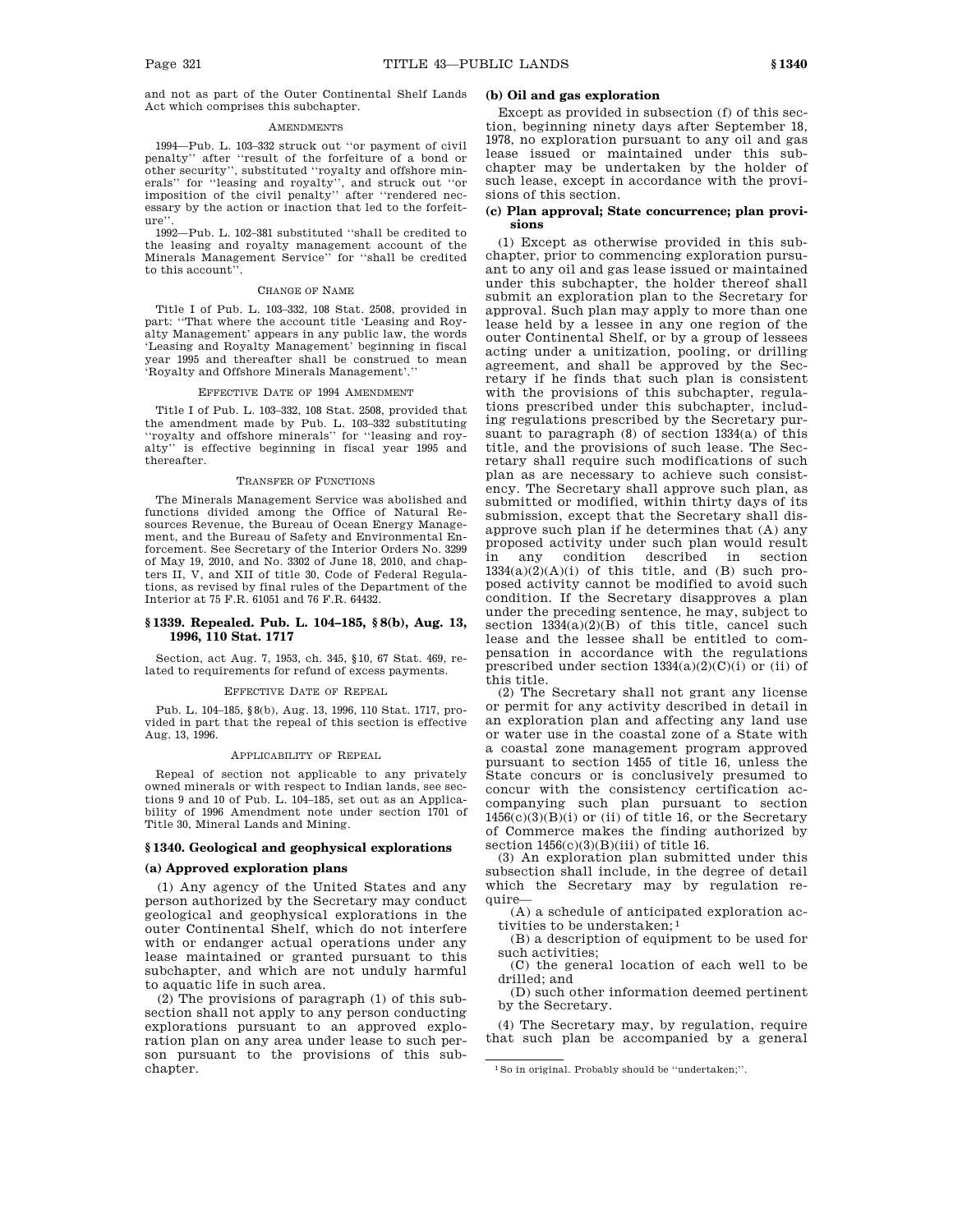statement of development and production intentions which shall be for planning purposes only and which shall not be binding on any party.

# **(d) Drilling permit**

The Secretary may, by regulation, require any lessee operating under an approved exploration plan to obtain a permit prior to drilling any well in accordance with such plan.

#### **(e) Plan revisions; conduct of exploration activities**

(1) If a significant revision of an exploration plan approved under this subsection is submitted to the Secretary, the process to be used for the approval of such revision shall be the same as set forth in subsection (c) of this section.

(2) All exploration activities pursuant to any lease shall be conducted in accordance with an approved exploration plan or an approved revision of such plan.

## **(f) Drilling permits issued and exploration plans approved within 90-day period after September 18, 1978**

(1) Exploration activities pursuant to any lease for which a drilling permit has been issued or for which an exploration plan has been approved, prior to ninety days after September 18, 1978, shall be considered in compliance with this section, except that the Secretary may, in accordance with section  $1334(a)(1)(B)$  of this title, order a suspension or temporary prohibition of any exploration activities and require a revised exploration plan.

(2) The Secretary may require the holder of a lease described in paragraph (1) of this subsection to supply a general statement in accordance with subsection (c)(4) of this section, or to submit other information.

(3) Nothing in this subsection shall be construed to amend the terms of any permit or plan to which this subsection applies.

## **(g) Determinations requisite to issuance of permits**

Any permit for geological explorations authorized by this section shall be issued only if the Secretary determines, in accordance with regulations issued by the Secretary, that—

(1) the applicant for such permit is qualified;

(2) the exploration will not interfere with or endanger operations under any lease issued or maintained pursuant to this subchapter; and

(3) such exploration will not be unduly harmful to aquatic life in the area, result in pollution, create hazardous or unsafe conditions, unreasonably interfere with other uses of the area, or disturb any site, structure, or object of historical or archeological significance.

# **(h) Lands beneath navigable waters adjacent to Phillip Burton Wilderness**

The Secretary shall not issue a lease or permit for, or otherwise allow, exploration, development, or production activities within fifteen miles of the boundaries of the Phillip Burton Wilderness as depicted on a map entitled ''Wilderness Plan, Point Reyes National Seashore'', numbered 612–90,000–B and dated September 1976, unless the State of California issues a lease or permit for, or otherwise allows, exploration, development, or production activities on lands beneath navigable waters (as such term is defined in section 1301 of this title) of such State which are adjacent to such Wilderness.

(Aug. 7, 1953, ch. 345, §11, 67 Stat. 469; Pub. L. 95–372, title II, §206, Sept. 18, 1978, 92 Stat. 647; Pub. L. 99–68, §1(c), July 19, 1985, 99 Stat. 166.)

#### **AMENDMENTS**

1978—Pub. L. 95–372 designated existing provisions as subsec.  $(a)(1)$  and added subsecs.  $(a)(2)$  to  $(h)$ .

#### CHANGE OF NAME

''Phillip Burton Wilderness'' was substituted for ''Point Reyes Wilderness'' in subsec. (h), pursuant to section 1(c) of Pub. L. 99-68.

## TRANSFER OF FUNCTIONS

Functions of Secretary of the Interior to promulgate regulations under this subchapter which relate to fostering of competition for Federal leases, implementation of alternative bidding systems authorized for award of Federal leases, establishment of diligence requirements for operations conducted on Federal leases, setting of rates for production of Federal leases, and specifying of procedures, terms, and conditions for acquisition and disposition of Federal royalty interests taken in kind, transferred to Secretary of Energy by section 7152(b) of Title 42, The Public Health and Welfare. Section 7152(b) of Title 42 was repealed by Pub. L. 97–100, title II, §201, Dec. 23, 1981, 95 Stat. 1407, and functions of Secretary of Energy returned to Secretary of the Interior. See House Report No. 97–315, pp. 25, 26, Nov. 5, 1981.

# **§ 1341. Reservation of lands and rights**

#### **(a) Withdrawal of unleased lands by President**

The President of the United States may, from time to time, withdraw from disposition any of the unleased lands of the outer Continental Shelf.

## **(b) First refusal of mineral purchases**

In time of war, or when the President shall so prescribe, the United States shall have the right of first refusal to purchase at the market price all or any portion of any mineral produced from the outer Continental Shelf.

## **(c) National security clause**

All leases issued under this subchapter, and leases, the maintenance and operation of which are authorized under this subchapter, shall contain or be construed to contain a provision whereby authority is vested in the Secretary, upon a recommendation of the Secretary of Defense, during a state of war or national emergency declared by the Congress or the President of the United States after August 7, 1953, to suspend operations under any lease; and all such leases shall contain or be construed to contain provisions for the payment of just compensation to the lessee whose operations are thus suspended.

#### **(d) National defense areas; suspension of operations; extension of leases**

The United States reserves and retains the right to designate by and through the Secretary of Defense, with the approval of the President, as areas restricted from exploration and operation that part of the outer Continental Shelf needed for national defense; and so long as such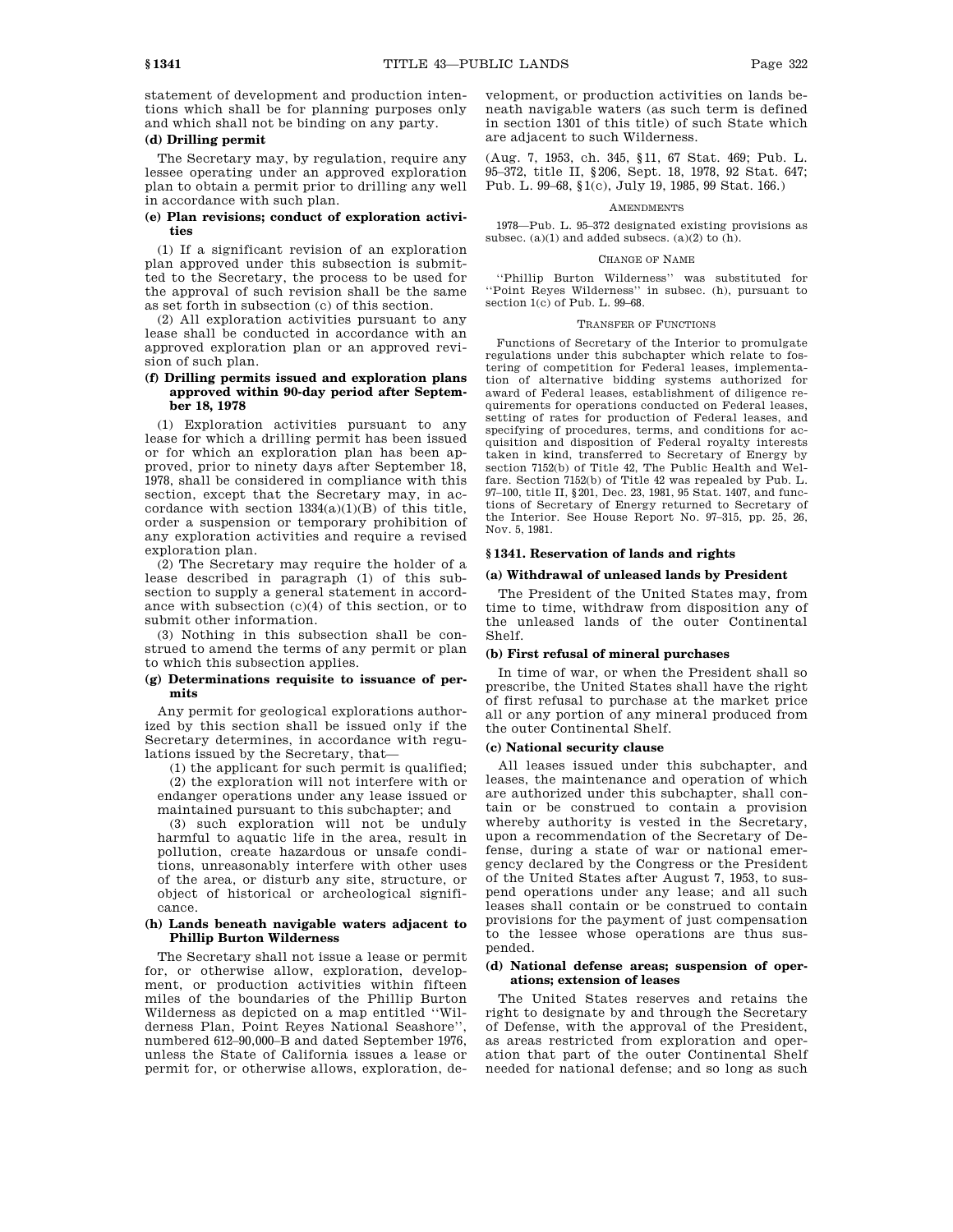designation remains in effect no exploration or operations may be conducted on any part of the surface of such area except with the concurrence of the Secretary of Defense; and if operations or production under any lease theretofore issued on lands within any such restricted area shall be suspended, any payment of rentals, minimum royalty, and royalty prescribed by such lease likewise shall be suspended during such period of suspension of operation and production, and the term of such lease shall be extended by adding thereto any such suspension period, and the United States shall be liable to the lessee for such compensation as is required to be paid under the Constitution of the United States.

#### **(e) Source materials essential to production of fissionable materials**

All uranium, thorium, and all other materials determined pursuant to paragraph (1) of subsection (b) of section 5 of the Atomic Energy Act of 1946, as amended, to be peculiarly essential to the production of fissionable material, contained, in whatever concentration, in deposits in the subsoil or seabed of the outer Continental Shelf are reserved for the use of the United States.

# **(f) Helium ownership; rules and regulations governing extraction**

The United States reserves and retains the ownership of and the right to extract all helium, under such rules and regulations as shall be prescribed by the Secretary, contained in gas produced from any portion of the outer Continental Shelf which may be subject to any lease maintained or granted pursuant to this subchapter, but the helium shall be extracted from such gas so as to cause no substantial delay in the delivery of gas produced to the purchaser of such gas.

#### (Aug. 7, 1953, ch. 345, §12, 67 Stat. 469.)

## REFERENCES IN TEXT

Paragraph (1) of subsection (b) of section 5 of the Atomic Energy Act of 1946, as amended, referred to in subsec. (e), is par. (1) of section 5(b) of act Aug. 1, 1946, ch. 724, 60 Stat. 755, which was classified to section 1805 of Title 42, The Public Health and Welfare, prior to the general amendment of the Atomic Energy Act of 1946 by act Aug. 30, 1954, ch. 1073, §1, 68 Stat. 919. See section 2014(z) of Title 42.

#### KEY LARGO CORAL REEF PRESERVE

Withdrawal of area designated Key Largo Coral Reef Preserve from disposition, see Proc. No. 3339, Mar. 15, 1960, 25 F.R. 2352, set out as a note under section 320101 of Title 54, National Park Service and Related Programs.

#### **§ 1342. Prior claims as unaffected**

Nothing herein contained shall affect such rights, if any, as may have been acquired under any law of the United States by any person in lands subject to this subchapter and such rights, if any, shall be governed by the law in effect at the time they may have been acquired: *Provided, however*, That nothing herein contained is intended or shall be construed as a finding, interpretation, or construction by the Congress that the law under which such rights may be claimed in fact applies to the lands subject to this subchapter or authorizes or compels the granting of such rights in such lands, and that the determination of the applicability or effect of such law shall be unaffected by anything herein contained.

(Aug. 7, 1953, ch. 345, §14, 67 Stat. 470.)

# **§ 1343. Repealed. Pub. L. 105–362, title IX, § 901(***l***)(1), Nov. 10, 1998, 112 Stat. 3290**

Section, acts Aug. 7, 1953, ch. 345, §15, 67 Stat. 470; Pub. L. 95–372, title II, §207, Sept. 18, 1978, 92 Stat. 648; Pub. L. 99–367, §2(a), July 31, 1986, 100 Stat. 774, related to Secretary's annual report to Congress concerning outer Continental Shelf leasing and production program and promotion of competition in leasing.

#### **§ 1344. Outer Continental Shelf leasing program**

#### **(a) Schedule of proposed oil and gas lease sales**

The Secretary, pursuant to procedures set forth in subsections (c) and (d) of this section, shall prepare and periodically revise, and maintain an oil and gas leasing program to implement the policies of this subchapter. The leasing program shall consist of a schedule of proposed lease sales indicating, as precisely as possible, the size, timing, and location of leasing activity which he determines will best meet national energy needs for the five-year period following its approval or reapproval. Such leasing program shall be prepared and maintained in a manner consistent with the following principles:

(1) Management of the outer Continental Shelf shall be conducted in a manner which considers economic, social, and environmental values of the renewable and nonrenewable resources contained in the outer Continental Shelf, and the potential impact of oil and gas exploration on other resource values of the outer Continental Shelf and the marine, coastal, and human environments.

(2) Timing and location of exploration, development, and production of oil and gas among the oil- and gas-bearing physiographic regions of the outer Continental Shelf shall be based on a consideration of—

(A) existing information concerning the geographical, geological, and ecological characteristics of such regions;

(B) an equitable sharing of developmental benefits and environmental risks among the various regions;

(C) the location of such regions with respect to, and the relative needs of, regional and national energy markets;

(D) the location of such regions with respect to other uses of the sea and seabed, including fisheries, navigation, existing or proposed sealanes, potential sites of deepwater ports, and other anticipated uses of the resources and space of the outer Continental Shelf;

(E) the interest of potential oil and gas producers in the development of oil and gas resources as indicated by exploration or nomination;

(F) laws, goals, and policies of affected States which have been specifically identified by the Governors of such States as relevant matters for the Secretary's consideration;

(G) the relative environmental sensitivity and marine productivity of different areas of the outer Continental Shelf; and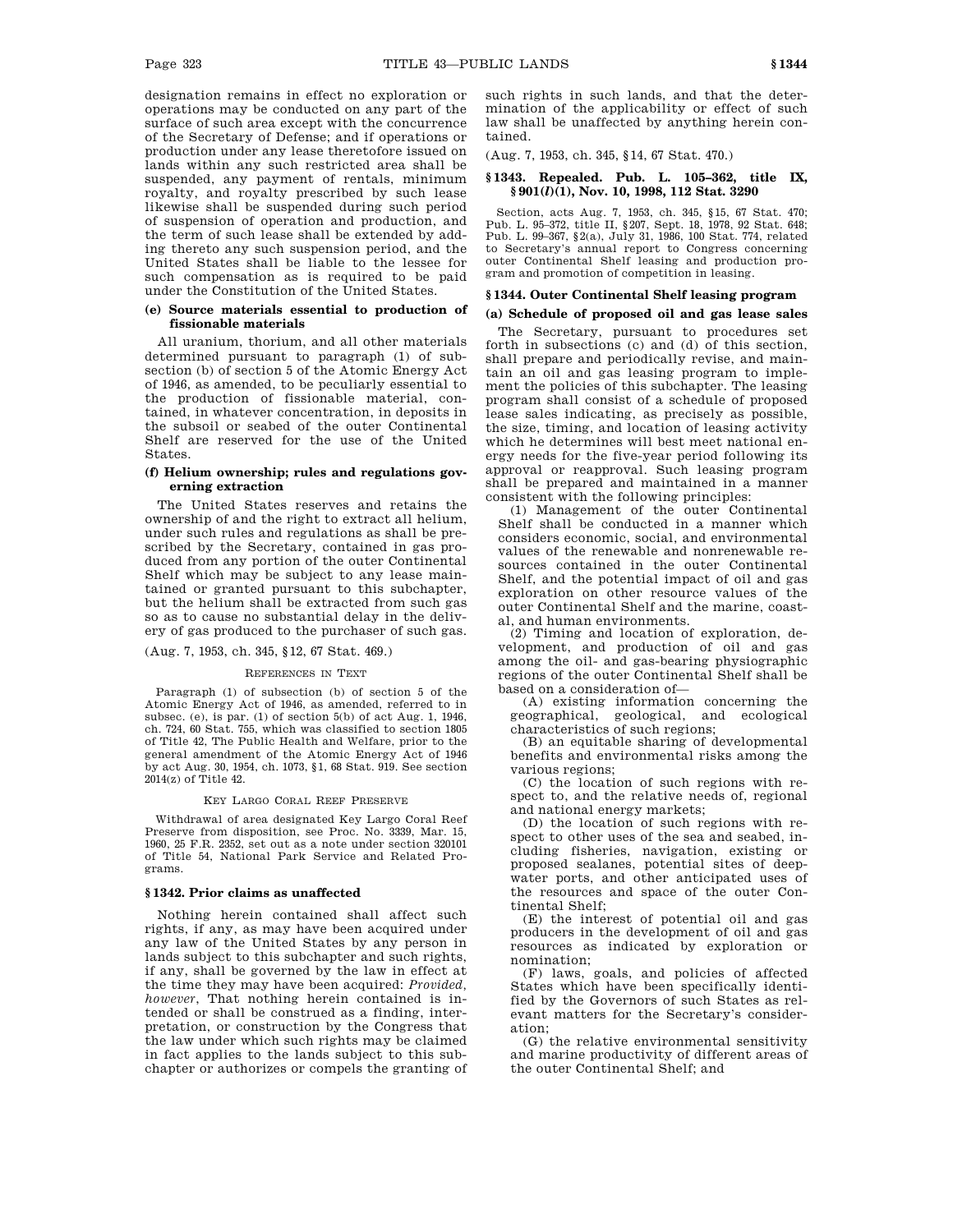(H) relevant environmental and predictive information for different areas of the outer Continental Shelf.

(3) The Secretary shall select the timing and location of leasing, to the maximum extent practicable, so as to obtain a proper balance between the potential for environmental damage, the potential for the discovery of oil and gas, and the potential for adverse impact on the coastal zone.

(4) Leasing activities shall be conducted to assure receipt of fair market value for the lands leased and the rights conveyed by the Federal Government.

# **(b) Estimates of appropriations and staff required for management of leasing program**

The leasing program shall include estimates of the appropriations and staff required to—

(1) obtain resource information and any other information needed to prepare the leasing program required by this section;

(2) analyze and interpret the exploratory data and any other information which may be compiled under the authority of this subchapter;

(3) conduct environmental studies and prepare any environmental impact statement required in accordance with this subchapter and with section 4332(2)(C) of title 42; and

(4) supervise operations conducted pursuant to each lease in the manner necessary to assure due diligence in the exploration and development of the lease area and compliance with the requirements of applicable law and regulations, and with the terms of the lease.

## **(c) Suggestions from Federal agencies and affected State and local governments; submission of proposed program to Governors of affected States and Congress; publication in Federal Register**

(1) During the preparation of any proposed leasing program under this section, the Secretary shall invite and consider suggestions for such program from any interested Federal agency, including the Attorney General, in consultation with the Federal Trade Commission, and from the Governor of any State which may become an affected State under such proposed program. The Secretary may also invite or consider any suggestions from the executive of any affected local government in such an affected State, which have been previously submitted to the Governor of such State, and from any other person.

(2) After such preparation and at least sixty days prior to publication of a proposed leasing program in the Federal Register pursuant to paragraph (3) of this subsection, the Secretary shall submit a copy of such proposed program to the Governor of each affected State for review and comment. The Governor may solicit comments from those executives of local governments in his State which he, in his discretion, determines will be affected by the proposed program. If any comment by such Governor is received by the Secretary at least fifteen days prior to submission to the Congress pursuant to such paragraph (3) and includes a request for any modification of such proposed program, the

Secretary shall reply in writing, granting or denying such request in whole or in part, or granting such request in such modified form as the Secretary considers appropriate, and stating his reasons therefor. All such correspondence between the Secretary and the Governor of any affected State, together with any additional information and data relating thereto, shall accompany such proposed program when it is submitted to the Congress.

(3) Within nine months after September 18, 1978, the Secretary shall submit a proposed leasing program to the Congress, the Attorney General, and the Governors of affected States, and shall publish such proposed program in the Federal Register. Each Governor shall, upon request, submit a copy of the proposed leasing program to the executive of any local government affected by the proposed program.

## **(d) Comments by Attorney General on anticipated effect on competition; comments by State or local governments; submission of program to President and Congress; issuance of leases in accordance with program**

(1) Within ninety days after the date of publication of a proposed leasing program, the Attorney General may, after consultation with the Federal Trade Commission, submit comments on the anticipated effects of such proposed program upon competition. Any State, local government, or other person may submit comments and recommendations as to any aspect of such proposed program.

(2) At least sixty days prior to approving a proposed leasing program, the Secretary shall submit it to the President and the Congress, together with any comments received. Such submission shall indicate why any specific recommendation of the Attorney General or a State or local government was not accepted.

(3) After the leasing program has been approved by the Secretary, or after eighteen months following September 18, 1978, whichever first occurs, no lease shall be issued unless it is for an area included in the approved leasing program and unless it contains provisions consistent with the approved leasing program, except that leasing shall be permitted to continue until such program is approved and for so long thereafter as such program is under judicial or administrative review pursuant to the provisions of this subchapter.

#### **(e) Review, revision, and reapproval of program**

The Secretary shall review the leasing program approved under this section at least once each year. He may revise and reapprove such program, at any time, and such revision and reapproval, except in the case of a revision which is not significant, shall be in the same manner as originally developed.

## **(f) Procedural regulations for management of program**

The Secretary shall, by regulation, establish procedures for—

(1) receipt and consideration of nominations for any area to be offered for lease or to be excluded from leasing;

(2) public notice of and participation in development of the leasing program;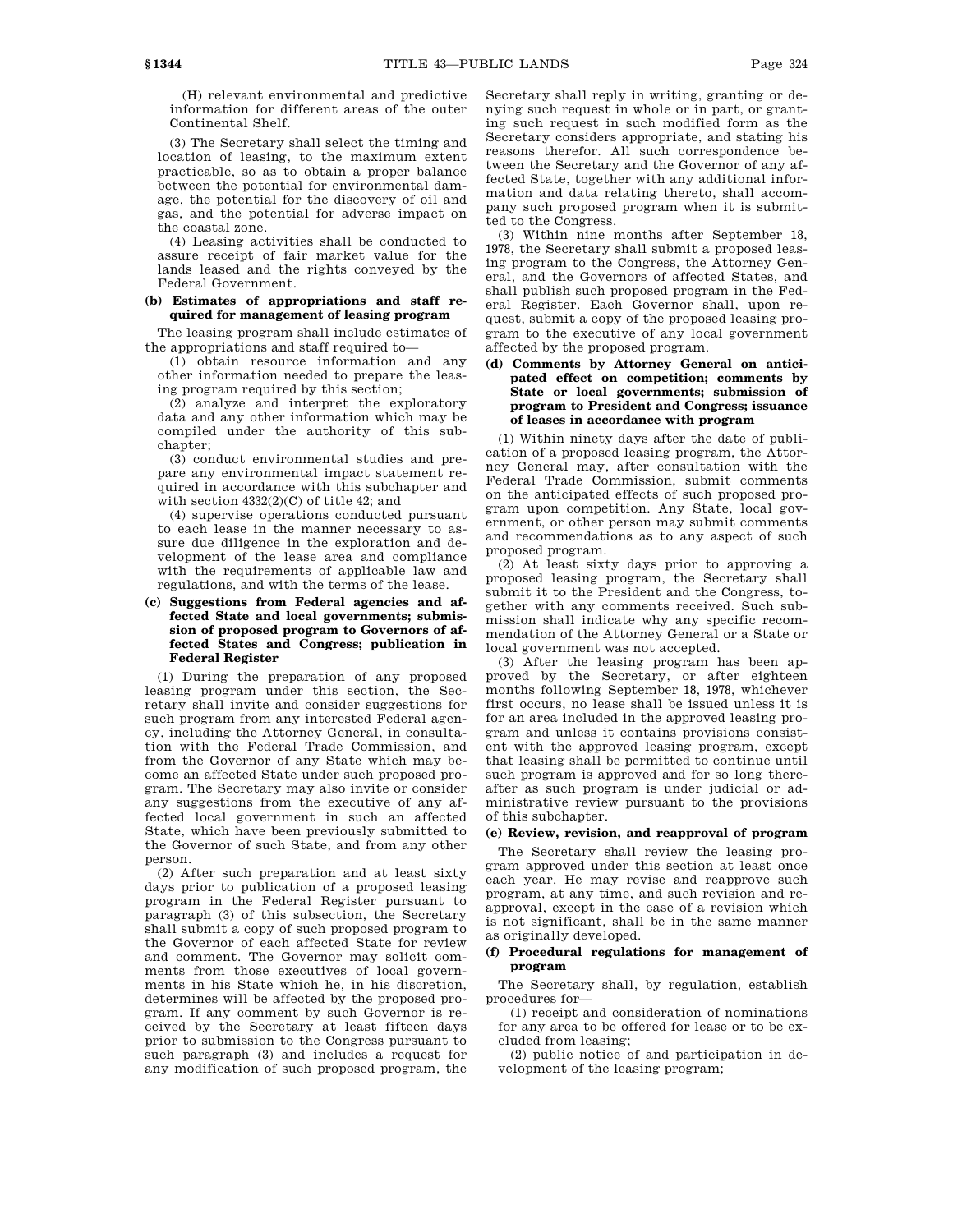(3) review by State and local governments which may be impacted by the proposed leasing;

(4) periodic consultation with State and local governments, oil and gas lessees and permittees, and representatives of other individuals or organizations engaged in activity in or on the outer Continental Shelf, including those involved in fish and shellfish recovery, and recreational activities; and

(5) consideration of the coastal zone management program being developed or administered by an affected coastal State pursuant to section 1454 or section 1455 of title 16.

Such procedures shall be applicable to any significant revision or reapproval of the leasing program.

# **(g) Information from public and private sources; confidentiality of classified or privileged data**

The Secretary may obtain from public sources, or purchase from private sources, any survey, data, report, or other information (including interpretations of such data, survey, report, or other information) which may be necessary to assist him in preparing any environmental impact statement and in making other evaluations required by this subchapter. Data of a classified nature provided to the Secretary under the provisions of this subsection shall remain confidential for such period of time as agreed to by the head of the department or agency from whom the information is requested. The Secretary shall maintain the confidentiality of all privileged or proprietary data or information for such period of time as is provided for in this subchapter, established by regulation, or agreed to by the parties.

## **(h) Information from all Federal departments and agencies; confidentiality of privileged or proprietary information**

The heads of all Federal departments and agencies shall provide the Secretary with any nonpriviledged 1 or nonproprietary information he requests to assist him in preparing the leasing program and may provide the Secretary with any privileged or proprietary information he requests to assist him in preparing the leasing program. Privileged or proprietary information provided to the Secretary under the provisions of this subsection shall remain confidential for such period of time as agreed to by the head of the department or agency from whom the information is requested. In addition, the Secretary shall utilize the existing capabilities and resources of such Federal departments and agencies by appropriate agreement.

(Aug. 7, 1953, ch. 345, §18, as added Pub. L. 95–372, title II, §208, Sept. 18, 1978, 92 Stat. 649.)

#### TRANSFER OF FUNCTIONS

Functions of Secretary of the Interior to promulgate regulations under this subchapter which relate to fostering of competition for Federal leases, implementation of alternative bidding systems authorized for award of Federal leases, establishment of diligence requirements for operations conducted on Federal leases, setting of rates for production of Federal leases, and specifying of procedures, terms, and conditions for acquisition and disposition of Federal royalty interests taken in kind, transferred to Secretary of Energy by section 7152(b) of Title 42, The Public Health and Welfare. Section 7152(b) of Title 42 was repealed by Pub. L. 97–100, title II, §201, Dec. 23, 1981, 95 Stat. 1407, and functions of Secretary of Energy returned to Secretary of the Interior. See House Report No. 97–315, pp. 25, 26, Nov. 5, 1981.

#### **§ 1345. Coordination and consultation with affected State and local governments**

## **(a) Recommendations regarding size, time, or location of proposed lease sales**

Any Governor of any affected State or the executive of any affected local government in such State may submit recommendations to the Secretary regarding the size, timing, or location of a proposed lease sale or with respect to a proposed development and production plan. Prior to submitting recommendations to the Secretary, the executive of any affected local government in any affected State must forward his recommendations to the Governor of such State.

## **(b) Time for submission of recommendations**

Such recommendations shall be submitted within sixty days after notice of such proposed lease sale or after receipt of such development and production plan.

#### **(c) Acceptance or rejection of recommendations**

The Secretary shall accept recommendations of the Governor and may accept recommendations of the executive of any affected local government if he determines, after having provided the opportunity for consultation, that they provide for a reasonable balance between the national interest and the well-being of the citizens of the affected State. For purposes of this subsection, a determination of the national interest shall be based on the desirability of obtaining oil and gas supplies in a balanced manner and on the findings, purposes, and policies of this subchapter. The Secretary shall communicate to the Governor, in writing, the reasons for his determination to accept or reject such Governor's recommendations, or to implement any alternative means identified in consultation with the Governor to provide for a reasonable balance between the national interest and the well-being of the citizens of the affected State.

# **(d) Finality of acceptance or rejection of recommendations**

The Secretary's determination that recommendations provide, or do not provide, for a reasonable balance between the national interest and the well-being of the citizens of the affected State shall be final and shall not, alone, be a basis for invalidation of a proposed lease sale or a proposed development and production plan in any suit or judicial review pursuant to section 1349 of this title, unless found to be arbitrary or capricious.

## **(e) Cooperative agreements**

The Secretary is authorized to enter into cooperative agreements with affected States for purposes which are consistent with this subchapter and other applicable Federal law. Such agreements may include, but need not be lim-

<sup>1</sup>So in original. Probably should be ''nonprivileged''.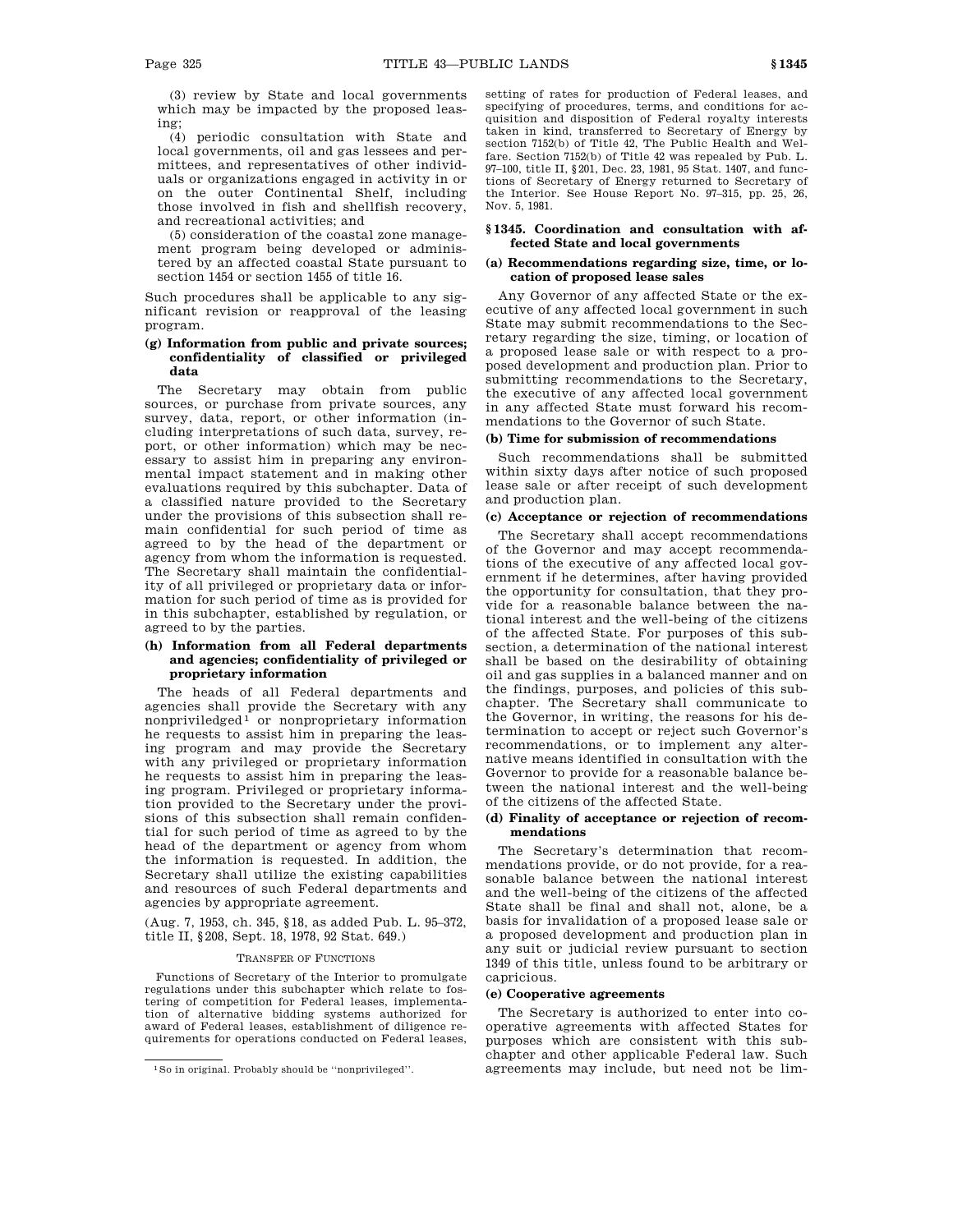ited to, the sharing of information (in accordance with the provisions of section 1352 of this title), the joint utilization of available expertise, the facilitating of permitting procedures, joint planning and review, and the formation of joint surveillance and monitoring arrangements to carry out applicable Federal and State laws, regulations, and stipulations relevant to outer Continental Shelf operations both onshore and offshore.

(Aug. 7, 1953, ch. 345, §19, as added Pub. L. 95–372, title II, §208, Sept. 18, 1978, 92 Stat. 652.)

# **§ 1346. Environmental studies**

# **(a) Information for assessment and management of impacts on environment; time for study; impacts on marine biota from pollution or large spills**

(1) The Secretary shall conduct a study of any area or region included in any oil and gas lease sale or other lease in order to establish information needed for assessment and management of environmental impacts on the human, marine, and coastal environments of the outer Continental Shelf and the coastal areas which may be affected by oil and gas or other mineral development in such area or region.

(2) Each study required by paragraph (1) of this subsection shall be commenced not later than six months after September 18, 1978, with respect to any area or region where a lease sale has been held or announced by publication of a notice of proposed lease sale before September 18, 1978, and not later than six months prior to the holding of a lease sale with respect to any area or region where no lease sale has been held or scheduled before September 18, 1978. In the case of an agreement under section  $1337(k)(2)$  of this title, each study required by paragraph (1) of this subsection shall be commenced not later than 6 months prior to commencing negotiations for such agreement or the entering into the memorandum of agreement as the case may be. The Secretary may utilize information collected in any study prior to September 18, 1978.

(3) In addition to developing environmental information, any study of an area or region, to the extent practicable, shall be designed to predict impacts on the marine biota which may result from chronic low level pollution or large spills associated with outer Continental Shelf production, from the introduction of drill cuttings and drilling muds in the area, and from the laying of pipe to serve the offshore production area, and the impacts of development offshore on the affected and coastal areas.

# **(b) Additional studies subsequent to leasing and development of area**

Subsequent to the leasing and developing of any area or region, the Secretary shall conduct such additional studies to establish environmental information as he deems necessary and shall monitor the human, marine, and coastal environments of such area or region in a manner designed to provide time-series and data trend information which can be used for comparison with any previously collected data for the purpose of identifying any significant changes in the quality and productivity of such environments, for establishing trends in the areas studied and monitored, and for designing experiments to identify the causes of such changes.

## **(c) Procedural regulations for conduct of studies; cooperation with affected States; utilization of information from Federal, State and local governments and agencies**

The Secretary shall, by regulation, establish procedures for carrying out his duties under this section, and shall plan and carry out such duties in full cooperation with affected States. To the extent that other Federal agencies have prepared environmental impact statements, are conducting studies, or are monitoring the affected human, marine, or coastal environment, the Secretary may utilize the information derived therefrom in lieu of directly conducting such activities. The Secretary may also utilize information obtained from any State or local government, or from any person, for the purposes of this section. For the purpose of carrying out his responsibilities under this section, the Secretary may by agreement utilize, with or without reimbursement, the services, personnel, or facilities of any Federal, State, or local government agency.

## **(d) Consideration of relevant environmental information in developing regulations, lease conditions and operating orders**

The Secretary shall consider available relevant environmental information in making decisions (including those relating to exploration plans, drilling permits, and development and production plans), in developing appropriate regulations and lease conditions, and in issuing operating orders.

#### **(e) Assessment of cumulative effects of activities on environment; submission to Congress**

As soon as practicable after the end of every 3 fiscal years, the Secretary shall submit to the Congress and make available to the general public an assessment of the cumulative effect of activities conducted under this subchapter on the human, marine, and coastal environments.

# **(f) Utilization of capabilities of Department of Commerce**

In executing his responsibilities under this section, the Secretary shall, to the maximum extent practicable, enter into appropriate arrangements to utilize on a reimbursable basis the capabilities of the Department of Commerce. In carrying out such arrangements, the Secretary of Commerce is authorized to enter into contracts or grants with any person, organization, or entity with funds appropriated to the Secretary of the Interior pursuant to this subchapter.

(Aug. 7, 1953, ch. 345, §20, as added Pub. L. 95–372, title II, §208, Sept. 18, 1978, 92 Stat. 653; amended Pub. L. 103–426, §1(b), Oct. 31, 1994, 108 Stat. 4371; Pub. L. 104–66, title I, §1082(b), Dec. 21, 1995, 109 Stat. 722.)

#### **AMENDMENTS**

1995—Subsec. (e). Pub. L. 104–66 substituted ''every 3 fiscal years'' for ''each fiscal year''.

1994—Subsec. (a)(1). Pub. L. 103–426,  $\S1(b)(1)$ , inserted "or other lease" after "any oil and gas lease sale" and ''or other mineral'' after ''affected by oil and gas''.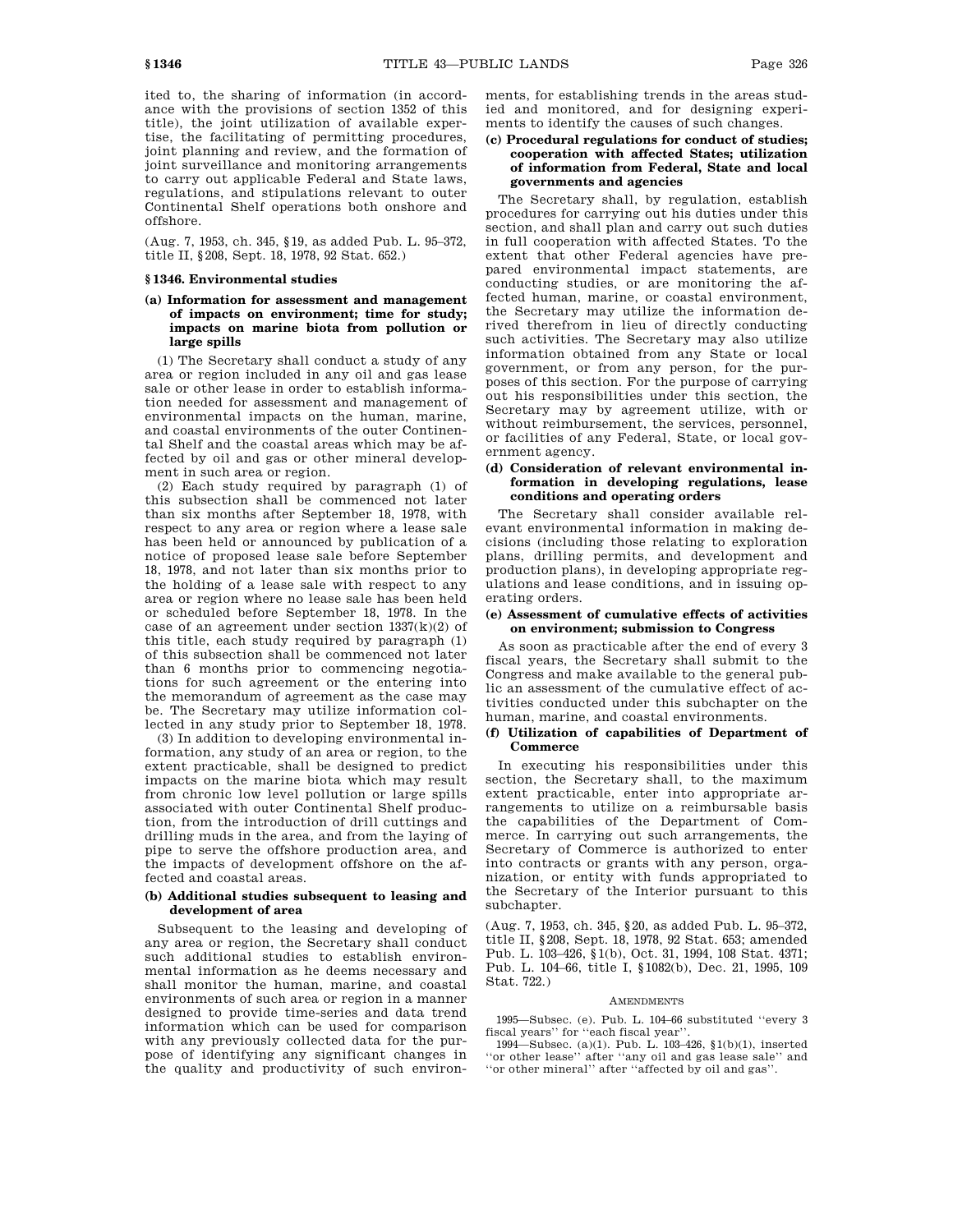Subsec. (a)(2). Pub. L. 103–426, §1(b)(2), inserted before last sentence ''In the case of an agreement under section 1337(k)(2) of this title, each study required by paragraph (1) of this subsection shall be commenced not later than 6 months prior to commencing negotiations for such agreement or the entering into the memorandum of agreement as the case may be.''

#### TERMINATION OF REPORTING REQUIREMENTS

For termination, effective May 15, 2000, of provisions of law requiring submittal to Congress of any annual, semiannual, or other regular periodic report listed in House Document No. 103–7 (in which the 15th item on page 111 identifies a reporting provision which, as subsequently amended, is contained in subsec. (e) of this section), see section 3003 of Pub. L. 104–66, as amended, set out as a note under section 1113 of Title 31, Money and Finance.

#### **§ 1347. Safety and health regulations**

## **(a) Joint study of adequacy of existing safety and health regulations; submission to President and Congress**

Upon September 18, 1978, the Secretary and the Secretary of the Department in which the Coast Guard is operating shall, in consultation with each other and, as appropriate, with the heads of other Federal departments and agencies, promptly commence a joint study of the adequacy of existing safety and health regulations and of the technology, equipment, and techniques available for the exploration, development, and production of the minerals of the outer Continental Shelf. The results of such study shall be submitted to the President who shall submit a plan to the Congress of his proposals to promote safety and health in the exploration, development, and production of the minerals of the outer Continental Shelf.

## **(b) Use of best available and safest economically feasible technologies**

In exercising their respective responsibilities for the artificial islands, installations, and other devices referred to in section  $1333(a)(1)$  of this title, the Secretary, and the Secretary of the Department in which the Coast Guard is operating, shall require, on all new drilling and production operations and, wherever practicable, on existing operations, the use of the best available and safest technologies which the Secretary determines to be economically feasible, wherever failure of equipment would have a significant effect on safety, health, or the environment, except where the Secretary determines that the incremental benefits are clearly insufficient to justify the incremental costs of utilizing such technologies.

# **(c) Regulations applying to unregulated hazardous working conditions**

The Secretary of the Department in which the Coast Guard is operating shall promulgate regulations or standards applying to unregulated hazardous working conditions related to activities on the outer Continental Shelf when he determines such regulations or standards are necessary. The Secretary of the Department in which the Coast Guard is operating may from time to time modify any regulations, interim or final, dealing with hazardous working conditions on the outer Continental Shelf.

## **(d) Application of other laws**

Nothing in this subchapter shall affect the authority provided by law to the Secretary of Labor for the protection of occupational safety and health, the authority provided by law to the Administrator of the Environmental Protection Agency for the protection of the environment, or the authority provided by law to the Secretary of Transportation with respect to pipeline safety.

#### **(e) Studies of underwater diving techniques and equipment**

The Secretary of Commerce, in cooperation with the Secretary of the Department in which the Coast Guard is operating, and the Director of the National Institute of Occupational Safety and Health, shall conduct studies of underwater diving techniques and equipment suitable for protection of human safety and improvement of diver performance. Such studies shall include, but need not be limited to, decompression and excursion table development and improvement and all aspects of diver physiological restraints and protective gear for exposure to hostile environments.

# **(f) Coordination and consultation with Federal departments and agencies; availability to interested persons of compilation of safety regulations**

(1) In administering the provisions of this section, the Secretary shall consult and coordinate with the heads of other appropriate Federal departments and agencies for purposes of assuring that, to the maximum extent practicable, inconsistent or duplicative requirements are not imposed.

(2) The Secretary shall make available to any interested person a compilation of all safety and other regulations which are prepared and promulgated by any Federal department or agency and applicable to activities on the outer Continental Shelf. Such compilation shall be revised and updated annually.

(Aug. 7, 1953, ch. 345, §21, as added Pub. L. 95–372, title II, §208, Sept. 18, 1978, 92 Stat. 654.)

#### TRANSFER OF FUNCTIONS

For transfer of authorities, functions, personnel, and assets of the Coast Guard, including the authorities and functions of the Secretary of Transportation relating thereto, to the Department of Homeland Security, and for treatment of related references, see sections 468(b), 551(d), 552(d), and 557 of Title 6, Domestic Security, and the Department of Homeland Security Reorganization Plan of November 25, 2002, as modified, set out as a note under section 542 of Title 6.

#### **§ 1348. Enforcement of safety and environmental regulations**

## **(a) Utilization of Federal departments and agencies**

The Secretary, the Secretary of the Department in which the Coast Guard is operating, and the Secretary of the Army shall enforce safety and environmental regulations promulgated pursuant to this subchapter. Each such Federal department may by agreement utilize, with or without reimbursement, the services, personnel, or facilities of other Federal departments and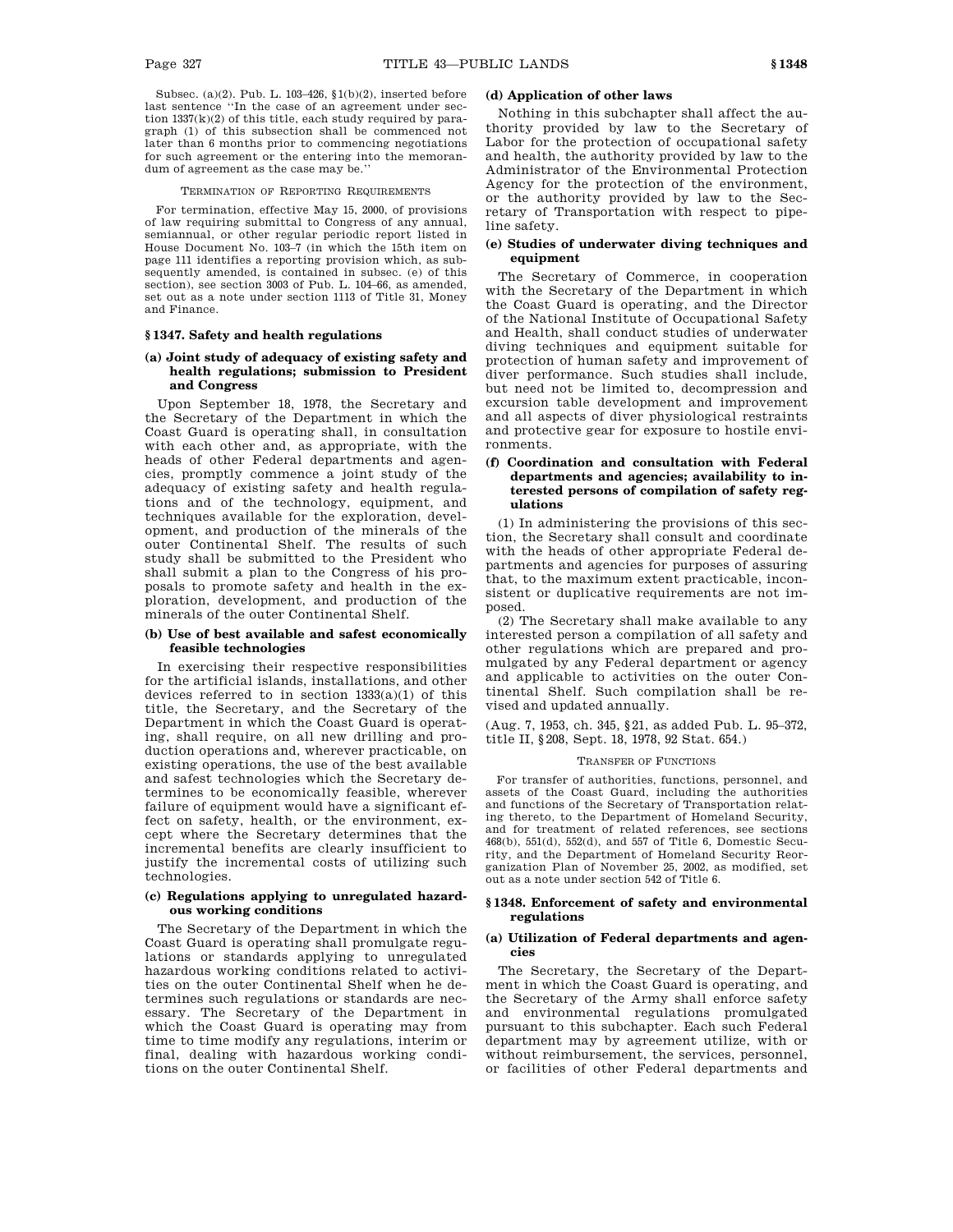agencies for the enforcement of their respective regulations.

#### **(b) Duties of holders of lease or permit**

It shall be the duty of any holder of a lease or permit under this subchapter to—

(1) maintain all places of employment within the lease area or within the area covered by such permit in compliance with occupational safety and health standards and, in addition, free from recognized hazards to employees of the lease holder or permit holder or of any contractor or subcontractor operating within such lease area or within the area covered by such permit on the outer Continental Shelf;

(2) maintain all operations within such lease area or within the area covered by such permit in compliance with regulations intended to protect persons, property, and the environment on the outer Continental Shelf; and

(3) allow prompt access, at the site of any operation subject to safety regulations, to any inspector, and to provide such documents and records which are pertinent to occupational or public health, safety, or environmental protection, as may be requested.

#### **(c) Onsite inspection of facilities**

The Secretary and the Secretary of the Department in which the Coast Guard is operating shall individually, or jointly if they so agree, promulgate regulations to provide for—

(1) scheduled onsite inspection, at least once a year, of each facility on the outer Continental Shelf which is subject to any environmental or safety regulation promulgated pursuant to this subchapter, which inspection shall include all safety equipment designed to prevent or ameliorate blowouts, fires, spillages, or other major accidents; and

(2) periodic onsite inspection without advance notice to the operator of such facility to assure compliance with such environmental or safety regulations.

## **(d) Investigation and report on major fires, oil spills, death, or serious injury**

(1) The Secretary or the Secretary of the Department in which the Coast Guard is operating shall make an investigation and public report on each major fire and each major oil spillage occurring as a result of operations conducted pursuant to this subchapter, and may, in his discretion, make an investigation and report of lesser oil spillages. For purposes of this subsection, a major oil spillage is any spillage in one instance of more than two hundred barrels of oil during a period of thirty days. All holders of leases or permits issued or maintained under this subchapter shall cooperate with the appropriate Secretary in the course of any such investigation.

(2) The Secretary or the Secretary of the Department in which the Coast Guard is operating shall make an investigation and public report on any death or serious injury occurring as a result of operations conducted pursuant to this subchapter, and may, in his discretion, make an investigation and report of any injury. For purposes of this subsection, a serious injury is one resulting in substantial impairment of any bodily unit or function. All holders of leases or permits issued or maintained under this subchapter shall cooperate with the appropriate Secretary in the course of any such investigation.

## **(e) Review of allegations of violations**

The Secretary, or, in the case of occupational safety and health, the Secretary of the Department in which the Coast Guard is operating, may review any allegation from any person of the existence of a violation of a safety regulation issued under this subchapter.

#### **(f) Summoning of witnesses and production of evidence**

In any investigation conducted pursuant to this section, the Secretary or the Secretary of the Department in which the Coast Guard is operating shall have power to summon witnesses and to require the production of books, papers, documents, and any other evidence. Attendance of witnesses or the production of books, papers, documents, or any other evidence shall be compelled by a similar process, as in the district courts of the United States. Such Secretary, or his designee, shall administer all necessary oaths to any witnesses summoned before such investigation.

(Aug. 7, 1953, ch. 345, §22, as added Pub. L. 95–372, title II, §208, Sept. 18, 1978, 92 Stat. 655; amended Pub. L. 105–362, title IX, §901(*l*)(2), Nov. 10, 1998, 112 Stat. 3290.)

#### **AMENDMENTS**

1998—Subsec. (g). Pub. L. 105–362 struck out subsec. (g) which read as follows: ''The Secretary shall, after consultation with the Secretary of the Department in which the Coast Guard is operating, include in his annual report to the Congress required by section 1343 of this title the number of violations of safety regulations reported or alleged, any investigations undertaken, the results of such investigations, and any administrative or judicial action taken as a result of such investigations, and the results of the diving studies conducted under section 1347(e) of this title.''

#### TRANSFER OF FUNCTIONS

For transfer of authorities, functions, personnel, and assets of the Coast Guard, including the authorities and functions of the Secretary of Transportation relating thereto, to the Department of Homeland Security, and for treatment of related references, see sections 468(b), 551(d), 552(d), and 557 of Title 6, Domestic Security, and the Department of Homeland Security Reorganization Plan of November 25, 2002, as modified, set out as a note under section 542 of Title 6.

#### REPORT AND RECOMMENDATIONS BY SECRETARY TO CONGRESS FOR TRAINING PROGRAM

Pub. L. 95–372, title VI, §607, Sept. 18, 1978, 92 Stat. 697, required the Secretary of the Interior, in consultation with the Secretary of the Department in which the Coast Guard is operating, not later than ninety days after Sept. 18, 1978, to prepare and submit to the Congress a training program report concerning individuals employed on any artificial island, installation, or other device located on the Outer Continental Shelf and who, as part of their employment, operate or supervise the operation of pollution-prevention equipment.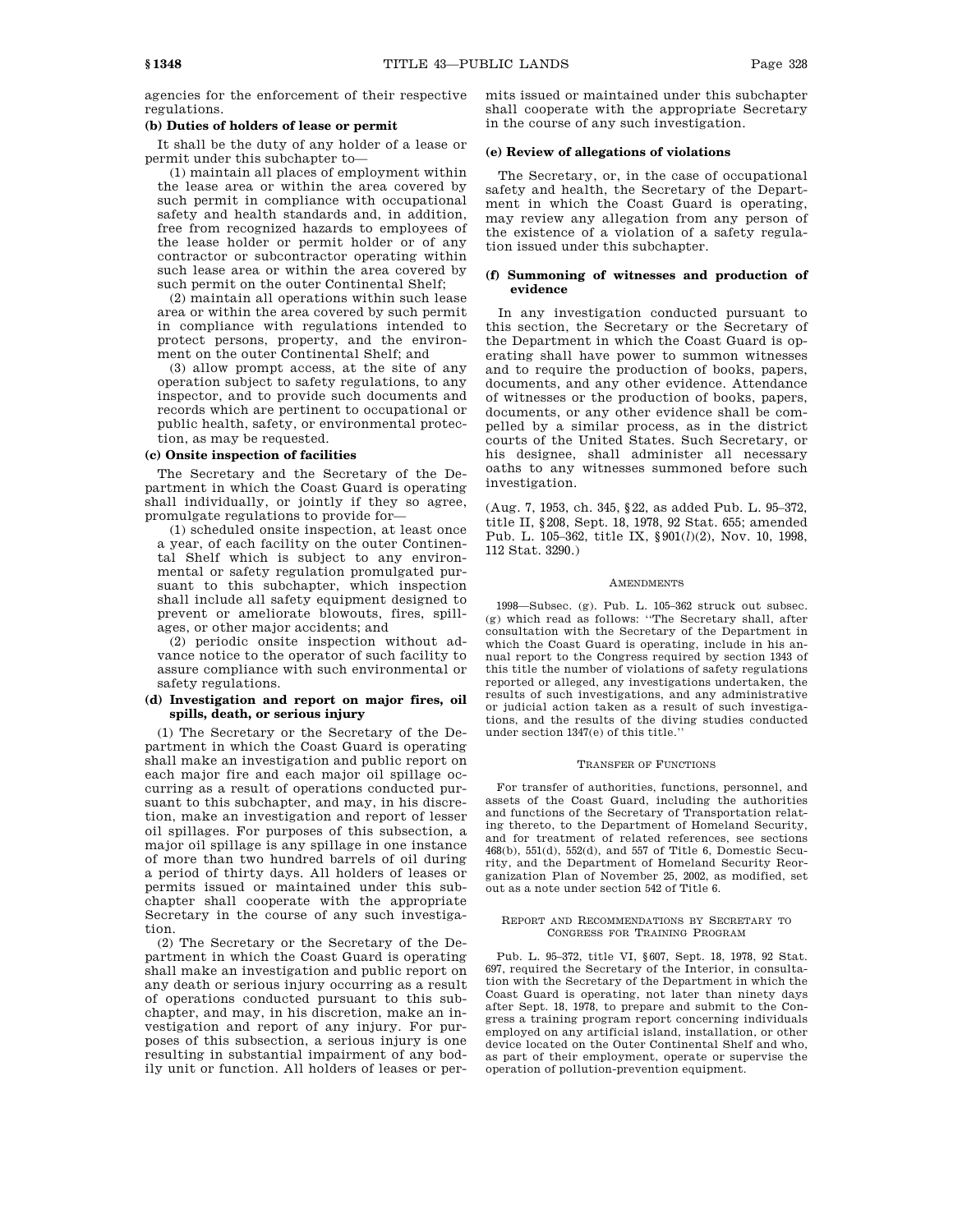# **§ 1349. Citizens suits, jurisdiction and judicial review**

## **(a) Persons who may bring actions; persons against whom action may be brought; time of action; intervention by Attorney General; costs and fees; security**

(1) Except as provided in this section, any person having a valid legal interest which is or may be adversely affected may commence a civil action on his own behalf to compel compliance with this subchapter against any person, including the United States, and any other government instrumentality or agency (to the extent permitted by the eleventh amendment to the Constitution) for any alleged violation of any provision of this subchapter or any regulation promulgated under this subchapter, or of the terms of any permit or lease issued by the Secretary under this subchapter.

(2) Except as provided in paragraph (3) of this subsection, no action may be commenced under subsection (a)(1) of this section—

(A) prior to sixty days after the plaintiff has given notice of the alleged violation, in writing under oath, to the Secretary and any other appropriate Federal official, to the State in which the violation allegedly occurred or is occurring, and to any alleged violator; or

(B) if the Attorney General has commenced and is diligently prosecuting a civil action in a court of the United States or a State with respect to such matter, but in any such action in a court of the United States any person having a legal interest which is or may be adversely affected may intervene as a matter of right.

(3) An action may be brought under this subsection immediately after notification of the alleged violation in any case in which the alleged violation constitutes an imminent threat to the public health or safety or would immediately affect a legal interest of the plaintiff.

(4) In any action commenced pursuant to this section, the Attorney General, upon the request of the Secretary or any other appropriate Federal official, may intervene as a matter of right.

(5) A court, in issuing any final order in any action brought pursuant to subsection (a)(1) or subsection (c) of this section, may award costs of litigation, including reasonable attorney and expert witness fees, to any party, whenever such court determines such award is appropriate. The court may, if a temporary restraining order or preliminary injunction is sought, require the filing of a bond or equivalent security in a sufficient amount to compensate for any loss or damage suffered, in accordance with the Federal Rules of Civil Procedure.

(6) Except as provided in subsection (c) of this section, all suits challenging actions or decisions allegedly in violation of, or seeking enforcement of, the provisions of this subchapter, or any regulation promulgated under this subchapter, or the terms of any permit or lease issued by the Secretary under this subchapter, shall be undertaken in accordance with the procedures described in this subsection. Nothing in this section shall restrict any right which any person or class of persons may have under any other Act or common law to seek appropriate relief.

## **(b) Jurisdiction and venue of actions**

(1) Except as provided in subsection (c) of this section, the district courts of the United States shall have jurisdiction of cases and controversies arising out of, or in connection with (A) any operation conducted on the outer Continental Shelf which involves exploration, development, or production of the minerals, of the subsoil and seabed of the outer Continental Shelf, or which involves rights to such minerals, or (B) the cancellation, suspension, or termination of a lease or permit under this subchapter. Proceedings with respect to any such case or controversy may be instituted in the judicial district in which any defendant resides or may be found, or in the judicial district of the State nearest the place the cause of action arose.

(2) Any resident of the United States who is injured in any manner through the failure of any operator to comply with any rule, regulation, order, or permit issued pursuant to this subchapter may bring an action for damages (including reasonable attorney and expert witness fees) only in the judicial district having jurisdiction under paragraph (1) of this subsection.

# **(c) Review of Secretary's approval of leasing program; review of approval, modification or disapproval of exploration or production plan; persons who may seek review; scope of review; certiorari to Supreme Court**

(1) Any action of the Secretary to approve a leasing program pursuant to section 1344 of this title shall be subject to judicial review only in the United States Court of Appeal<sup>1</sup> for the District of Columbia.

(2) Any action of the Secretary to approve, require modification of, or disapprove any exploration plan or any development and production plan under this subchapter shall be subject to judicial review only in a United States court of appeals for a circuit in which an affected State is located.

(3) The judicial review specified in paragraphs (1) and (2) of this subsection shall be available only to a person who (A) participated in the administrative proceedings related to the actions specified in such paragraphs, (B) is adversely affected or aggrieved by such action, (C) files a petition for review of the Secretary's action within sixty days after the date of such action, and (D) promptly transmits copies of the petition to the Secretary and to the Attorney General.

(4) Any action of the Secretary specified in paragraph (1) or (2) shall only be subject to review pursuant to the provisions of this subsection, and shall be specifically excluded from citizen suits which are permitted pursuant to subsection (a) of this section.

(5) The Secretary shall file in the appropriate court the record of any public hearings required by this subchapter and any additional information upon which the Secretary based his decision, as required by section 2112 of title 28. Specific objections to the action of the Secretary shall be considered by the court only if the issues upon which such objections are based have been submitted to the Secretary during the administrative proceedings related to the actions involved.

<sup>1</sup>So in original. Probably should be ''Appeals''.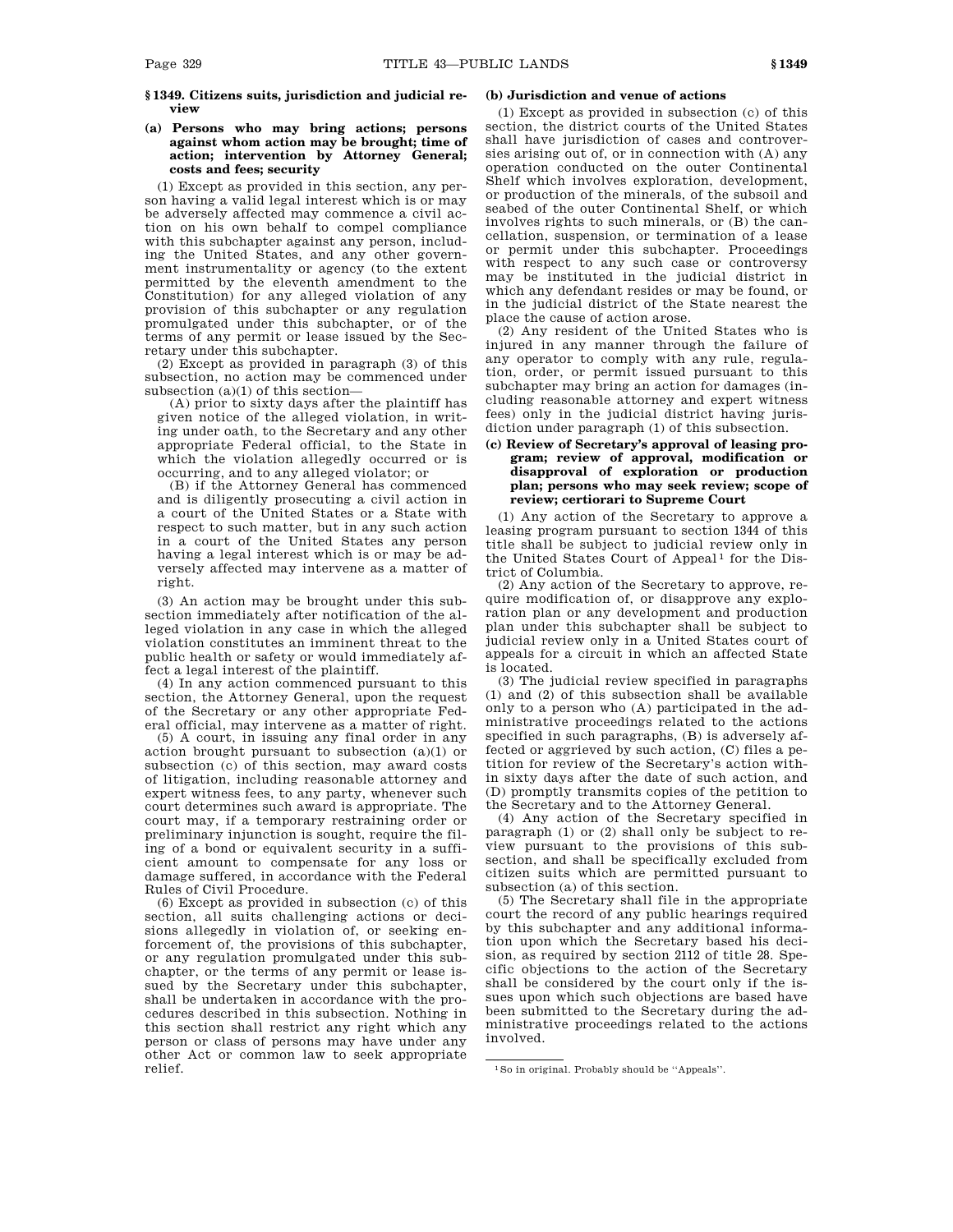(6) The court of appeals conducting a proceeding pursuant to this subsection shall consider the matter under review solely on the record made before the Secretary. The findings of the Secretary, if supported by substantial evidence on the record considered as a whole, shall be conclusive. The court may affirm, vacate, or modify any order or decision or may remand the proceedings to the Secretary for such further action as it may direct.

(7) Upon the filing of the record with the court, pursuant to paragraph (5), the jurisdiction of the court shall be exclusive and its judgment shall be final, except that such judgment shall be subject to review by the Supreme Court of the United States upon writ of certiorari.

(Aug. 7, 1953, ch. 345, §23, as added Pub. L. 95–372, title II, §208, Sept. 18, 1978, 92 Stat. 657; amended Pub. L. 98–620, title IV, §402(44), Nov. 8, 1984, 98 Stat. 3360.)

#### REFERENCES IN TEXT

The Federal Rules of Civil Procedure, referred to in subsec. (a)(5), are set out in the Appendix to Title 28, Judiciary and Judicial Procedure.

#### **AMENDMENTS**

1984—Subsec. (d). Pub. L. 98–620 struck out subsec. (d) which provided that except as to causes of action considered by the court to be of greater importance, any action under this section would take precedence on the docket over all other causes of action and would be set for hearing at the earliest practical date and expedited in every way.

#### EFFECTIVE DATE OF 1984 AMENDMENT

Amendment by Pub. L. 98–620 not applicable to cases pending on Nov. 8, 1984, see section 403 of Pub. L. 98–620, set out as a note under section 1657 of Title 28, Judiciary and Judicial Procedure.

## **§ 1350. Remedies and penalties**

# **(a) Injunctions, restraining orders, etc.**

At the request of the Secretary, the Secretary of the Army, or the Secretary of the Department in which the Coast Guard is operating, the Attorney General or a United States attorney shall institute a civil action in the district court of the United States for the district in which the affected operation is located for a temporary restraining order, injunction, or other appropriate remedy to enforce any provision of this subchapter, any regulation or order issued under this subchapter, or any term of a lease, license, or permit issued pursuant to this subchapter.

## **(b) Civil penalties; hearing**

(1) Except as provided in paragraph (2), if any person fails to comply with any provision of this subchapter, or any term of a lease, license, or permit issued pursuant to this subchapter, or any regulation or order issued under this subchapter, after notice of such failure and expiration of any reasonable period allowed for corrective action, such person shall be liable for a civil penalty of not more than \$20,000 for each day of the continuance of such failure. The Secretary may assess, collect, and compromise any such penalty. No penalty shall be assessed until the person charged with a violation has been given an opportunity for a hearing. The Secretary shall, by regulation at least every 3 years, adjust the penalty specified in this paragraph to reflect any increases in the Consumer Price Index (all items, United States city average) as prepared by the Department of Labor.

(2) If a failure described in paragraph (1) constitutes or constituted a threat of serious, irreparable, or immediate harm or damage to life (including fish and other aquatic life), property, any mineral deposit, or the marine, coastal, or human environment, a civil penalty may be assessed without regard to the requirement of expiration of a period allowed for corrective action.

## **(c) Criminal penalties**

Any person who knowingly and willfully (1) violates any provision of this subchapter, any term of a lease, license, or permit issued pursuant to this subchapter, or any regulation or order issued under the authority of this subchapter designed to protect health, safety, or the environment or conserve natural resources, (2) makes any false statement, representation, or certification in any application, record, report, or other document filed or required to be maintained under this subchapter, (3) falsifies, tampers with, or renders inaccurate any monitoring device or method of record required to be maintained under this subchapter, or (4) reveals any data or information required to be kept confidential by this subchapter shall, upon conviction, be punished by a fine of not more than \$100,000, or by imprisonment for not more than ten years, or both. Each day that a violation under clause (1) of this subsection continues, or each day that any monitoring device or data recorder remains inoperative or inaccurate because of any activity described in clause (3) of this subsection, shall constitute a separate violation.

## **(d) Liability of corporate officers and agents for violations by corporation**

Whenever a corporation or other entity is subject to prosecution under subsection (c) of this section, any officer or agent of such corporation or entity who knowingly and willfully authorized, ordered, or carried out the proscribed activity shall be subject to the same fines or imprisonment, or both, as provided for under subsection (c) of this section.

#### **(e) Concurrent and cumulative nature of penalties**

The remedies and penalties prescribed in this subchapter shall be concurrent and cumulative and the exercise of one shall not preclude the exercise of the others. Further, the remedies and penalties prescribed in this subchapter shall be in addition to any other remedies and penalties afforded by any other law or regulation.

(Aug. 7, 1953, ch. 345, §24, as added Pub. L. 95–372, title II, §208, Sept. 18, 1978, 92 Stat. 659; amended Pub. L. 101–380, title VIII, §8201, Aug. 18, 1990, 104 Stat. 570.)

#### **AMENDMENTS**

1990—Subsec. (b). Pub. L. 101–380 substituted ''(1) Except as provided in paragraph (2), if any'' for "If any" substituted ''\$20,000'' for ''\$10,000'', inserted at end ''The Secretary shall, by regulation at least every 3 years, adjust the penalty specified in this paragraph to reflect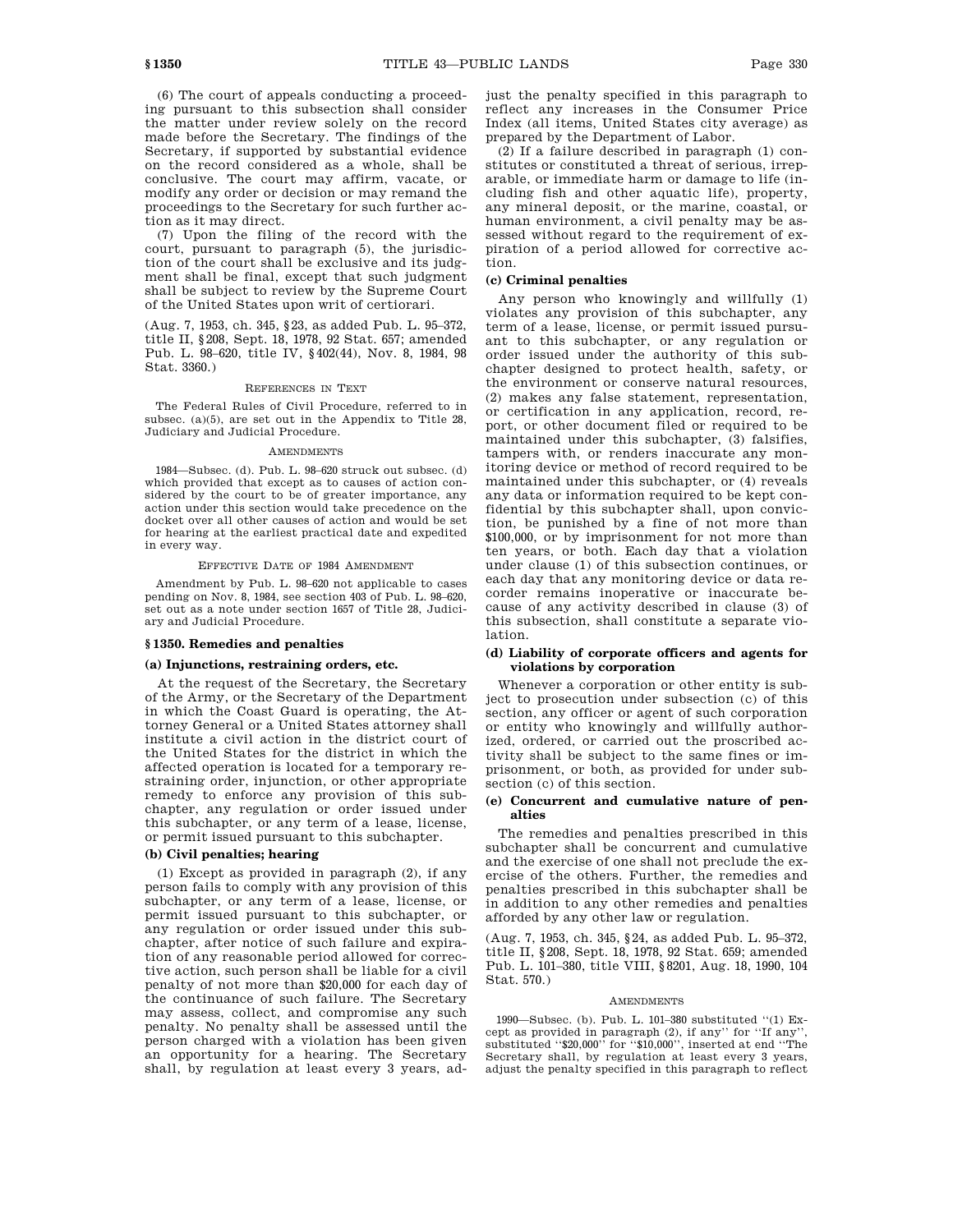any increases in the Consumer Price Index (all items, United States city average) as prepared by the Department of Labor'', and added par. (2).

#### EFFECTIVE DATE OF 1990 AMENDMENT

Amendment by Pub. L. 101–380 applicable to incidents occurring after Aug. 18, 1990, see section 1020 of Pub. L. 101–380, set out as an Effective Date note under section 2701 of Title 33, Navigation and Navigable Waters.

#### TRANSFER OF FUNCTIONS

For transfer of authorities, functions, personnel, and assets of the Coast Guard, including the authorities and functions of the Secretary of Transportation relating thereto, to the Department of Homeland Security, and for treatment of related references, see sections 468(b), 551(d), 552(d), and 557 of Title 6, Domestic Security, and the Department of Homeland Security Reorganization Plan of November 25, 2002, as modified, set out as a note under section 542 of Title 6.

#### **§ 1351. Oil and gas development and production**

## **(a) Development and production plans; submission to Secretary; statement of facilities and operation; submission to Governors of affected States and local governments**

(1) Prior to development and production pursuant to an oil and gas lease issued after September 18, 1978, in any area of the outer Continental Shelf, other than the Gulf of Mexico, or issued or maintained prior to September 18, 1978, in any area of the outer Continental Shelf, other than the Gulf of Mexico, with respect to which no oil or gas has been discovered in paying quantities prior to September 18, 1978, the lessee shall submit a development and production plan (hereinafter in this section referred to as a ''plan'') to the Secretary, for approval pursuant to this section.

(2) A plan shall be accompanied by a statement describing all facilities and operations, other than those on the outer Continental Shelf, proposed by the lessee and known by him (whether or not owned or operated by such lessee) which will be constructed or utilized in the development and production of oil or gas from the lease area, including the location and site of such facilities and operations, the land, labor, material, and energy requirements associated with such facilities and operations, and all environmental and safety safeguards to be implemented.

(3) Except for any privileged or proprietary information (as such term is defined in regulations issued by the Secretary), the Secretary, within ten days after receipt of a plan and statement, shall (A) submit such plan and statement to the Governor of any affected State, and, upon request to the executive of any affected local government, and (B) make such plan and statement available to any appropriate interstate regional entity and the public.

## **(b) Development and production activities in accordance with plan as lease requirement**

After September 18, 1978, no oil and gas lease may be issued pursuant to this subchapter in any region of the outer Continental Shelf, other than the Gulf of Mexico, unless such lease requires that development and production activities be carried out in accordance with a plan which complies with the requirements of this section.

# **(c) Scope and contents of plan**

A plan may apply to more than one oil and gas lease, and shall set forth, in the degree of detail established by regulations issued by the Secretary—

(1) the specific work to be performed;

(2) a description of all facilities and operations located on the outer Continental Shelf which are proposed by the lessee or known by him (whether or not owned or operated by such lessee) to be directly related to the proposed development, including the location and size of such facilities and operations, and the land, labor, material, and energy requirements associated with such facilities and operations;

(3) the environmental safeguards to be implemented on the outer Continental Shelf and how such safeguards are to be implemented;

(4) all safety standards to be met and how such standards are to be met;

(5) an expected rate of development and production and a time schedule for performance; and

(6) such other relevant information as the Secretary may by regulation require.

#### **(d) State concurrence in land or water zone use in coastal zone of State**

The Secretary shall not grant any license or permit for any activity described in detail in a plan and affecting any land use or water use in the coastal zone of a State with a coastal zone management program approved pursuant to section 306 of the Coastal Zone Management Act of 1972 (16 U.S.C. 1455), unless the State concurs or is conclusively presumed to concur with the consistency certification accompanying such plan pursuant to section  $307(c)(3)(B)(i)$  or (ii) of such Act [16 U.S.C. 1456(c)(3)(B)(i) or (ii)], or the Secretary of Commerce makes the finding authorized by section  $307(c)(3)(B)(iii)$  of such Act [16 U.S.C. 1456(c)(3)(B)(iii)].

**(e) Declaration of approval of development and production plan as major Federal action; submission of preliminary or final lease plans prior to commencement of National Environmental Policy provisions procedures**

(1) At least once the Secretary shall declare the approval of a development and production plan in any area or region (as defined by the Secretary) of the outer Continental Shelf, other than the Gulf of Mexico, to be a major Federal action.

(2) The Secretary may require lessees of tracts for which development and production plans have not been approved, to submit preliminary or final plans for their leases, prior to or immediately after a determination by the Secretary that the procedures under the National Environmental Policy Act of 1969 [42 U.S.C. 4321 et seq.] shall commence.

# **(f) Plans considered major Federal actions; submission of draft environmental impact statement to Governors of affected States and local governments**

If approval of a development and production plan is found to be a major Federal action, the Secretary shall transmit the draft environmental impact statement to the Governor of any affected State, and upon request, to the ex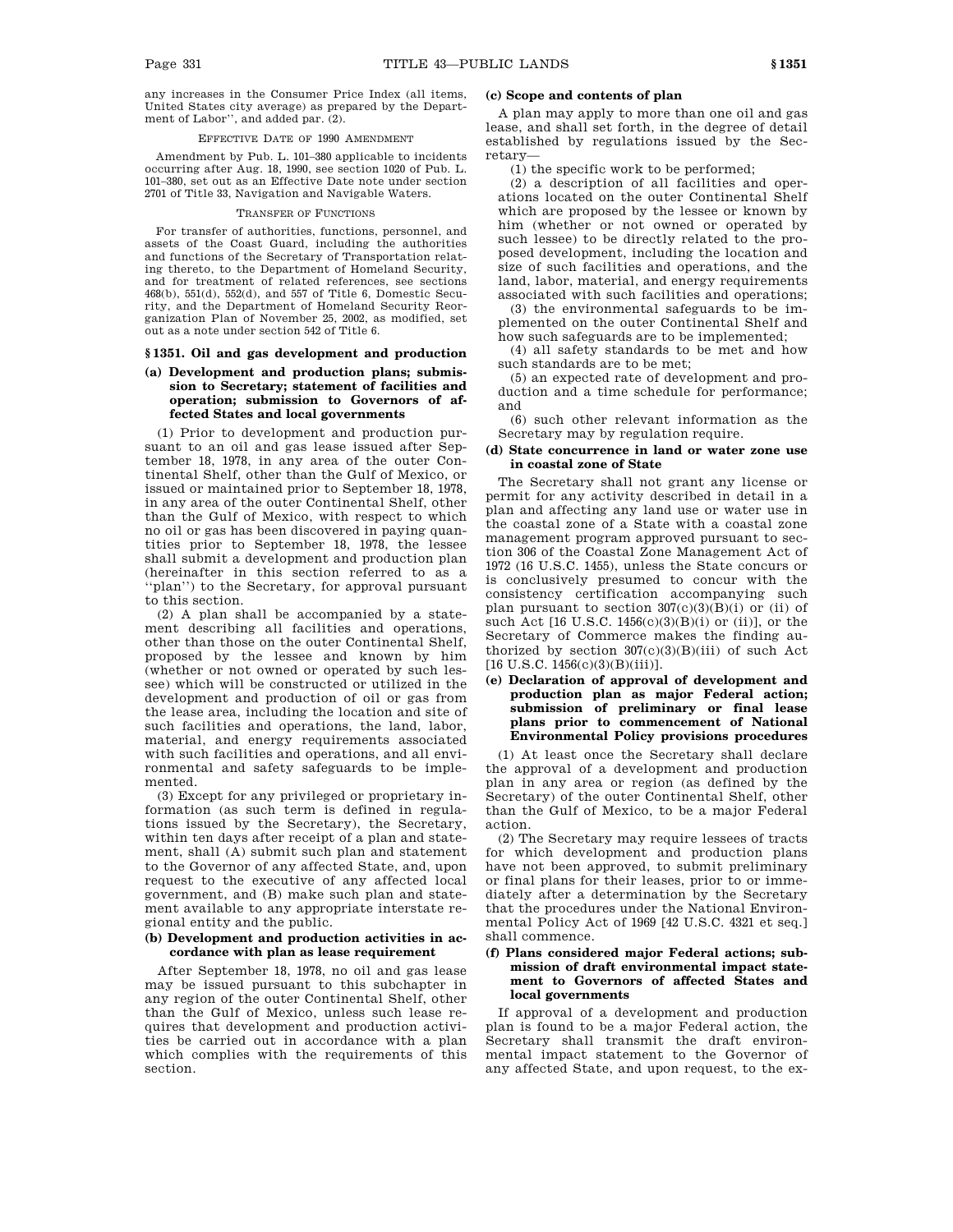ecutive of any local government, and shall make such draft available to any appropriate interstate regional entity and the public.

# **(g) Plans considered nonmajor Federal actions; comments and recommendations from States**

If approval of a development and production plan is not found to be a major Federal action, the Governor of any affected State and the executive of any affected local government shall have sixty days from the date of receipt of the plan from the Secretary to submit comments and recommendations. Prior to submitting recommendations to the Secretary, the executive of any affected local government must forward his recommendations to the Governor of his State. Such comments and recommendations shall be made available to the public upon request. In addition, any interested person may submit comments and recommendations.

# **(h) Approval, disapproval or modification of plan; reapplication; periodic review**

(1) After reviewing the record of any public hearing held with respect to the approval of a plan pursuant to the National Environmental Policy Act of 1969 [42 U.S.C. 4321 et seq.] or the comments and recommendations submitted under subsection (g) of this section, the Secretary shall, within sixty days after the release of the final environmental impact statement prepared pursuant to the National Environmental Policy Act of 1969 in accordance with subsection (e) of this section, or sixty days after the period provided for comment under subsection (g) of this section, approve, disapprove, or require modifications of the plan. The Secretary shall require modification of a plan if he determines that the lessee has failed to make adequate provision in such plan for safe operations on the lease area or for protection of the human, marine, or coastal environment, including compliance with the regulations prescribed by the Secretary pursuant to paragraph (8) of section 1334(a) of this title. Any modification required by the Secretary which involves activities for which a Federal license or permit is required and which affects any land use or water use in the coastal zone of a State with a coastal zone management program approved pursuant to section 306 of the Coastal Zone Management Act of 1972 (16 U.S.C. 1455) must receive concurrence by such State with respect to the consistency certification accompanying such plan pursuant to section  $307(c)(3)(B)(i)$  or (ii) of such Act [16 U.S.C. 1456 $(c)(3)(B)(i)$  or (ii)] unless the Secretary of Commerce makes the finding authorized by section  $307(c)(3)(B)(iii)$  of such Act [16] U.S.C. 1456(c)(3)(B)(iii)]. The Secretary shall disapprove a plan—

(A) if the lessee fails to demonstrate that he can comply with the requirements of this subchapter or other applicable Federal law, including the regulations prescribed by the Secretary pursuant to paragraph (8) of section 1334(a) of this title;

(B) if any of the activities described in detail in the plan for which a Federal license or permit is required and which affects any land use or water use in the coastal zone of a State with a coastal zone management program approved pursuant to section 306 of the Coastal

Zone Management Act of 1972 (16 U.S.C. 1455) do not receive concurrence by such State with respect to the consistency certification accompanying such plan pursuant to section 307(c)(3)(B)(i) or (ii) of such Act [16 U.S.C.  $1456(c)(3)(B)(i)$  or (ii)] and the Secretary of Commerce does not make the finding authorized by section  $307(c)(3)(B)(iii)$  of such Act [16] U.S.C. 1456(c)(3)(B)(iii)];

(C) if operations threaten national security or national defense; or

(D) if the Secretary determines, because of exceptional geological conditions in the lease areas, exceptional resource values in the marine or coastal environment, or other exceptional circumstances, that (i) implementation of the plan would probably cause serious harm or damage to life (including fish and other aquatic life), to property, to any mineral deposits (in areas leased or not leased), to the national security or defense, or to the marine, coastal or human environments, (ii) the threat of harm or damage will not disappear or decrease to an acceptable extent within a reasonable period of time, and (iii) the advantages of disapproving the plan outweigh the advantages of development and production.

 $(2)(A)$  If a plan is disapproved—

(i) under subparagraph (A) of paragraph (1); or

(ii) under subparagraph (B) of paragraph (1) with respect to a lease issued after approval of a coastal zone management program pursuant to the Coastal Zone Management Act of 1972 (16 U.S.C. 1455),

the lessee shall not be entitled to compensation because of such disapproval.

(B) If a plan is disapproved—

(i) under subparagraph (C) or (D) of paragraph (1); or

(ii) under subparagraph (B) of paragraph (1) with respect to a lease issued before approval of a coastal zone management program pursuant to the Coastal Zone Management Act of 1972 [16 U.S.C. 1451 et seq.], and such approval occurs after the lessee has submitted a plan to the Secretary,

the term of the lease shall be duly extended, and at any time within five years after such disapproval, the lessee may reapply for approval of the same or a modified plan, and the Secretary shall approve, disapprove, or require modifications of such plan in accordance with this subsection.

(C) Upon expiration of the five-year period described in subparagraph (B) of this paragraph, or, in the Secretary's discretion, at an earlier time upon request of a lessee, if the Secretary has not approved a plan, the Secretary shall cancel the lease and the lessee shall be entitled to receive compensation in accordance with section  $1334(a)(2)(C)$  of this title. The Secretary may, at any time within the five-year period described in subparagraph (B) of this paragraph, require the lessee to submit a development and production plan for approval, disapproval, or modification. If the lessee fails to submit a required plan expeditiously and in good faith, the Secretary shall find that the lessee has not been duly diligent in pursuing his obligations under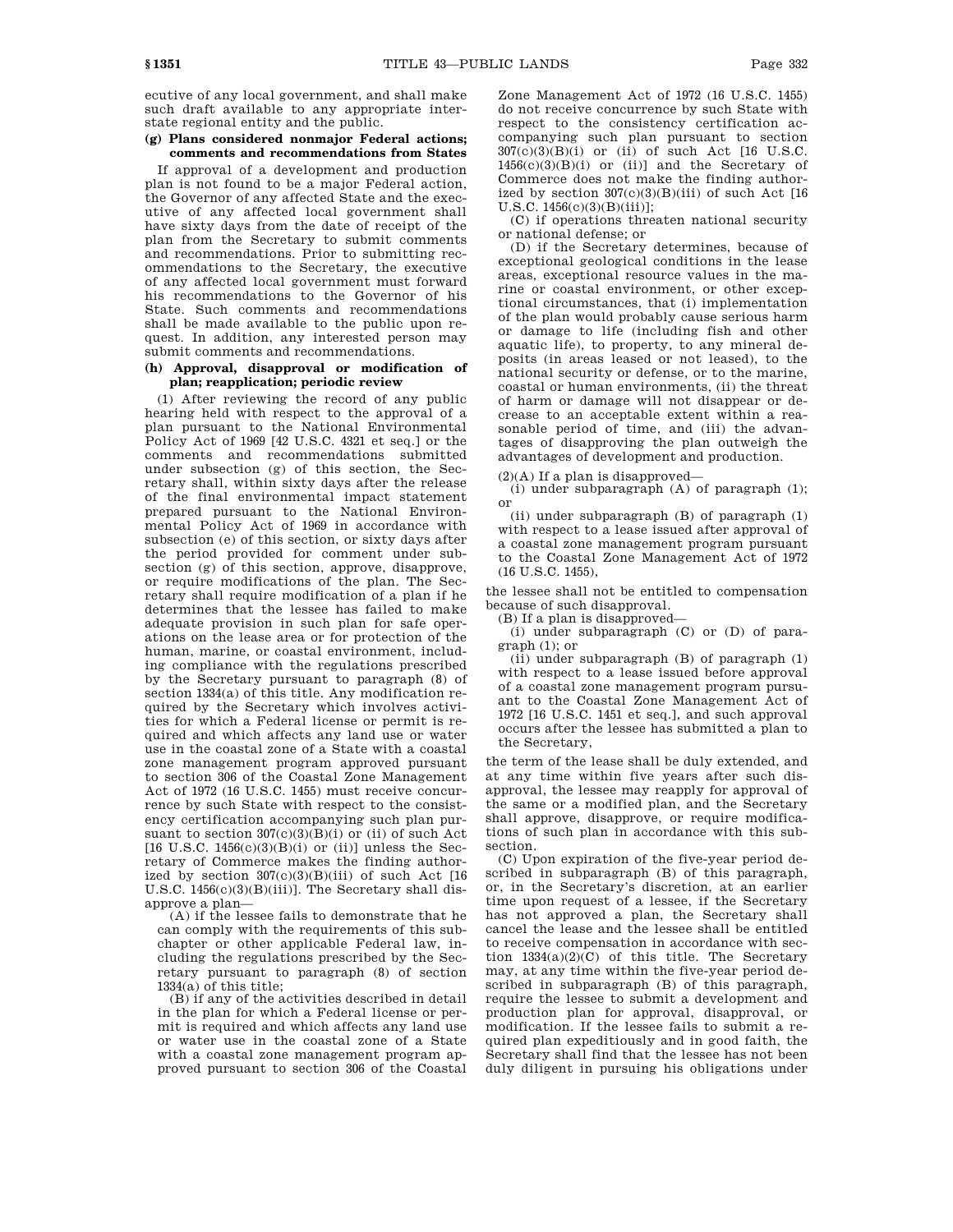the lease, and shall immediately initiate procedures to cancel such lease, without compensation, under the provisions of section 1334(c) of this title.

(3) The Secretary shall, from time to time, review each plan approved under this section. Such review shall be based upon changes in available information and other onshore or offshore conditions affecting or impacted by development and production pursuant to such plan. If the review indicates that the plan should be revised to meet the requirements of this subsection, the Secretary shall require such revision.

#### **(i) Approval of revision of approved plan**

The Secretary may approve any revision of an approved plan proposed by the lessee if he determines that such revision will lead to greater recovery of oil and natural gas, improve the efficiency, safety, and environmental protection of the recovery operation, is the only means available to avoid substantial economic hardship to the lessee, or is otherwise not inconsistent with the provisions of this subchapter, to the extent such revision is consistent with protection of the human, marine, and coastal environments. Any revision of an approved plan which the Secretary determines is significant shall be reviewed in accordance with subsections (d) through (f) of this section.

# **(j) Cancellation of lease on failure to submit plan or comply with approved plan**

Whenever the owner of any lease fails to submit a plan in accordance with regulations issued under this section, or fails to comply with an approved plan, the lease may be canceled in accordance with section 1334(c) and (d) of this title. Termination of a lease because of failure to comply with an approved plan, including required modifications or revisions, shall not entitle a lessee to any compensation.

## **(k) Production and transportation of natural gas; submission of plan to Federal Energy Regulatory Commission; impact statement**

If any development and production plan submitted to the Secretary pursuant to this section provides for the production and transportation of natural gas, the lessee shall contemporaneously submit to the Federal Energy Regulatory Commission that portion of such plan which relates to production of natural gas and the facilities for transportation of natural gas. The Secretary and the Federal Energy Regulatory Commission shall agree as to which of them shall prepare an environmental impact statement pursuant to the National Environmental Policy Act of 1969 [42 U.S.C. 4321 et seq.] applicable to such portion of such plan, or conduct studies as to the effect on the environment of implementing it. Thereafter, the findings and recommendations by the agency preparing such environmental impact statement or conducting such studies pursuant to such agreement shall be adopted by the other agency, and such other agency shall not independently prepare another environmental impact statement or duplicate such studies with respect to such portion of such plan, but the Federal Energy Regulatory Commission, in connection with its review of an application for a certificate of public convenience and necessity applicable to such transportation facilities pursuant to section 717f of title 15, may prepare such environmental studies or statement relevant to certification of such transportation facilities as have not been covered by an environmental impact statement or studies prepared by the Secretary. The Secretary, in consultation with the Federal Energy Regulatory Commission, shall promulgate rules to implement this subsection, but the Federal Energy Regulatory Commission shall retain sole authority with respect to rules and procedures applicable to the filing of any application with the Commission and to all aspects of the Commission's review of, and action on, any such application.

## **(***l***) Application of provisions to leases in Gulf of Mexico**

The Secretary may require the provisions of this section to apply to an oil and gas lease issued or maintained under this subchapter, which is located in that area of the Gulf of Mexico which is adjacent to the State of Florida, as determined pursuant to section  $1333(a)(2)$  of this title.

(Aug. 7, 1953, ch. 345, §25, as added Pub. L. 95–372, title II, §208, Sept. 18, 1978, 92 Stat. 659.)

#### REFERENCES IN TEXT

The National Environmental Policy Act of 1969, referred to in subsecs.  $(e)(2)$ ,  $(h)(1)$ , and  $(k)$ , is Pub. L. 91–190, Jan. 1, 1970, 83 Stat. 852, as amended, which is classified generally to chapter 55 (§4321 et seq.) of Title 42, The Public Health and Welfare. For complete classification of this Act to the Code, see Short Title note set out under section 4321 of Title 42 and Tables.

The Coastal Zone Management Act of 1972, referred to in subsec.  $(h)(2)(A)(ii)$ ,  $(B)(ii)$ , is title III of Pub. L. 89–454, as added by Pub. L. 92–583, Oct. 27, 1972, 86 Stat. 1280, as amended, which is classified generally to chapter 33 (§1451 et seq.) of Title 16, Conservation. For complete classification of this Act to the Code, see Short Title note set out under section 1451 of Title 16 and Tables.

## **§ 1352. Oil and gas information program**

**(a) Access to data and information obtained by lessee or permittee from oil or gas exploration, etc., data obtained by Federal department or agency from geological and geophysical explorations**

(1)(A) Any lessee or permittee conducting any exploration for, or development or production of, oil or gas pursuant to this subchapter shall provide the Secretary access to all data and information (including processed, analyzed, and interpreted information) obtained from such activity and shall provide copies of such data and information as the Secretary may request. Such data and information shall be provided in accordance with regulations which the Secretary shall prescribe.

(B) If an interpretation provided pursuant to subparagraph (A) of this paragraph is made in good faith by the lessee or permittee, such lessee or permittee shall not be held responsible for any consequence of the use of or reliance upon such interpretation.

(C) Whenever any data and information is provided to the Secretary, pursuant to subparagraph (A) of this paragraph—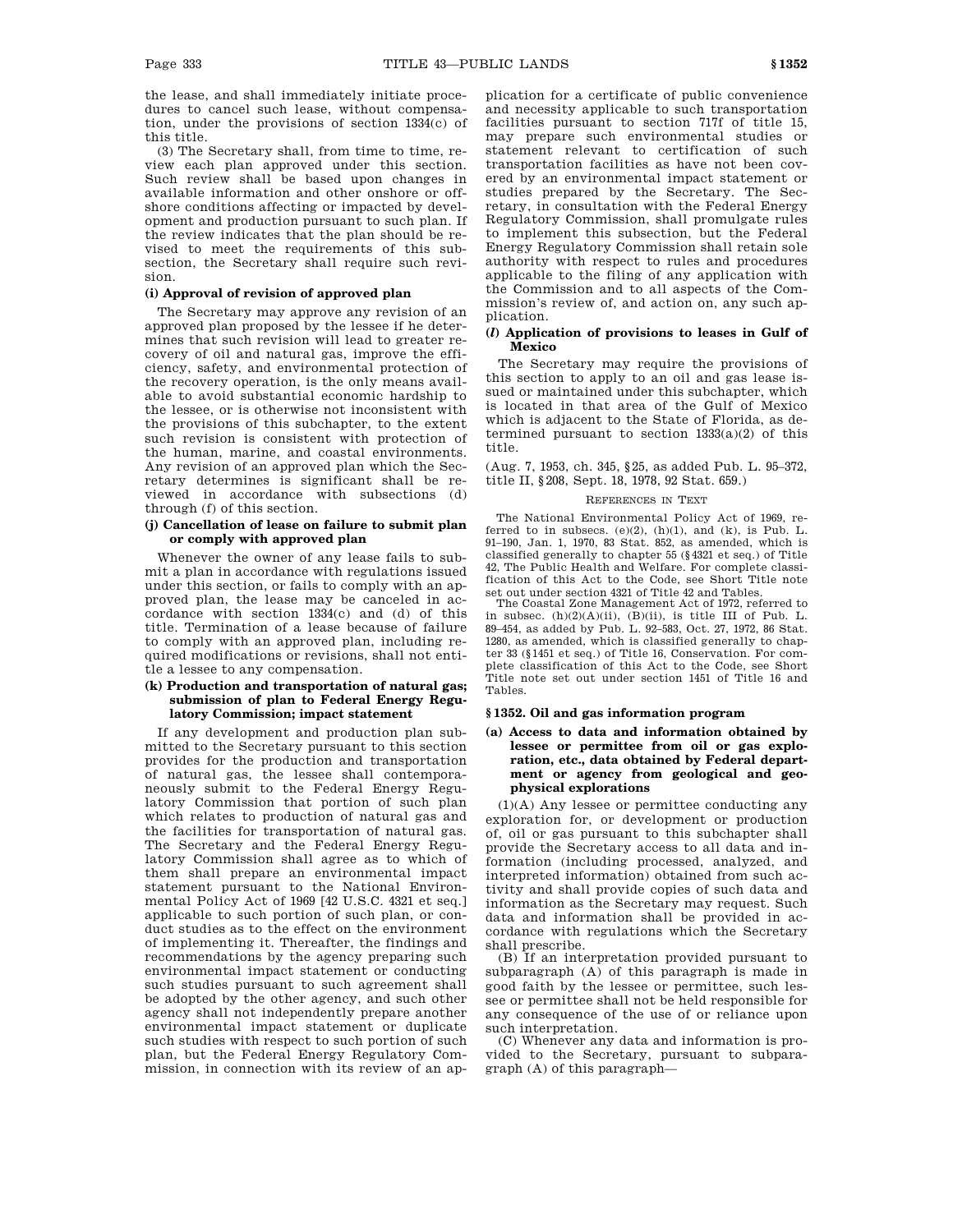(i) by a lessee, in the form and manner of processing which is utilized by such lessee in the normal conduct of his business, the Secretary shall pay the reasonable cost of reproducing such data and information;

(ii) by a lessee, in such other form and manner of processing as the Secretary may request, the Secretary shall pay the reasonable cost of processing and reproducing such data and information;

(iii) by a permittee, in the form and manner of processing which is utilized by such permittee in the normal conduct of his business, the Secretary shall pay such permittee the reasonable cost of reproducing such data and information for the Secretary and shall pay at the lowest rate available to any purchaser for processing such data and information the costs attributable to such processing; and

(iv) by a permittee, in such other form and manner of processing as the Secretary may request, the Secretary shall pay such permittee the reasonable cost of processing and reproducing such data and information for the Secretary,

pursuant to such regulations as he may prescribe.

(2) Each Federal department and agency shall provide the Secretary with any data obtained by such Federal department or agency pursuant to section 1340 of this title, and any other information which may be necessary or useful to assist him in carrying out the provisions of this subchapter.

## **(b) Processing, analyzing, and interpreting information; availability of summary of data to affected States and local government**

(1) Data and information provided to the Secretary pursuant to subsection (a) of this section shall be processed, analyzed, and interpreted by the Secretary for purposes of carrying out his duties under this subchapter.

(2) As soon as practicable after information provided to the Secretary pursuant to subsection (a) of this section is processed, analyzed, and interpreted, the Secretary shall make available to the affected States, and upon request, to any affected local government, a summary of data designed to assist them in planning for the onshore impacts of possible oil and gas development and production. Such summary shall include estimates of (A) the oil and gas reserves in areas leased or to be leased, (B) the size and timing of development if and when oil or gas, or both, is found, (C) the location of pipelines, and (D) the general location and nature of onshore facilities.

#### **(c) Confidentiality of information; regulations**

The Secretary shall prescribe regulations to (1) assure that the confidentiality of privileged or proprietary information received by the Secretary under this section will be maintained, and (2) set forth the time periods and conditions which shall be applicable to the release of such information. Such regulations shall include a provision that no such information will be transmitted to any affected State unless the lessee, or the permittee and all persons to whom such permittee has sold such information under promise of confidentiality, agree to such transmittal.

## **(d) Transmittal of information to affected State; protection of competitive position**

(1) The Secretary shall transmit to any affected State—

(A) an index, and upon request copies of, all relevant actual or proposed programs, plans, reports, environmental impact statements, tract nominations (including negative nominations) and other lease sale information, any similar type of relevant information, and all modifications and revisions thereof and comments thereon, prepared or obtained by the Secretary pursuant to this subchapter, but no information transmitted by the Secretary under this subsection shall identify any particular tract with the name or names of any particular party so as not to compromise the competitive position of any party or parties participating in the nominations;

(B)(i) the summary of data prepared by the Secretary pursuant to subsection (b)(2) of this section, and (ii) any other processed, analyzed, or interpreted data prepared by the Secretary pursuant to such subsection (b)(1), unless the Secretary determines that transmittal of such data prepared pursuant to subsection (b)(1) of this section would unduly damage the competitive position of the lessee or permittee who provided the Secretary with the information which the Secretary had processed, analyzed, or interpreted; and

(C) any relevant information received by the Secretary pursuant to subsection (a) of this section, subject to any applicable requirements as to confidentiality which are set forth in regulations prescribed under subsection (c) of this section.

(2) Notwithstanding the provisions of any regulation required pursuant to the second sentence of subsection (c) of this section, the Governor of any affected State may designate an appropriate State official to inspect, at a regional location which the Secretary shall designate, any privileged information received by the Secretary regarding any activity adjacent to such State, except that no such inspection shall take place prior to the sale of a lease covering the area in which such activity was conducted. Knowledge obtained by such State during such inspection shall be subject to applicable requirements as to confidentiality which are set forth in regulations prescribed under subsection (c) of this section.

## **(e) Agreement with State to waive defenses and hold United States harmless from failure to maintain confidentiality of information**

Prior to transmitting any privileged information to any State, or granting such State access to such information, the Secretary shall enter into a written agreement with the Governor of such State in which such State agrees, as a condition precedent to receiving or being granted access to such information, to waive the defenses set forth in subsection  $(f)(2)$  of this section, and to hold the United States harmless from any violations of the regulations prescribed pursuant to subsection (c) that the State or its employees may commit.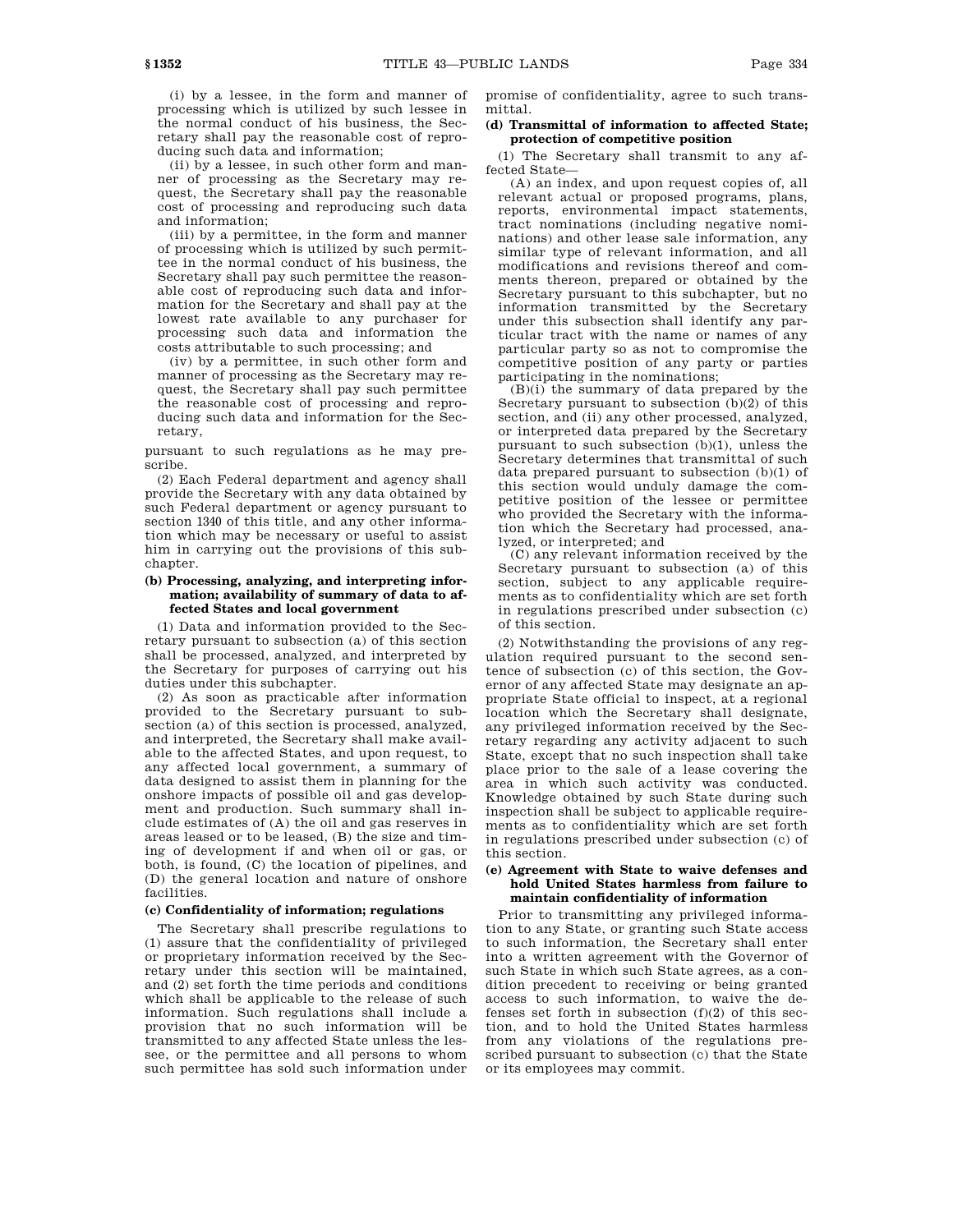# **(f) Civil action against United States or State for failure to maintain confidentiality of information; certain defenses unavailable**

(1) Whenever any employee of the Federal Government or of any State reveals information in violation of the regulations prescribed pursuant to subsection (c) of this section, the lessee or permittee who supplied such information to the Secretary or to any other Federal official, and any person to whom such lessee or permittee has sold such information under promise of confidentiality, may commence a civil action for damages in the appropriate district court of the United States against the Federal Government or such State, as the case may be.

(2) In any action commenced against the Federal Government or a State pursuant to paragraph (1) of this subsection, the Federal Government or such State, as the case may be, may not raise as a defense (A) any claim of sovereign immunity, or (B) any claim that the employee who revealed the privileged information which is the basis of such suit was acting outside the scope of his employment in revealing such information.

## **(g) Preemption of State law by Federal law**

Any provision of State or local law which provides for public access to any privileged information received or obtained by any person pursuant to this subchapter is expressly preempted by the provisions of this section, to the extent that it applies to such information.

# **(h) Failure by State to comply with regulations; withholding of information**

If the Secretary finds that any State cannot or does not comply with the regulations issued under subsection (c) of this section, he shall thereafter withhold transmittal and deny inspection of privileged information to such State until he finds that such State can and will comply with such regulations.

(Aug. 7, 1953, ch. 345, §26, as added Pub. L. 95–372, title II, §208, Sept. 18, 1978, 92 Stat. 664.)

PAYMENT OF PROCESSING COSTS FOR DATA AND INFORMATION ACQUIRED; PERMITTEES ELIGIBLE

Pub. L. 99–349, title I, July 2, 1986, 100 Stat. 732, provided that: ''Notwithstanding any other provision of law, for data and information acquired in fiscal year 1986 or thereafter, by the Secretary, pursuant to section 1352(a)(1)(C)(iii) of title 43, United States Code, payment shall be made for processing costs to permittees with permits issued on or before September 30, 1985.''

#### PAYMENT OF COSTS OF REPRODUCING DATA AND INFORMATION PROVIDED TO SECRETARY

Pub. L. 99–190, §101(d) [title I, §100], Dec. 19, 1985, 99 Stat. 1224, 1232, provided: ''That notwithstanding any other provision of law, when in fiscal year 1986 and thereafter any permittee provides data and information to the Secretary pursuant to section  $1352(a)(1)(C)(iii)$  of title 43, United States Code, the Secretary shall pay only the reasonable cost of reproducing such data and information.''

**§ 1353. Federal purchase and disposition of oil and gas**

# **(a) Payment of royalties or net profit shares in oil and gas; purchase of oil and gas by United States; transfer of title to Federal agencies**

(1) Except as may be necessary to comply with the provisions of sections 1335 and 1336 of this title, all royalties or net profit shares, or both, accruing to the United States under any oil and gas lease issued or maintained in accordance with this subchapter, shall, on demand of the Secretary, be paid in oil or gas.

(2) The United States shall have the right to purchase not to exceed 162 ⁄3 per centum by volume of the oil and gas produced pursuant to a lease issued or maintained in accordance with this subchapter, at the regulated price, or, if no regulated price applies, at the fair market value at the well head of the oil and gas saved, removed, or sold, except that any oil or gas obtained by the United States as royalty or net profit share shall be credited against the amount that may be purchased under this subsection.

(3) Title to any royalty, net profit share, or purchased oil or gas may be transferred, upon request, by the Secretary to the Secretary of Defense, to the Administrator of the General Services Administration, or to the Secretary of Energy, for disposal within the Federal Government.

## **(b) Sale of oil by United States to public; disposition of oil to small refiners; application of other laws**

(1) The Secretary, except as provided in this subsection, may offer to the public and sell by competitive bidding for not more than its regulated price, or, if no regulated price applies, not less than its fair market value, any part of the oil (A) obtained by the United States pursuant to any lease as royalty or net profit share, or (B) purchased by the United States pursuant to subsection (a)(2) of this section.

(2) Whenever, after consultation with the Secretary of Energy, the Secretary determines that small refiners do not have access to adequate supplies of oil at equitable prices, the Secretary may dispose of any oil which is taken as a royalty or net profit share accruing or reserved to the United States pursuant to any lease issued or maintained under this subchapter, or purchased by the United States pursuant to subsection  $(a)(2)$  of this section, by conducting a lottery for the sale of such oil, or may equitably allocate such oil among the competitors for the purchase of such oil, at the regulated price, or if no regulated price applies, at its fair market value. The Secretary shall limit participation in any allocation or lottery sale to assure such access and shall publish notice of such allocation or sale, and the terms thereof, at least thirty days in advance. Such notice shall include qualifications for participation, the amount of oil to be sold, and any limitation in the amount of oil which any participant may be entitled to purchase.

(3) The Secretary may only sell or otherwise dispose of oil described in paragraph (1) of this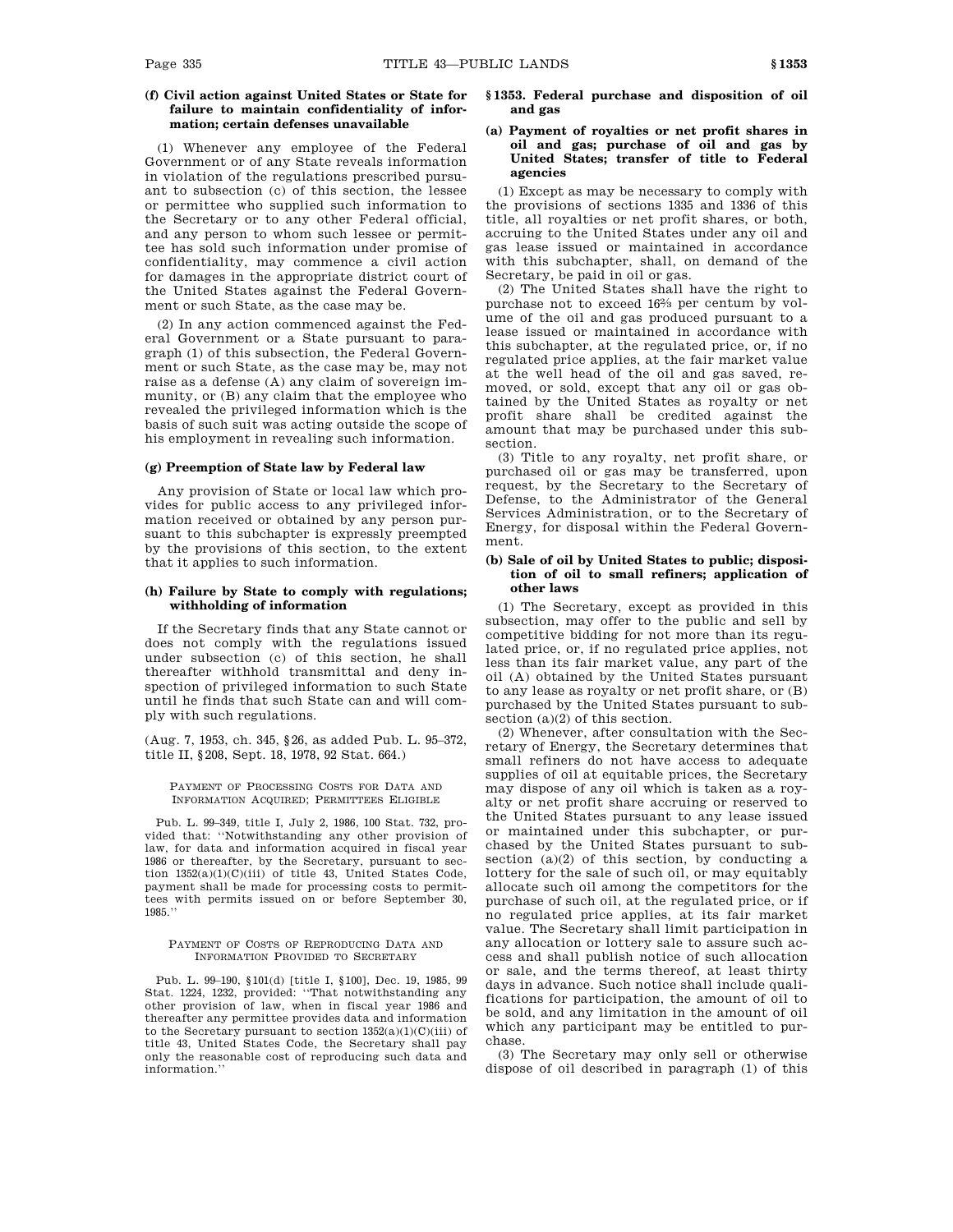subsection in accordance with any provision of law, or regulations issued in accordance with such provisions, which provide for the Secretary of Energy to allocate, transfer, exchange, or sell oil in amounts or at prices determined by such provision of law or regulations.

# **(c) Sale of gas by United States to public**

(1) Except as provided in paragraph (2) of this subsection, the Secretary, pursuant to such terms as he determines, many<sup>1</sup> offer to the public and sell by competitive bidding for not more than its regulated price, or, if no regulated price applies, not less than its fair market value any part of the gas (A) obtained by the United States pursuant to a lease as royalty or net profit share, or (B) purchased by the United States pursuant to subsection  $(a)(2)$  of this section.

(2) Whenever, after consultation with and advice from the Secretary of Energy, the Federal Energy Regulatory Commission determines that an emergency shortage of natural gas is threatening to cause severe economic or social dislocation in any region of the United States and that such region can be serviced in a practical, feasible, and efficient manner by royalty, net profit share, or purchased gas obtained pursuant to the provisions of this section, the Secretary of the Interior may allocate or conduct a lottery for the sale of such gas, and shall limit participation in any allocation or lottery sale of such gas to any person servicing such region, but he shall not sell any such gas for more than its regulated price, or, if no regulated price applies, less than its fair market value. Prior to selling or allocating any gas pursuant to this subsection, the Secretary shall consult with the Federal Energy Regulatory Commission.

## **(d) Purchase by lessee of Federal oil or gas for which no bids received**

The lessee shall take any Federal oil or gas for which no acceptable bids are received, as determined by the Secretary, and which is not transferred pursuant to subsection  $(a)(3)$  of this section, and shall pay to the United States a cash amount equal to the regulated price, or, if no regulated price applies, the fair market value of the oil or gas so obtained.

# **(e) Definitions**

As used in this section—

(1) the term ''regulated price'' means the highest price—

 $(A)$  at which oil many<sup>1</sup> be sold pursuant to the Emergency Petroleum Allocation Act of 1973 2 [15 U.S.C. 751 et seq.] and any rule or order issued under such Act;

(B) at which natural gas may be sold to natural-gas companies pursuant to the Natural Gas Act [15 U.S.C. 717 et seq.], any other Act, regulations governing natural gas pricing, or any rule or order issued under any such Act or any such regulations; or

(C) at which either Federal oil or gas may be sold under any other provision of law or rule or order thereunder which sets a price (or manner for determining a price) for oil or gas; and

(2) the term ''small refiner'' has the meaning given such term by Small Business Administration Standards  $128.3-8(d)$  and  $(g)$ , as in effect on September 18, 1978, or as there-after revised or amended.

#### **(f) Purchase of oil and gas in time of war**

Nothing in this section shall prohibit the right of the United States to purchase any oil or gas produced on the outer Continental Shelf as provided by section 1341(b) of this title.

(Aug. 7, 1953, ch. 345, §27, as added Pub. L. 95–372, title II, §208, Sept. 18, 1978, 92 Stat. 666.)

#### REFERENCES IN TEXT

The Emergency Petroleum Allocation Act of 1973, referred to in subsec.  $(e)(1)(A)$ , is Pub. L. 93-159, Nov. 27, 1973, 87 Stat. 628, as amended, which was classified generally to chapter 16A (§751 et seq.) of Title 15, Commerce and Trade, and was omitted from the Code pursuant to section 760g of Title 15, which provided for the expiration of the President's authority under that chapter on Sept. 30, 1981.

The Natural Gas Act, referred to in subsec.  $(e)(1)(B)$ , is act June 21, 1938, ch. 556, 52 Stat. 821, as amended, which is classified generally to chapter 15B (§717 et seq.) of Title 15. For complete classification of that Act to the Code, see section 717w of Title 15 and Tables.

#### TRANSFER OF FUNCTIONS

Functions vested in Secretary of Energy and Department of Energy under or with respect to subsec. (b)(2), (3) of this section, transferred to, and vested in, Secretary of the Interior, by section 100 of Pub. L. 97–257, 96 Stat. 841, set out as a note under section 7152 of Title 42, The Public Health and Welfare.

# **§ 1354. Limitations on export of oil or gas**

#### **(a) Application of Export Administration provisions**

Except as provided in subsection (d) of this section, any oil or gas produced from the outer Continental Shelf shall be subject to the requirements and provisions of the Export Administration Act of 1969.

## **(b) Condition precedent to exportation; express finding by President of no increase in reliance on imported oil or gas**

Before any oil or gas subject to this section may be exported under the requirements and provisions of the Export Administration Act of 1969, the President shall make and publish an express finding that such exports will not increase reliance on imported oil or gas, are in the national interest, and are in accord with the provisions of the Export Administration Act of 1969.

# **(c) Report of findings by President to Congress; joint resolution of disagreement with findings of President**

The President shall submit reports to the Congress containing findings made under this section, and after the date of receipt of such report Congress shall have a period of sixty calendar days, thirty days of which Congress must have been in session, to consider whether exports under the terms of this section are in the national interest. If the Congress within such time period passes a concurrent resolution of disapproval stating disagreement with the President's finding concerning the national interest, further exports made pursuant to such Presidential findings shall cease.

<sup>1</sup>So in original. Probably should be ''may''.

<sup>2</sup>See References in Text note below.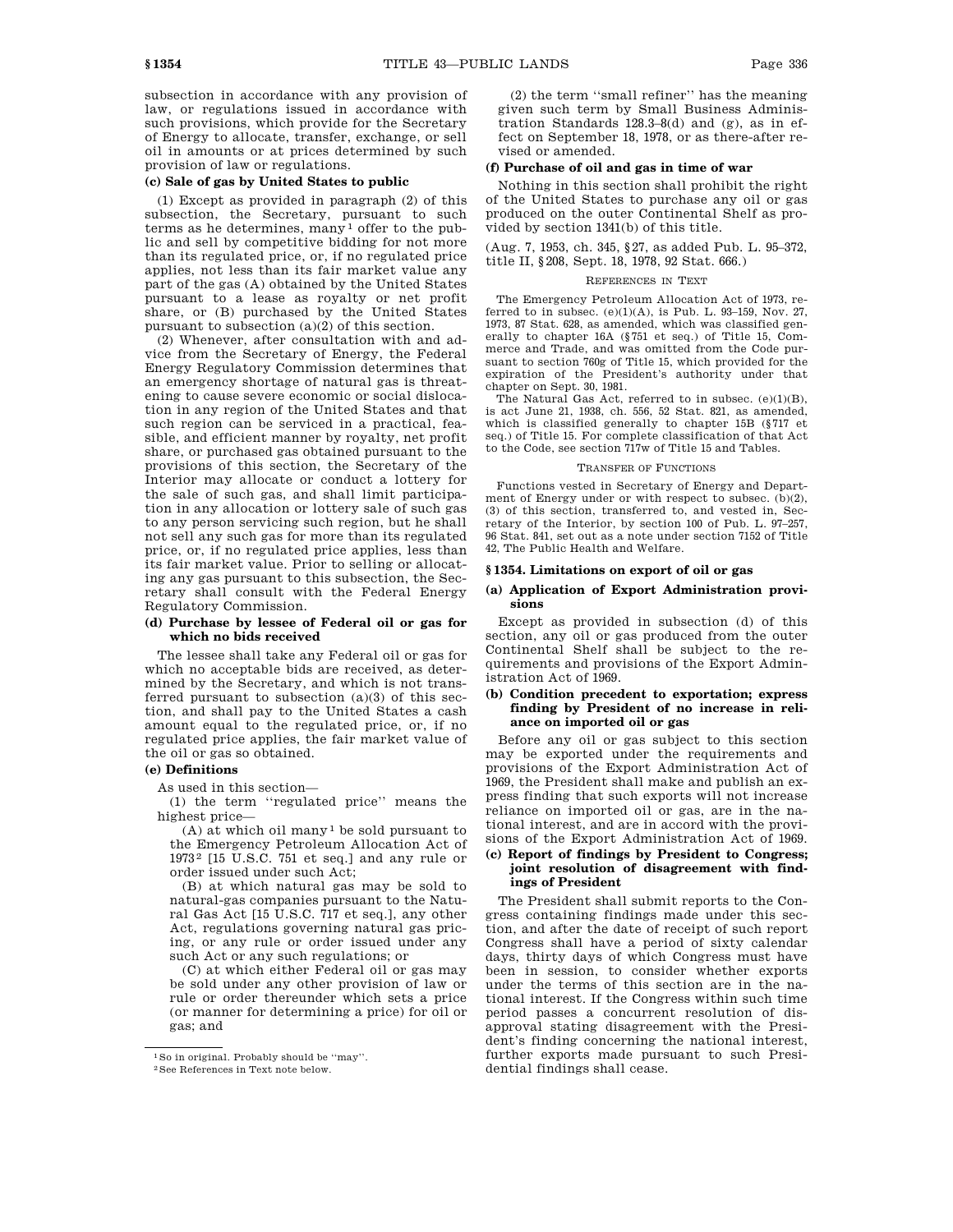# **(d) Exchange or temporary exportation of oil and gas for convenience or efficiency of transportation**

The provisions of this section shall not apply to any oil or gas which is either exchanged in similar quantity for convenience or increased efficiency of transportation with persons or the government of a foreign state, or which is temporarily exported for convenience or increased efficiency of transportation across parts of an adjacent foreign state and reenters the United States, or which is exchanged or exported pursuant to an existing international agreement.

(Aug. 7, 1953, ch. 345, §28, as added Pub. L. 95–372, title II, §208, Sept. 18, 1978, 92 Stat. 668.)

## REFERENCES IN TEXT

The Export Administration Act of 1969, referred to in subsecs. (a) and (b), is Pub. L. 91–184, Dec. 30, 1969, 83 Stat. 841, as amended, which was formerly classified to sections 2401 to 2413 of the former Appendix to Title 50, War and National Defense, and which terminated on Sept. 30, 1979, pursuant to the terms of that Act. See chapter 56 (§4601 et seq.) of Title 50, War and National Defense.

# **§ 1355. Restrictions on employment of former officers or employees of Department of the Interior**

No full-time officer or employee of the Department of the Interior who directly or indirectly discharged duties or responsibilities under this subchapter, and who was at any time during the twelve months preceding the termination of his employment with the Department compensated under the Executive Schedule or compensated at or above the annual rate of basic pay for grade GS–16 of the General Schedule shall—

(1) within two years after his employment with the Department has ceased—

(A) knowingly act as agent or attorney for, or otherwise represent, any other person (except the United States) in any formal or informal appearance before;

(B) with the intent to influence, make any oral or written communication on behalf of any other person (except the United States) to; or

(C) knowingly aid or assist in representing any other person (except the United States) in any formal or informal appearance before,

any department, agency, or court of the United States, or any officer or employee thereof, in connection with any judicial or other proceeding, application, request for a ruling or other determination, regulation, order, lease, permit, rulemaking, or other particular matter involving a specific party or parties in which the United States is a party or has a direct and substantial interest which was actually pending under his official responsibility as an officer or employee within a period of one year prior to the termination of such responsibility or in which he participated personally and substantially as an officer or employee; or

(2) within one year after his employment with the Department has ceased—

(A) knowingly act as agent or attorney for, or otherwise represent, any other person (except the United States) in any formal or informal appearance before; or

(B) with the intent to influence, make any oral or written communication on behalf of any other person (except the United States) to,

the Department of the Interior, or any officer or employee thereof, in connection with any judicial, rulemaking, regulation, order, lease, permit, regulation, or other particular matter which is pending before the Department of the Interior or in which the Department has a direct and substantial interest.

(Aug. 7, 1953, ch. 345, §29, as added Pub. L. 95–372, title II, §208, Sept. 18, 1978, 92 Stat. 668.)

#### REFERENCES IN TEXT

The Executive Schedule, referred to in text, is set out in section 5311 et seq. of Title 5, Government Organization and Employees.

#### REFERENCES IN OTHER LAWS TO GS–16, 17, OR 18 PAY RATES

References in laws to the rates of pay for GS–16, 17, or 18, or to maximum rates of pay under the General Schedule, to be considered references to rates payable under specified sections of Title 5, Government Organization and Employees, see section 529 [title I,  $$101(c)(1)]$ of Pub. L. 101–509, set out in a note under section 5376 of Title 5.

#### **§ 1356. Documentary, registry and manning requirements**

#### **(a) Regulations**

Within six months after September 18, 1978, the Secretary of the Department in which the Coast Guard is operating shall issue regulations which require that any vessel, rig, platform, or other vehicle or structure—

(1) which is used at any time after the oneyear period beginning on the effective date of such regulations for activities pursuant to this subchapter and which is built or rebuilt at any time after such one-year period, when required to be documented by the laws of the United States, be documented under the laws of the United States;

(2) which is used for activities pursuant to this subchapter, comply, except as provided in subsection (b), with such minimum standards of design, construction, alteration, and repair as the Secretary or the Secretary of the Department in which the Coast Guard is operating establishes; and

(3) which is used at any time after the oneyear period beginning on the effective date of such regulations for activities pursuant to this subchapter, be manned or crewed, except as provided in subsection (c), by citizens of the United States or aliens lawfully admitted to the United States for permanent residence.

# **(b) Exceptions from design, construction, alteration, and repair requirements**

The regulations issued under subsection  $(a)(2)$ of this section shall not apply to any vessel, rig, platform, or other vehicle or structure built prior to September 18, 1978, until such time after such date as such vehicle or structure is rebuilt.

## **(c) Exceptions from manning requirements**

The regulations issued under subsection (a)(3) of this section shall not apply—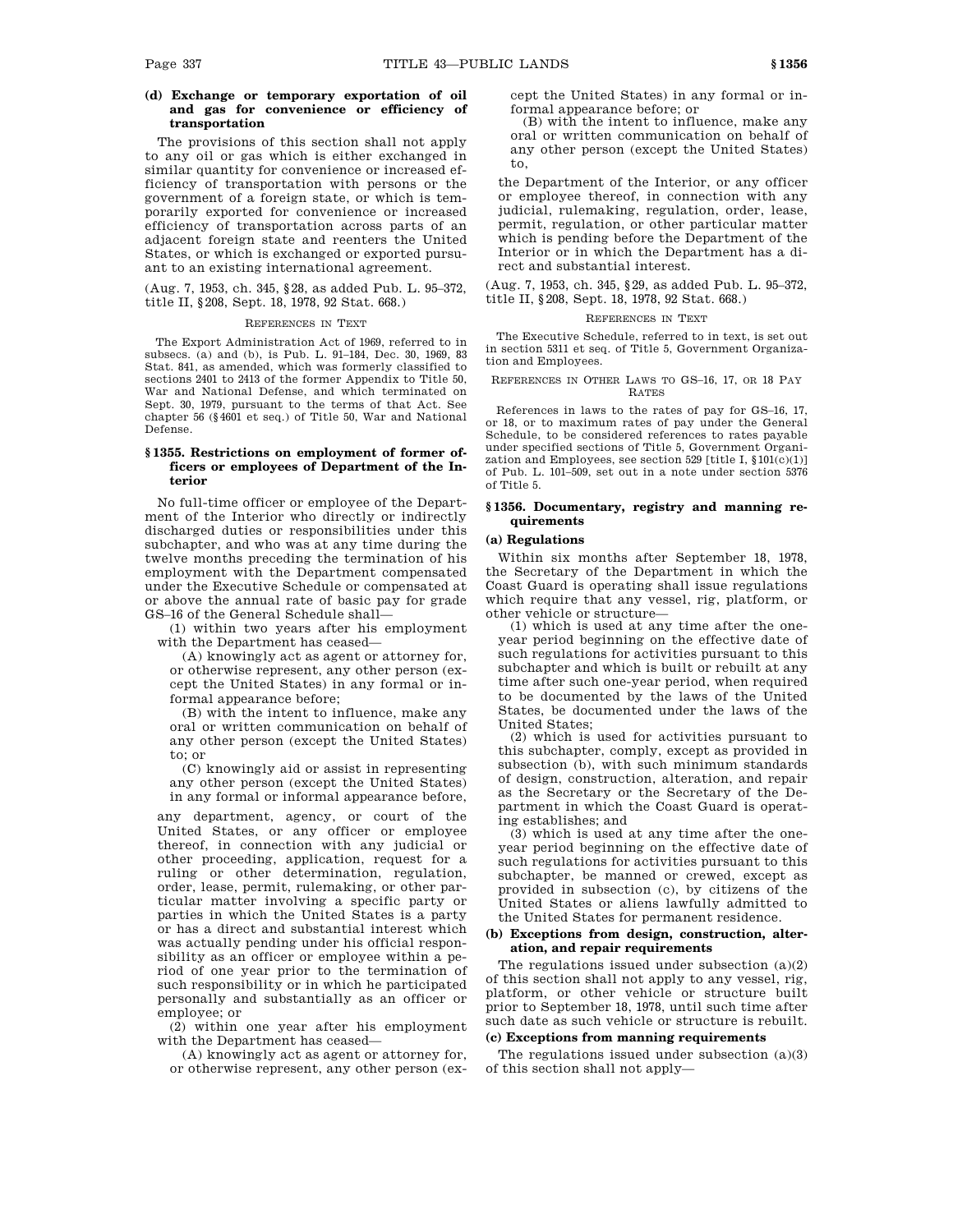(1) to any vessel, rig, platform, or other vehicle or structure if—

(A) specific contractual provisions or national registry manning requirements in effect on September 18, 1978, provide to the contrary;

(B) there are not a sufficient number of citizens of the United States, or aliens lawfully admitted to the United States for permanent residence, qualified and available for such work; or

(C) the President makes a specific finding, with respect to the particular vessel, rig, platform, or other vehicle or structure, that application would not be consistent with the national interest; and

(2) to any vessel, rig, platform, or other vehicle or structure, over 50 percent of which is owned by citizens of a foreign nation or with respect to which the citizens of a foreign nation have the right effectively to control, except to the extent and to the degree that the President determines that the government of such foreign nation or any of its political subdivisions has implemented, by statute, regulation, policy, or practice, a national manning requirement for equipment engaged in the exploration, development, or production of oil and gas in its offshore areas.

(Aug. 7, 1953, ch. 345, §30, as added Pub. L. 95–372, title II, §208, Sept. 18, 1978, 92 Stat. 669.)

#### TRANSFER OF FUNCTIONS

For transfer of authorities, functions, personnel, and assets of the Coast Guard, including the authorities and functions of the Secretary of Transportation relating thereto, to the Department of Homeland Security, and for treatment of related references, see sections 468(b), 551(d), 552(d), and 557 of Title 6, Domestic Security, and the Department of Homeland Security Reorganization Plan of November 25, 2002, as modified, set out as a note under section 542 of Title 6.

#### **§ 1356a. Coastal impact assistance program**

# **(a) Definitions**

In this section:

# **(1) Coastal political subdivision**

The term ''coastal political subdivision'' means a political subdivision of a coastal State any part of which political subdivision is—

(A) within the coastal zone (as defined in section 304 of the Coastal Zone Management Act of 1972 (16 U.S.C. 1453)) of the coastal State as of August 8, 2005; and

(B) not more than 200 nautical miles from the geographic center of any leased tract.

# **(2) Coastal population**

The term ''coastal population'' means the population, as determined by the most recent official data of the Census Bureau, of each political subdivision any part of which lies within the designated coastal boundary of a State (as defined in a State's coastal zone management program under the Coastal Zone Management Act of 1972 (16 U.S.C. 1451 et seq.)).

# **(3) Coastal State**

The term ''coastal State'' has the meaning given the term in section 304 of the Coastal Zone Management Act of 1972 (16 U.S.C. 1453).

# **(4) Coastline**

The term ''coastline'' has the meaning given the term ''coast line'' in section 1301 of this title.

# **(5) Distance**

The term ''distance'' means the minimum great circle distance, measured in statute miles.

#### **(6) Leased tract**

The term ''leased tract'' means a tract that is subject to a lease under section 1335 or 1337 of this title for the purpose of drilling for, developing, and producing oil or natural gas resources.

#### **(7) Leasing moratoria**

The term ''leasing moratoria'' means the prohibitions on preleasing, leasing, and related activities on any geographic area of the outer Continental Shelf as contained in sections 107 through 109 of division E of the Consolidated Appropriations Act, 2005 (Public Law 108–447; 118 Stat. 3063).

#### **(8) Political subdivision**

The term ''political subdivision'' means the local political jurisdiction immediately below the level of State government, including counties, parishes, and boroughs.

# **(9) Producing State**

# **(A) In general**

The term ''producing State'' means a coastal State that has a coastal seaward boundary within 200 nautical miles of the geographic center of a leased tract within any area of the outer Continental Shelf.

#### **(B) Exclusion**

The term ''producing State'' does not include a producing State, a majority of the coastline of which is subject to leasing moratoria, unless production was occurring on January 1, 2005, from a lease within 10 nautical miles of the coastline of that State.

# **(10) Qualified Outer Continental Shelf revenues**

# **(A) In general**

The term ''qualified Outer Continental Shelf revenues'' means all amounts received by the United States from each leased tract or portion of a leased tract—

(i) lying—

(I) seaward of the zone covered by section 1337(g) of this title; or

(II) within that zone, but to which section 1337(g) of this title does not apply; and

(ii) the geographic center of which lies within a distance of 200 nautical miles from any part of the coastline of any coastal State.

## **(B) Inclusions**

The term ''qualified Outer Continental Shelf revenues'' includes bonus bids, rents, royalties (including payments for royalty taken in kind and sold), net profit share payments, and related late-payment interest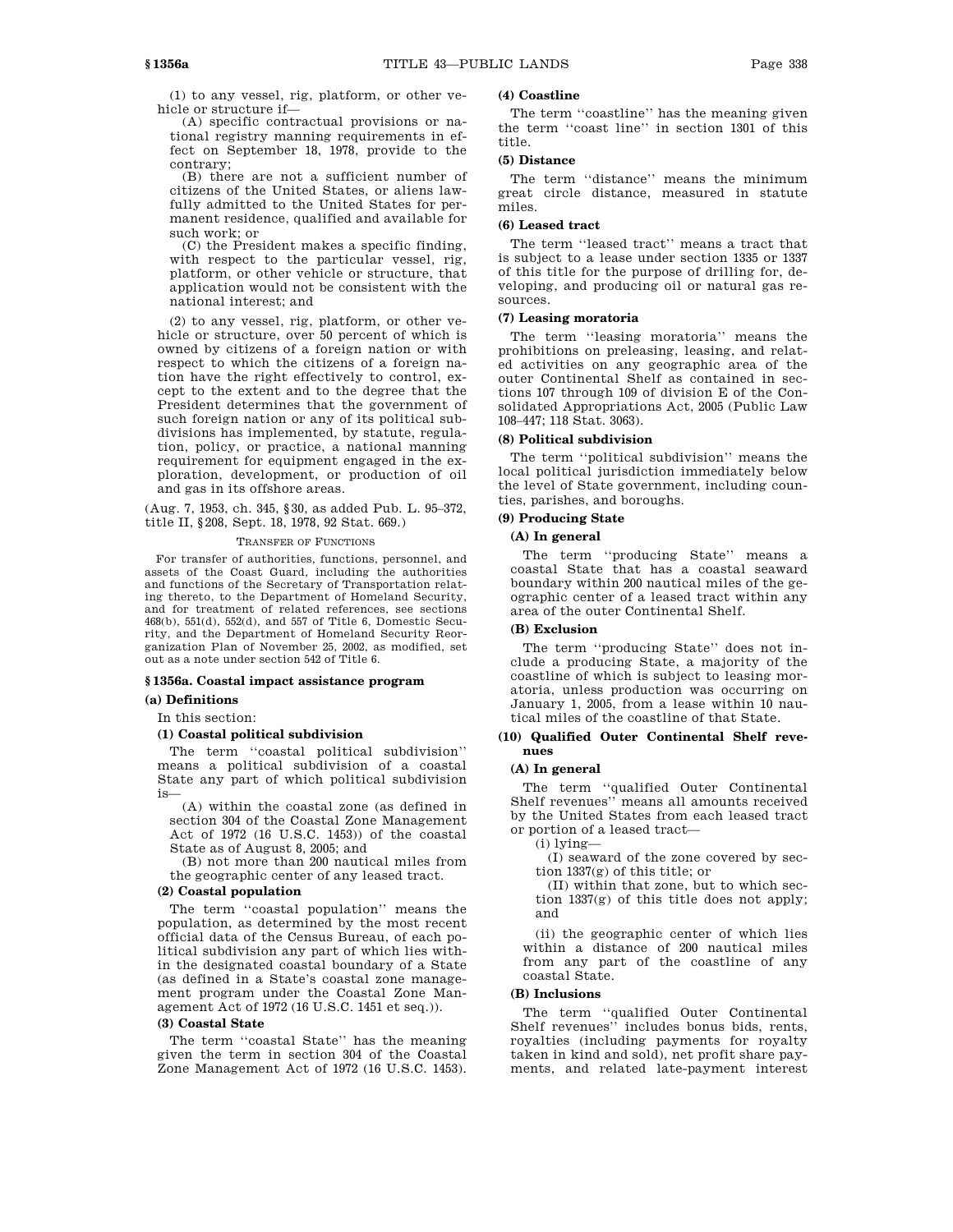from natural gas and oil leases issued under this subchapter.

# **(C) Exclusion**

The term ''qualified Outer Continental Shelf revenues'' does not include any revenues from a leased tract or portion of a leased tract that is located in a geographic area subject to a leasing moratorium on January 1, 2005, unless the lease was in production on January 1, 2005.

## **(b) Payments to producing States and coastal political subdivisions**

# **(1) In general**

The Secretary shall, without further appropriation, disburse to producing States and coastal political subdivisions in accordance with this section \$250,000,000 for each of fiscal years 2007 through 2010.

## **(2) Disbursement**

In each fiscal year, the Secretary shall disburse to each producing State for which the Secretary has approved a plan under subsection (c), and to coastal political subdivisions under paragraph (4), such funds as are allocated to the producing State or coastal political subdivision, respectively, under this section for the fiscal year.

# **(3) Allocation among producing States**

# **(A) In general**

Except as provided in subparagraph (C) and subject to subparagraph (D), the amounts available under paragraph (1) shall be allocated to each producing State based on the ratio that—

(i) the amount of qualified outer Continental Shelf revenues generated off the coastline of the producing State; bears to

(ii) the amount of qualified outer Continental Shelf revenues generated off the coastline of all producing States.

# **(B) Amount of outer Continental Shelf revenues**

For purposes of subparagraph (A)—

(i) the amount of qualified outer Continental Shelf revenues for each of fiscal years 2007 and 2008 shall be determined using qualified outer Continental Shelf revenues received for fiscal year 2006; and

(ii) the amount of qualified outer Continental Shelf revenues for each of fiscal years 2009 and 2010 shall be determined using qualified outer Continental Shelf revenues received for fiscal year 2008.

#### **(C) Multiple producing States**

In a case in which more than one producing State is located within 200 nautical miles of any portion of a leased tract, the amount allocated to each producing State for the leased tract shall be inversely proportional to the distance between—

(i) the nearest point on the coastline of the producing State; and

(ii) the geographic center of the leased tract.

# **(D) Minimum allocation**

The amount allocated to a producing State under subparagraph (A) shall be at least 1

percent of the amounts available under paragraph (1).

# **(4) Payments to coastal political subdivisions**

# **(A) In general**

The Secretary shall pay 35 percent of the allocable share of each producing State, as determined under paragraph (3) to the coastal political subdivisions in the producing State.

# **(B) Formula**

Of the amount paid by the Secretary to coastal political subdivisions under subparagraph (A)—

(i) 25 percent shall be allocated to each coastal political subdivision in the proportion that—

(I) the coastal population of the coastal political subdivision; bears to

(II) the coastal population of all coastal political subdivisions in the producing State:

(ii) 25 percent shall be allocated to each coastal political subdivision in the proportion that—

(I) the number of miles of coastline of the coastal political subdivision; bears to

(II) the number of miles of coastline of all coastal political subdivisions in the producing State; and

(iii) 50 percent shall be allocated in amounts that are inversely proportional to the respective distances between the points in each coastal political subdivision that are closest to the geographic center of each leased tract, as determined by the Secretary.

# **(C) Exception for the State of Louisiana**

For the purposes of subparagraph (B)(ii), the coastline for coastal political subdivisions in the State of Louisiana without a coastline shall be considered to be 1 ⁄3 the average length of the coastline of all coastal political subdivisions with a coastline in the State of Louisiana.

# **(D) Exception for the State of Alaska**

For the purposes of carrying out subparagraph (B)(iii) in the State of Alaska, the amounts allocated shall be divided equally among the two coastal political subdivisions that are closest to the geographic center of a leased tract.

## **(E) Exclusion of certain leased tracts**

For purposes of subparagraph  $(B)(iii)$ , a leased tract or portion of a leased tract shall be excluded if the tract or portion of a leased tract is located in a geographic area subject to a leasing moratorium on January 1, 2005, unless the lease was in production on that date.

# **(5) No approved plan**

#### **(A) In general**

Subject to subparagraph (B) and except as provided in subparagraph (C), in a case in which any amount allocated to a producing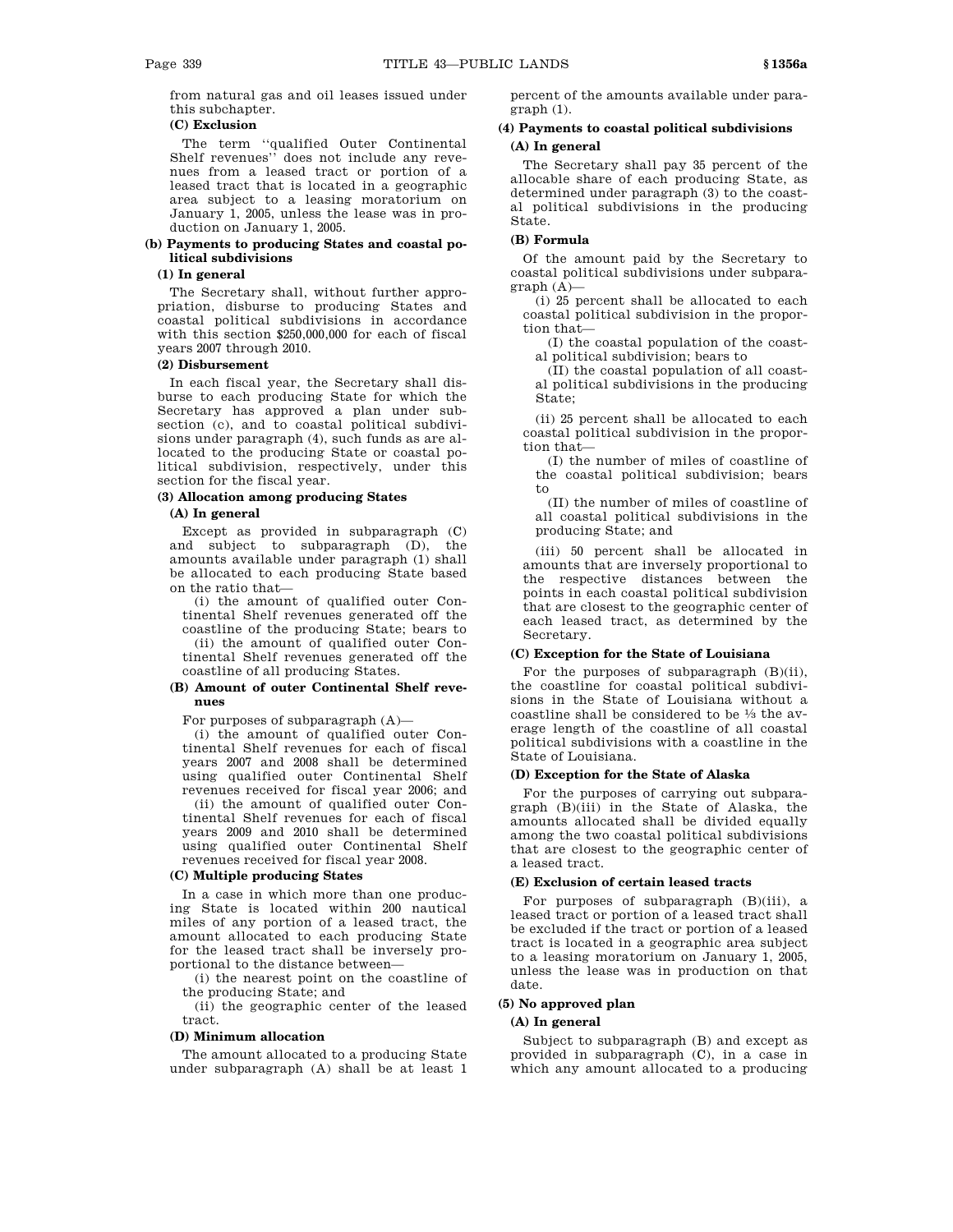State or coastal political subdivision under paragraph (4) or (5) is not disbursed because the producing State does not have in effect a plan that has been approved by the Secretary under subsection (c), the Secretary shall allocate the undisbursed amount equally among all other producing States.

#### **(B) Retention of allocation**

The Secretary shall hold in escrow an undisbursed amount described in subparagraph (A) until such date as the final appeal regarding the disapproval of a plan submitted under subsection (c) is decided.

# **(C) Waiver**

The Secretary may waive subparagraph (A) with respect to an allocated share of a producing State and hold the allocable share in escrow if the Secretary determines that the producing State is making a good faith effort to develop and submit, or update, a plan in accordance with subsection (c).

# **(c) Coastal impact assistance plan**

# **(1) Submission of State plans**

# **(A) In general**

Not later than July 1, 2008, the Governor of a producing State shall submit to the Secretary a coastal impact assistance plan.

## **(B) Public participation**

In carrying out subparagraph (A), the Governor shall solicit local input and provide for public participation in the development of the plan.

#### **(2) Approval**

#### **(A) In general**

The Secretary shall approve a plan of a producing State submitted under paragraph (1) before disbursing any amount to the producing State, or to a coastal political subdivision located in the producing State, under this section.

#### **(B) Components**

The Secretary shall approve a plan submitted under paragraph (1) if—

(i) the Secretary determines that the plan is consistent with the uses described in subsection (d); and

(ii) the plan contains—

(I) the name of the State agency that will have the authority to represent and act on behalf of the producing State in dealing with the Secretary for purposes of this section;

(II) a program for the implementation of the plan that describes how the amounts provided under this section to the producing State will be used;

(III) for each coastal political subdivision that receives an amount under this section—

(aa) the name of a contact person; and

(bb) a description of how the coastal political subdivision will use amounts provided under this section;

(IV) a certification by the Governor that ample opportunity has been pro-

vided for public participation in the development and revision of the plan; and (V) a description of measures that will be taken to determine the availability of assistance from other relevant Federal resources and programs.

## **(3) Amendment**

Any amendment to a plan submitted under paragraph (1) shall be—

(A) developed in accordance with this subsection; and

(B) submitted to the Secretary for approval or disapproval under paragraph (4).

#### **(4) Procedure**

Not later than 90 days after the date on which a plan or amendment to a plan is submitted under paragraph (1) or (3), the Secretary shall approve or disapprove the plan or amendment.

# **(d) Authorized uses**

# **(1) In general**

A producing State or coastal political subdivision shall use all amounts received under this section, including any amount deposited in a trust fund that is administered by the State or coastal political subdivision and dedicated to uses consistent with this section, in accordance with all applicable Federal and State laws, only for one or more of the following purposes:

(A) Projects and activities for the conservation, protection, or restoration of coastal areas, including wetland.

(B) Mitigation of damage to fish, wildlife, or natural resources.

(C) Planning assistance and the administrative costs of complying with this section.

(D) Implementation of a federally-approved marine, coastal, or comprehensive conservation management plan.

(E) Mitigation of the impact of outer Continental Shelf activities through funding of onshore infrastructure projects and public service needs.

#### **(2) Compliance with authorized uses**

If the Secretary determines that any expenditure made by a producing State or coastal political subdivision is not consistent with this subsection, the Secretary shall not disburse any additional amount under this section to the producing State or the coastal political subdivision until such time as all amounts obligated for unauthorized uses have been repaid or reobligated for authorized uses.

# **(3) Limitation**

Not more than 23 percent of amounts received by a producing State or coastal political subdivision for any 1 fiscal year shall be used for the purposes described in subparagraphs (C) and (E) of paragraph (1).

# **(e) Emergency funding**

## **(1) In general**

In response to a spill of national significance under the Oil Pollution Act of 1990 (33 U.S.C. 2701 et seq.), at the request of a producing State or coastal political subdivision and not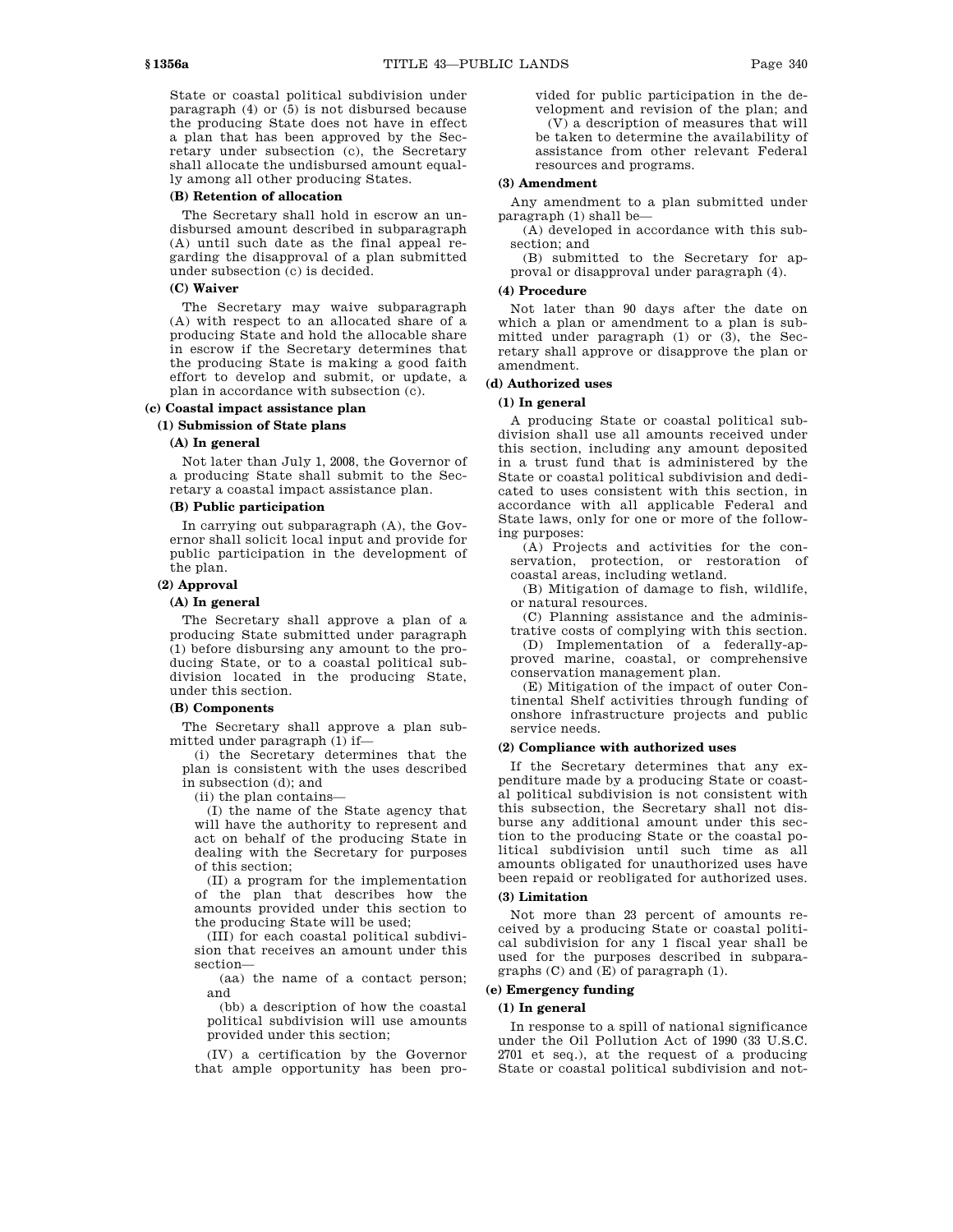withstanding the requirements of part 12 of title 43, Code of Federal Regulations (or a successor regulation), the Secretary may immediately disburse funds allocated under this section for 1 or more individual projects that are—

(A) consistent with subsection (d); and

(B) specifically designed to respond to the spill of national significance.

# **(2) Approval by Secretary**

The Secretary may, in the sole discretion of the Secretary, approve, on a project by project basis, the immediate disbursal of the funds under paragraph (1).

# **(3) State requirements**

# **(A) Additional information**

If the Secretary approves a project for funding under this subsection that is included in a plan previously approved under subsection (c), not later than 90 days after the date of the funding approval, the producing State or coastal political subdivision shall submit to the Secretary any additional information that the Secretary determines to be necessary to ensure that the project is in compliance with subsection (d).

# **(B) Amendment to plan**

If the Secretary approves a project for funding under this subsection that is not included in a plan previously approved under subsection (c), not later than 90 days after the date of the funding approval, the producing State or coastal political subdivision shall submit to the Secretary for approval an amendment to the plan that includes any projects funded under paragraph (1), as well as any information about such projects that the Secretary determines to be necessary to ensure that the project is in compliance with subsection (d).

#### **(C) Limitation**

If a producing State or coastal political subdivision does not submit the additional information or amendments to the plan required by this paragraph, or if, based on the information submitted by the Secretary determines that the project is not in compliance with subsection (d), by the deadlines specified in this paragraph, the Secretary shall not disburse any additional funds to the producing State or the coastal political subdivisions until the date on which the additional information or amendment to the plan has been approved by the Secretary.

(Aug. 7, 1953, ch. 345, §31, as added Pub. L. 106–553, §1(a)(2) [title IX, §903], Dec. 21, 2000, 114 Stat. 2762, 2762A–124; amended Pub. L. 109–58, title III, §384, Aug. 8, 2005, 119 Stat. 739; Pub. L. 111–212, title III, §3013, July 29, 2010, 124 Stat. 2341.)

#### REFERENCES IN TEXT

The Coastal Zone Management Act of 1972, referred to in subsec. (a)(2), is title III of Pub. L. 89–454, as added by Pub. L. 92–583, Oct. 27, 1972, 86 Stat. 1280, as amended, which is classified generally to chapter 33 (§1451 et seq.) of Title 16, Conservation. For complete classification of this Act to the Code, see Short Title note set out under section 1451 of Title 16 and Tables.

Sections 107 through 109 of division E of the Consolidated Appropriations Act, 2005, referred to in subsec. (a)(7), are sections 107 to 109 of Pub. L. 108–447, div. E, title I, Dec. 8, 2004, 118 Stat. 3063, 3064, which are not classified to the Code.

The Oil Pollution Act of 1990, referred to in subsec. (e)(1), is Pub. L. 101–380, Aug. 18, 1990, 104 Stat. 484, which is classified principally to chapter 40 (§2701 et seq.) of Title 33, Navigation and Navigable Waters. For complete classification of this Act to the Code, see Short Title note set out under section 2701 of Title 33 and Tables.

#### **AMENDMENTS**

2010—Subsec. (e). Pub. L. 111–212 added subsec. (e).

2005—Pub. L. 109–58 amended section catchline and text generally. Prior to amendment, section consisted of subsecs. (a) to (g) relating to construction of section, definitions, authorization of appropriations, payments to States and political subdivisions, coastal impact assistance plan by the Governor of each producing coastal State, authorized uses of amounts provided, and repayment of amounts inconsistent with authorized uses.

#### **§ 1356b. Transboundary hydrocarbon agreements**

#### **(a) Authorization**

After December 26, 2013, the Secretary may implement the terms of any transboundary hydrocarbon agreement for the management of transboundary hydrocarbon reservoirs entered into by the President and approved by Congress. In implementing such an agreement, the Secretary shall protect the interests of the United States to promote domestic job creation and ensure the expeditious and orderly development and conservation of domestic mineral resources in accordance with all applicable United States laws governing the exploration, development, and production of hydrocarbon resources on the Outer Continental Shelf.

# **(b) Submission to Congress**

# **(1) In general**

No later than 180 days after all parties to a transboundary hydrocarbon agreement have agreed to its terms, a transboundary hydrocarbon agreement that does not constitute a treaty in the judgment of the President shall be submitted by the Secretary to—

(A) the Speaker of the House of Representatives;

(B) the Majority Leader of the Senate;

(C) the Chair of the Committee on Natural Resources of the House of Representatives; and

(D) the Chair of the Committee on Energy and Natural Resources of the Senate.

#### **(2) Contents of submission**

The submission shall include—

(A) any amendments to this subchapter or other Federal law necessary to implement the agreement;

(B) an analysis of the economic impacts such agreement and any amendments necessitated by the agreement will have on domestic exploration, development, and production of hydrocarbon resources on the Outer Continental Shelf; and

(C) a detailed description of any regulations expected to be issued by the Secretary to implement the agreement.